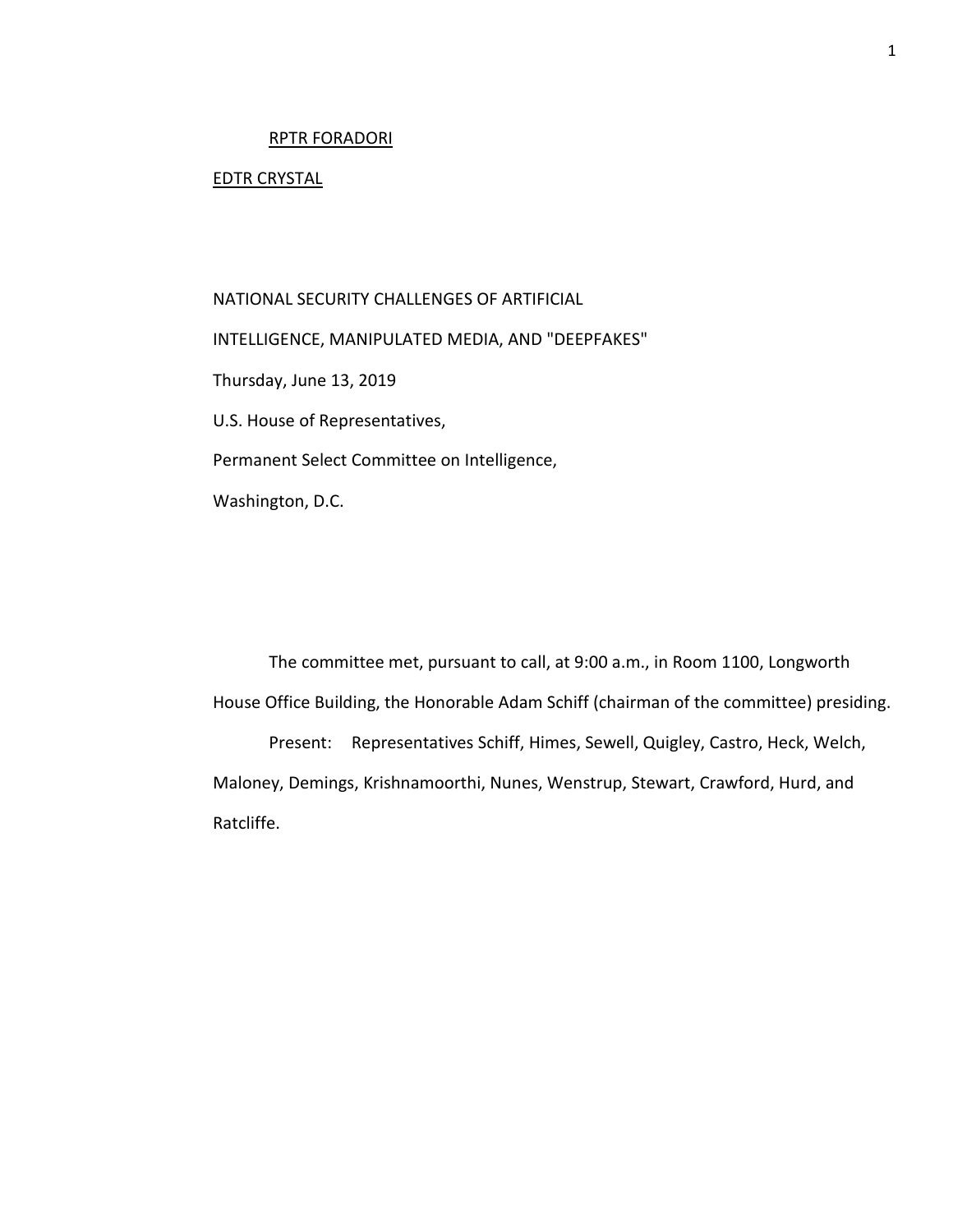The Chairman. The committee will come to order.

Before we begin, I want to remind all members that we are in open session, and as such, we will discuss unclassified matters only.

Please have a seat.

Our members may be wondering in a bit late. We were here until 1 in the morning, but those on Armed Services were here until about 5 or 6 in the morning. So we have a few groggy members here on the committee.

In the heat of the 2016 election, as the Russian hacking and dumping operation became apparent, my predominant concern was that the Russians would begin dumping forged documents along with the real ones that they stole. It would have been all too easy for Russia for another malicious actor to seed forged documents among the authentic ones in a way that would make it almost impossible to identify or rebut the fraudulent material. Even if a victim could ultimately expose the forgery for what it was, the damage would be done.

Three years later we are on the cusp of a technological revolution that could enable even more sinister forms of deception and disinformation by malign actors, foreign or domestic. Advances in AI and machine learning have led to the emergence of advanced digitally doctored types of media, so-called "deepfakes," that enable malicious actors to foment chaos, division, or crisis, and they have the capacity to disrupt entire campaigns, including that for the Presidency.

Rapid progress in artificial intelligence algorithms has made it possible to manipulate media -- video, imagery, audio, text -- with incredible, nearly imperceptible results. With sufficient training data, these powerful deepfake generating algorithms can portray a real person doing something they never did or saying words they never uttered.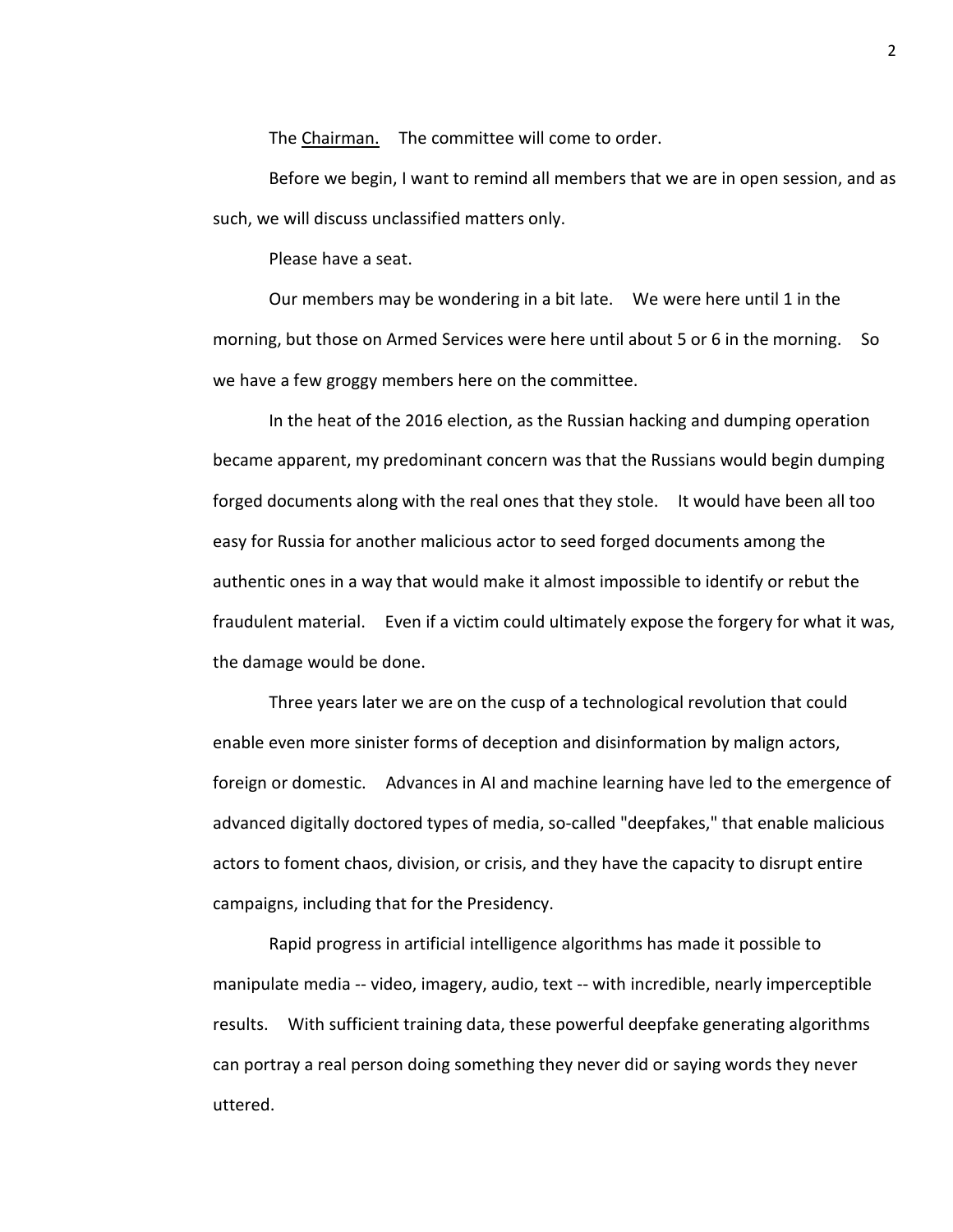These tools are readily available and accessible to both experts and novices alike, meaning that attribution of a deepfake to a specific author, whether a hostile intelligence service or a single internet troll, will be a constant challenge.

What is more, once someone views a deepfake or a fake video, the damage is largely done. Even if later convinced that what they have seen is a forgery, that person may never lose completely the lingering negative impression the video has left with them.

It is also the case that not only may fake videos be passed off as real, but real information can be passed off as fake. This is the so-called "liar's dividend" in which people with a propensity to deceive are given the benefit of an environment in which it is increasingly difficult for the public to determine what is true.

To give our members and the public a sense of the quality of deepfakes today, I want to share a few short examples, and even these are not the state of the art. The first comes from Bloomberg Businessweek and demonstrates an AI-powered cloned voice of one of the journalists. So let's watch the clip.

[Video shown]

The Chairman. All right. It is bad enough that was a fake, but he is deceiving his mother and telling her that he has got a virus. That seems just downright cruel.

The second clip comes from Quartz and demonstrates a puppet master type of deepfake video.

[Video shown.]

The Chairman. As you can see, these people are able to co-op the head movements of their targets. If married with convincing audio, you can turn a world leader into a ventriloquist's dummy.

Next, a brief CNN clip highlighting new research from Professor Hany Farid, an acclaimed expert on deepfakes from UC Berkeley, and featuring an example of a so-called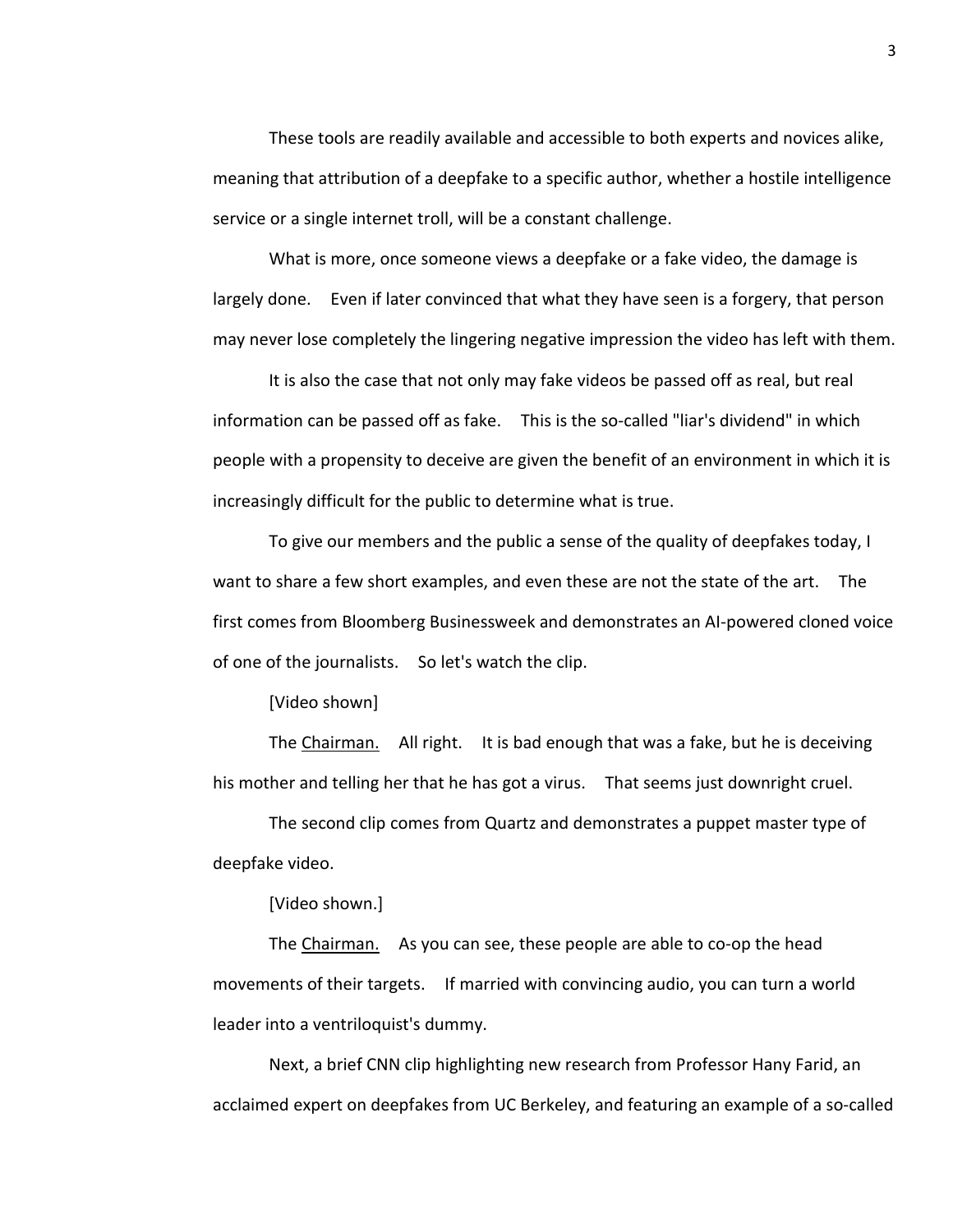"face swap" video in which Senator Elizabeth Warren's face is seamlessly transponded on the body of SNL actress Kate McKinnon.

[Video shown]

The Chairman. So the only problem with that video is Kate McKinnon actually looks a lot like Elizabeth Warren, but the one on the left was actually -- both were Kate McKinnon, one just had Elizabeth Warren's face swapped onto her, but it shows you just how convincing that kind of technology can be.

These algorithms can also learn from pictures of real faces to make completely artificial portraits of persons who do not exist at all.

[Video shown.]

The Chairman. Can anyone here pick out which of these faces are real and which are fake? And, of course, as you may all have guessed, all four are fake. All four of those faces are synthetically created, none of those people are real.

Think ahead to 2020 and beyond. One does not need any great imagination to envision even more nightmarish scenarios that would leave the government, the media, and the public struggling to discern what is real and what is fake. A state-backed actor creates a deepfake video of a political candidate accepting a bribe with the goal of influencing an election; or an individual hacker claims to have stolen audio of a private conversation between two world leaders when, in fact, no conversation took place; or a troll farm uses text-generating algorithms to write false or sensational news stories at scale, flooding social media platform and overwhelming journalists' ability to verify and users' ability to trust what they are seeing or reading.

What enables deepfakes and other modes of disinformation to become truly pernicious is the ubiquity of social media and the velocity at which false information can spread. We got a preview of what that might look like recently when a doctored video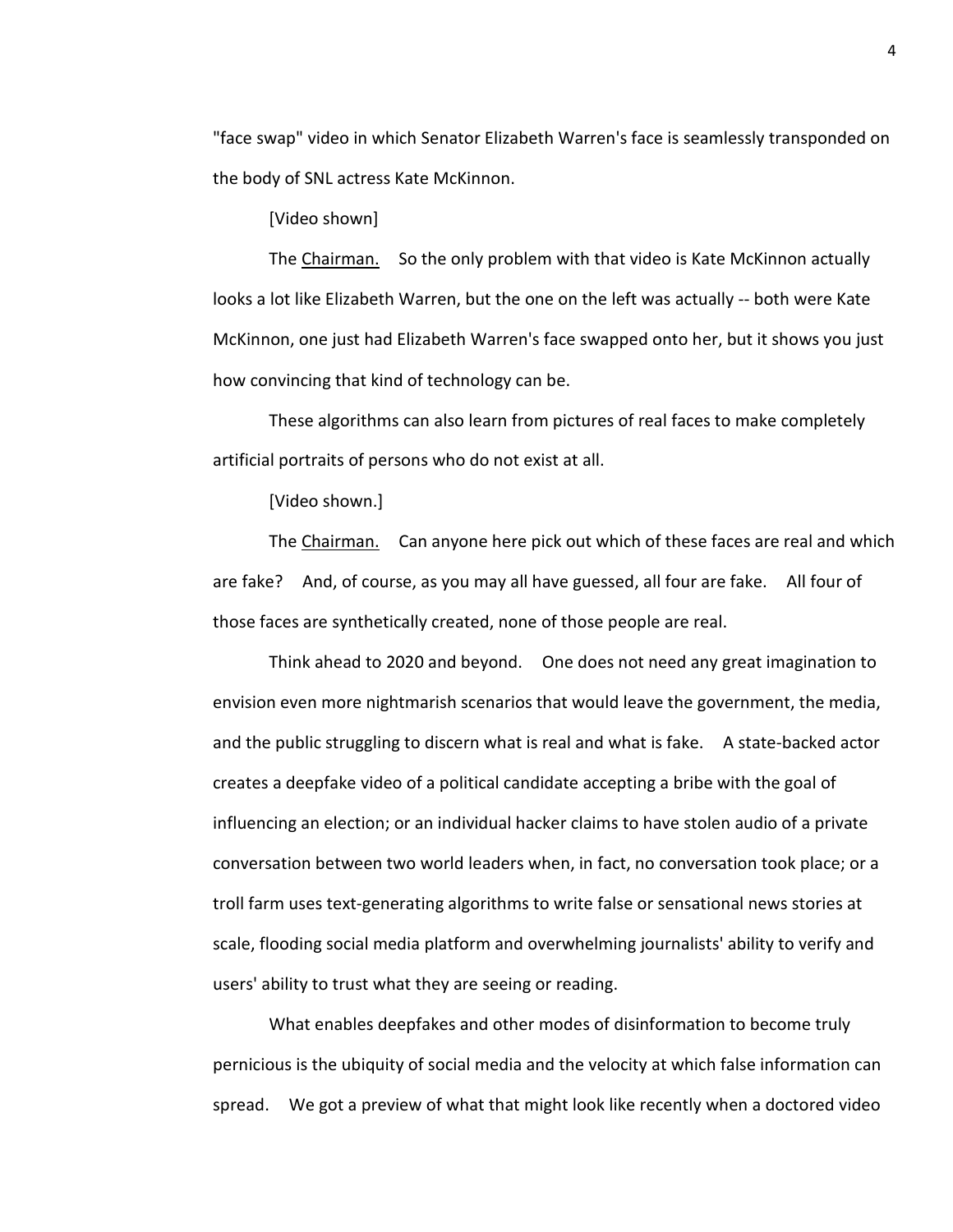of Speaker Nancy Pelosi went viral on Facebook, receiving millions of views in the span of 48 hours.

That video was not an AI-assisted deepfake, but rather a crude manual manipulation that some have called a cheapfake. Nonetheless, the video's virality on social media demonstrates the scale of the challenge we face and the responsibilities that social media companies must confront.

Already the companies have taken different approaches, with YouTube deleting the altered video of Speaker Pelosi, while Facebook labeled it as false and throttled back the speed it spread once it was deemed fake by independent fact checkers.

Now is the time for social media companies to put in place policies to protect users from this kind of misinformation, not in 2021, after viral deepfakes have polluted the 2020 elections, by then it will be too late.

And so, in keep with a series of open hearings that have examined different strategic challenges to our national security and our democratic institutions, the committee is devoting this hearing to deepfakes and synthetic media.

We need to soberly understand the implications of deepfakes, the underlying AI technologies, and the internet platforms that give them reach before we consider appropriate steps to mitigate the potential harms.

We have a distinguished panel of experts and practitioners to help us understand and contextualize the potential threat of deepfakes. But before turning to them, I would like to recognize Ranking Member Nunes for any opening statement he would like to give.

[The statement of The Chairman follows:]

## \*\*\*\*\*\*\*\* COMMITTEE INSERT \*\*\*\*\*\*\*\*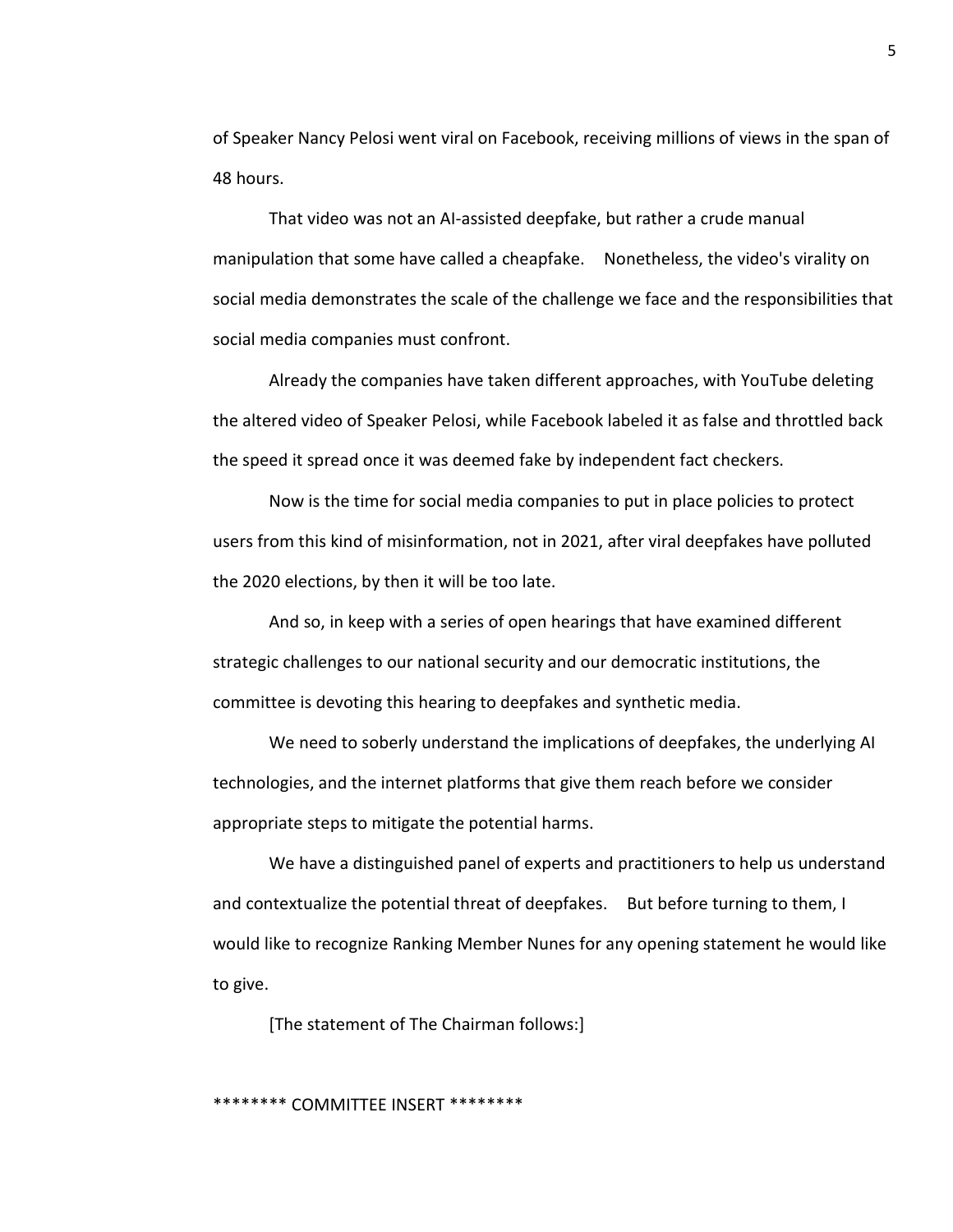Mr. Nunes. Thank you, Mr. Chairman. I join you in your concern about deepfakes, and I want to add to that, fake news, fake dossiers, and everything else that we have in politics.

I do think that, in all seriousness, though, this is real. If you get online you can see pictures of yourself, Mr. Chairman, on there. They are quite entertaining, some of them. I decided not to play --

The Chairman. Maybe they are entertaining for you.

Mr. Nunes. I decided not to play them today on the screen.

But with all seriousness, I appreciate the panelists being here and look forward to your testimony. I yield back.

[The statement of Mr. Nunes follows:]

\*\*\*\*\*\*\*\* COMMITTEE INSERT \*\*\*\*\*\*\*\*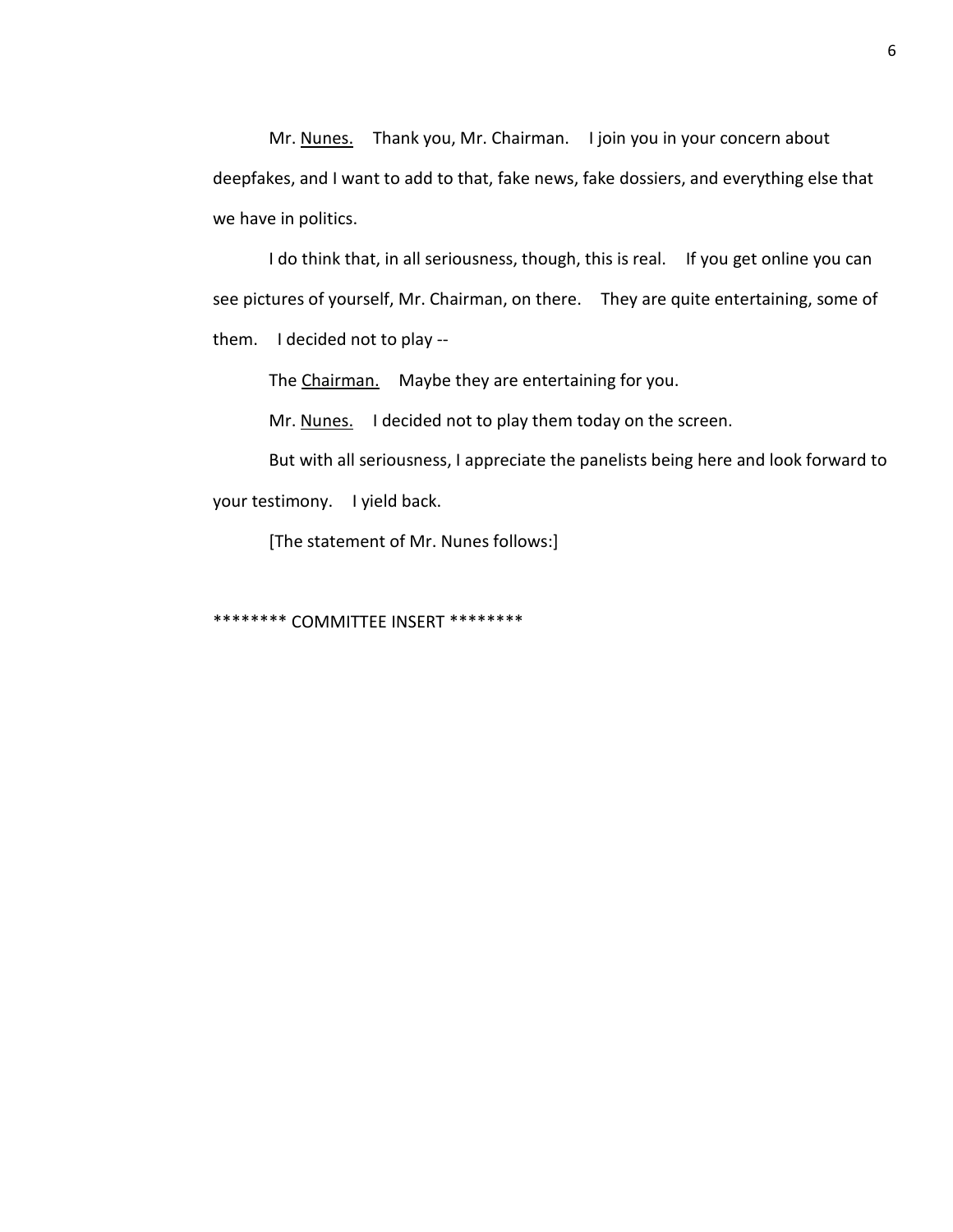The Chairman. I thank the ranking member. Without objection, these opening statements will be made part of the record. I would like to welcome today's panel.

First, Jack Clark, who is the policy director of OpenAI, a research and technology company based in San Francisco, and a member of the Center for New American Security's Task Force on Artificial Intelligence and National Security.

Next, David Doermann, a professor and director or artificial intelligence, the Artificial Intelligence Institute at the University of Buffalo. Until last year he was the program manager of DARPA's media forensics program.

Danielle Citron is a professor of law at the University of Maryland Francis King Carey School of Law, and she has coauthored several notable articles about the potential impacts of deepfakes on national security and democracy.

And finally, Mr. Clint Watts, who is a distinguished research fellow at the Foreign Policy Research Institute, a senior fellow at GMF's Alliance for Securing Democracy, and his recent scholarship has addressed social media influence operations.

Welcome to all of you.

And why don't we start with you, Mr. Clark?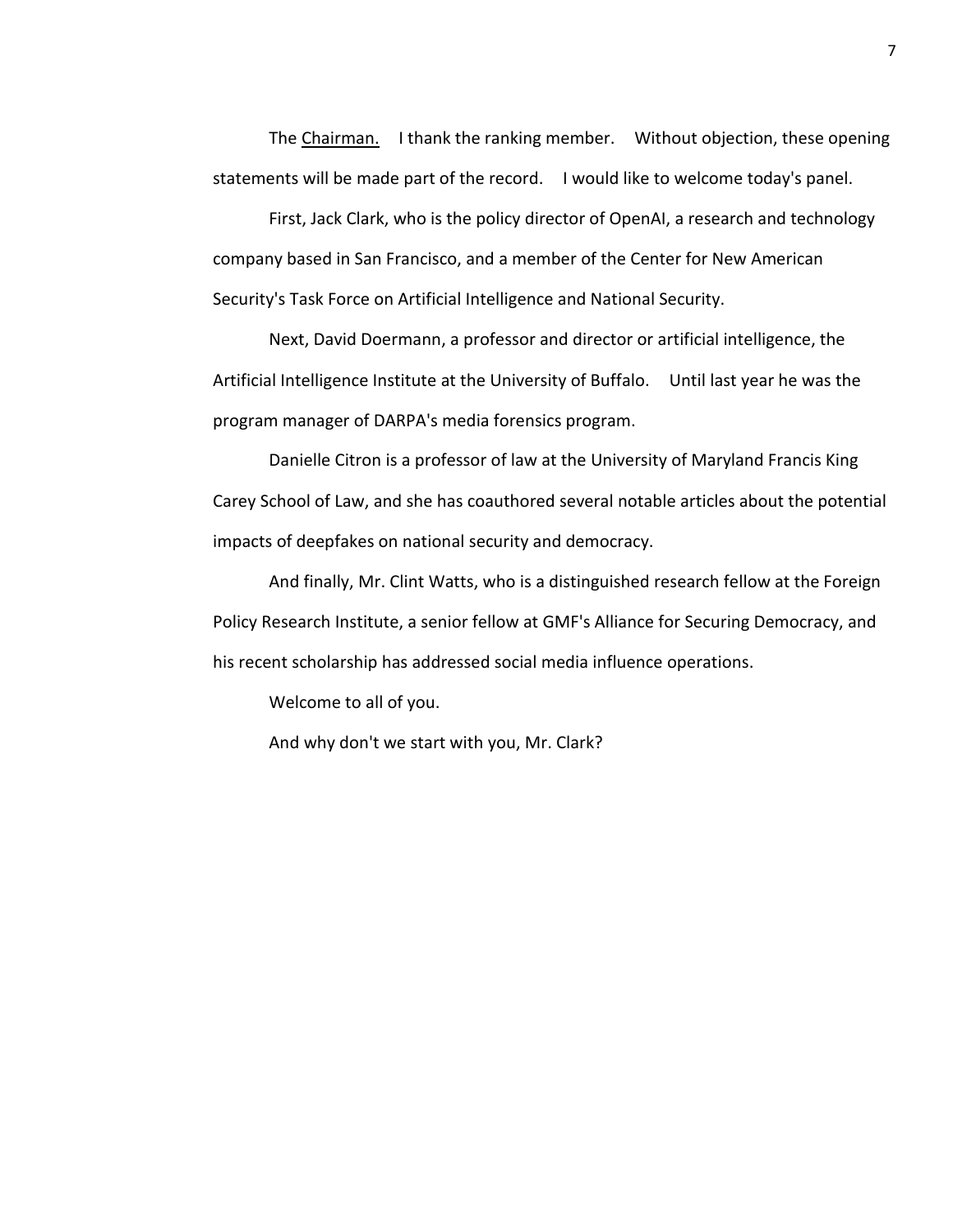**STATEMENTS OF JACK CLARK, POLICY DIRECTOR, OPENAI; DR. DAVID DOERMANN, PROFESSOR, SUNY EMPIRE INNOVATION, AND DIRECTOR, ARTIFICIAL INTELLIGENCE INSTITUTE, UNIVERSITY AT BUFFALO; DANIELLE CITRON, PROFESSOR OF LAW, UNIVERSITY OF MARYLAND FRANCIS KING CAREY SCHOOL OF LAW; AND CLINT WATTS, DISTINGUISHED RESEARCH FELLOW, FOREIGN POLICY RESEARCH INSTITUTE, AND SENIOR FELLOW, ALLIANCE FOR SECURING DEMOCRACY, GERMAN MARSHALL FUND**

# **STATEMENT OF JACK CLARK**

Mr. Clark. Chairman Schiff, Ranking Member Nunes, and committee members, thank you for the invitation to testify about the national security threats posed by the intersection of AI, fake content, and deepfakes.

So what are we talking about when we discuss this subject? Fundamentally, we are talking about digital technologies that make it easier for people to create synthetic media, and that can be video, images, audio, or text.

Now, people have been manipulating media for a very long time, as you well know, but things have changed recently. And I think there are two fundamental reasons for why we are here.

One is that the continued advancements of computing capabilities, that is the physical hardware we use to run software on, that has got significantly cheaper and more powerful. And at the same time software has become increasingly accessible and capable, and some of this software is starting to incorporate AI, which makes it dramatically easier for us to manipulate media, and it allows for a step change in functionality for things like video editing or audio editing, which was previously very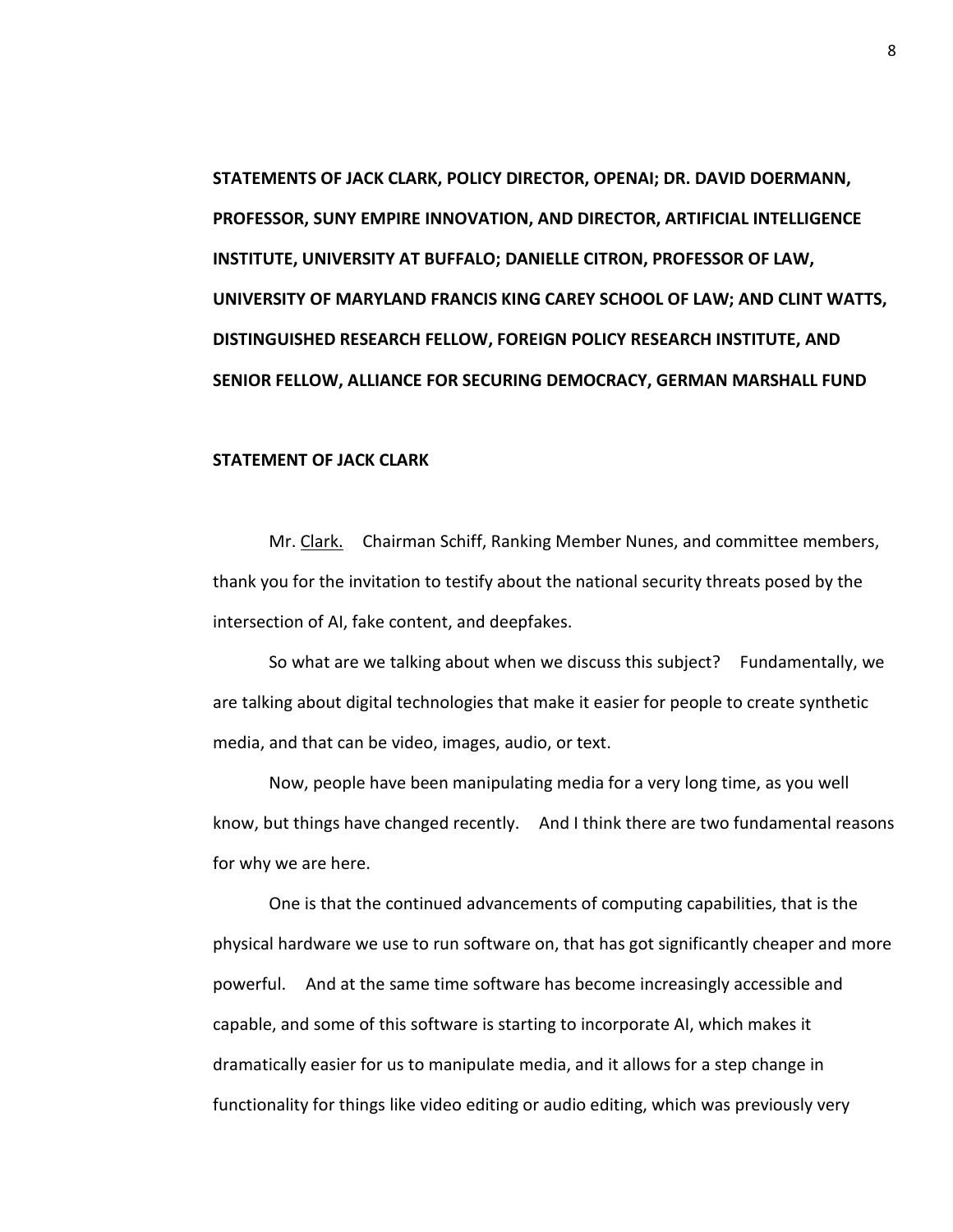difficult.

Now, the forces driving cheaper computing and easier-to-use software are fundamental to the economy and many of the innovations that we have had in the last few years. So when we think about AI, one of the confounding factors here is that similar AI technologies used in the production of synthetic media or deepfakes are also likely to be used in valuable scientific research. They are used by scientists to allow people with hearing issues to understand what other people are saying to them, or they are used in molecular assay and other things that which may revolutionize identified medicine.

Now, at the same time this techniques can be used for purposes that justifiably cause unease, like being able to synthesize the sound of someone else's voice, impersonate them on video, and write text in the style they use on line. We have also seen researchers develop techniques that combine these things, allowing them to create a virtual person who can say things that they haven't said and appear to do things that they haven't necessarily done.

I am sure that members of the committee are familiar with their run-ins with the media and know just how awkward it can be to have words put in your mouth that you didn't say. So deepfakes take this problem and potentially accelerate it.

So how might we approach this challenge? I actually think there are several interventions that we can make, and this will improve the state of things.

One is institutional interventions. It may be possible for large-scale technology platforms to try and develop and share tools for the detection of malicious synthetic media at both the individual account level and the platform level, and we could imagine these companies working together privately, as they do today with cybersecurity, where they exchange threat intelligence with each other and with other actors to develop a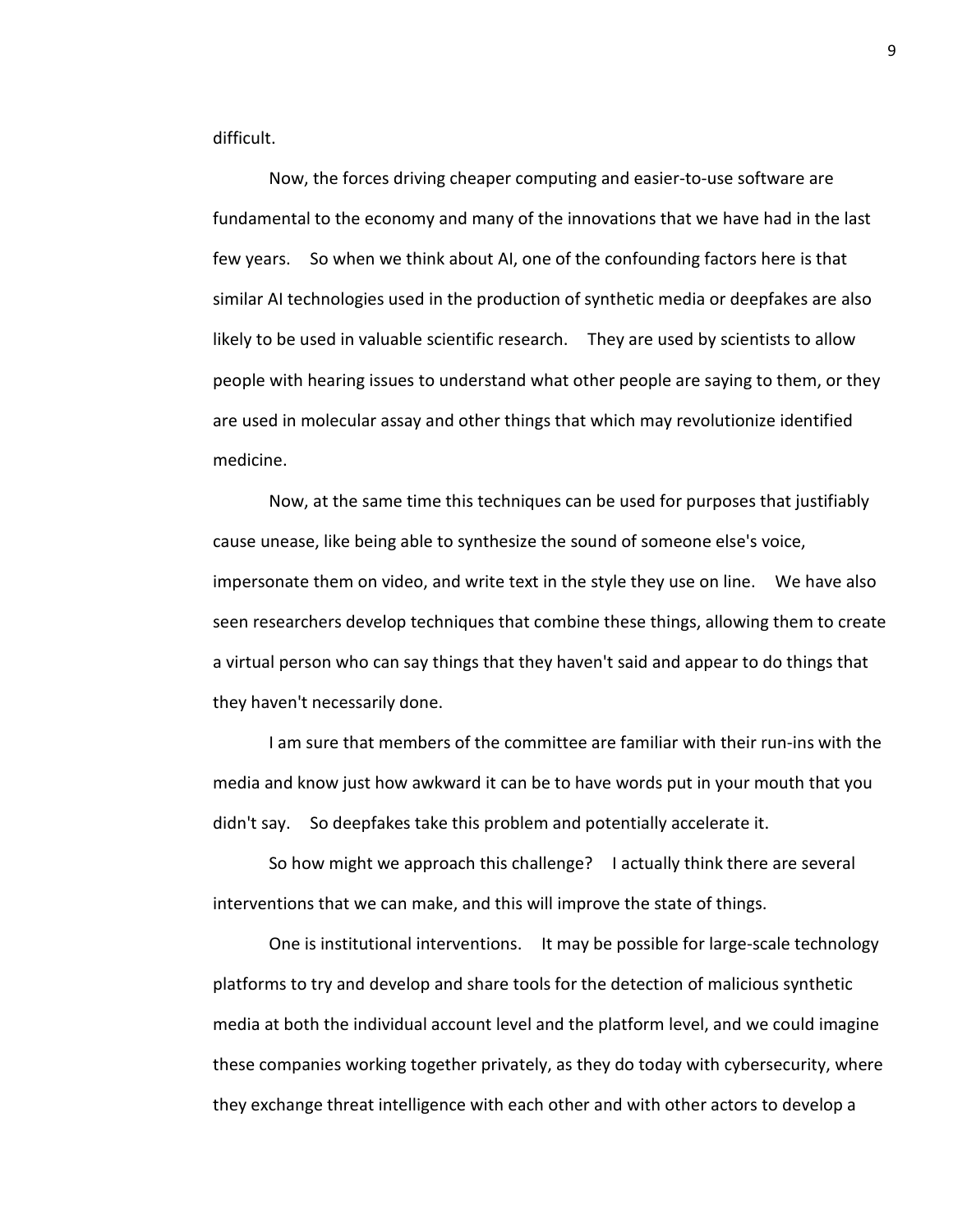shared understanding of what this looks like.

We can also increase funding. So, as mentioned, Dr. David Doermann previously led the DARPA program here. We have existing initiatives that are looking at the detection of these technologies, and I think that it would be judicious to consider expanding that funding further so that we can develop better insights here.

I think we can measure this. And what I am mean by measurement is that it is great that we are here now ahead of 2020, but these technologies have been in open development for several years now, and it is possible for us to read research papers, read code, talk to people, and we could have created quantitative metrics for the advance of this technology for several years.

And I strongly believe that government should be in the business of measuring and assessing these threats by looking directly at the scientific literature and developing a base of knowledge from which to work out next steps. Being forewarned is forearmed here, and we can do that.

I think we also need to do work at the level of norms. So at OpenAI we have been thinking about different ways to release or talk about the technology that we develop. I think that it is challenging because science runs on openness, and we need to preserve that so that science continues to move forward, but we do need to consider different ways of releasing technology or talking to people about the technology that we are creating ahead of us releasing it.

Finally, I think we need comprehensive AI education. None of this works if people don't know what they don't know. And so we need to give people the tools to let them understand that this technology has arrived, and though we may make a variety of interventions to deal with the situation, they need to know that it exists.

So as I hope this testimony has made clear, I don't think AI is the cause of this. I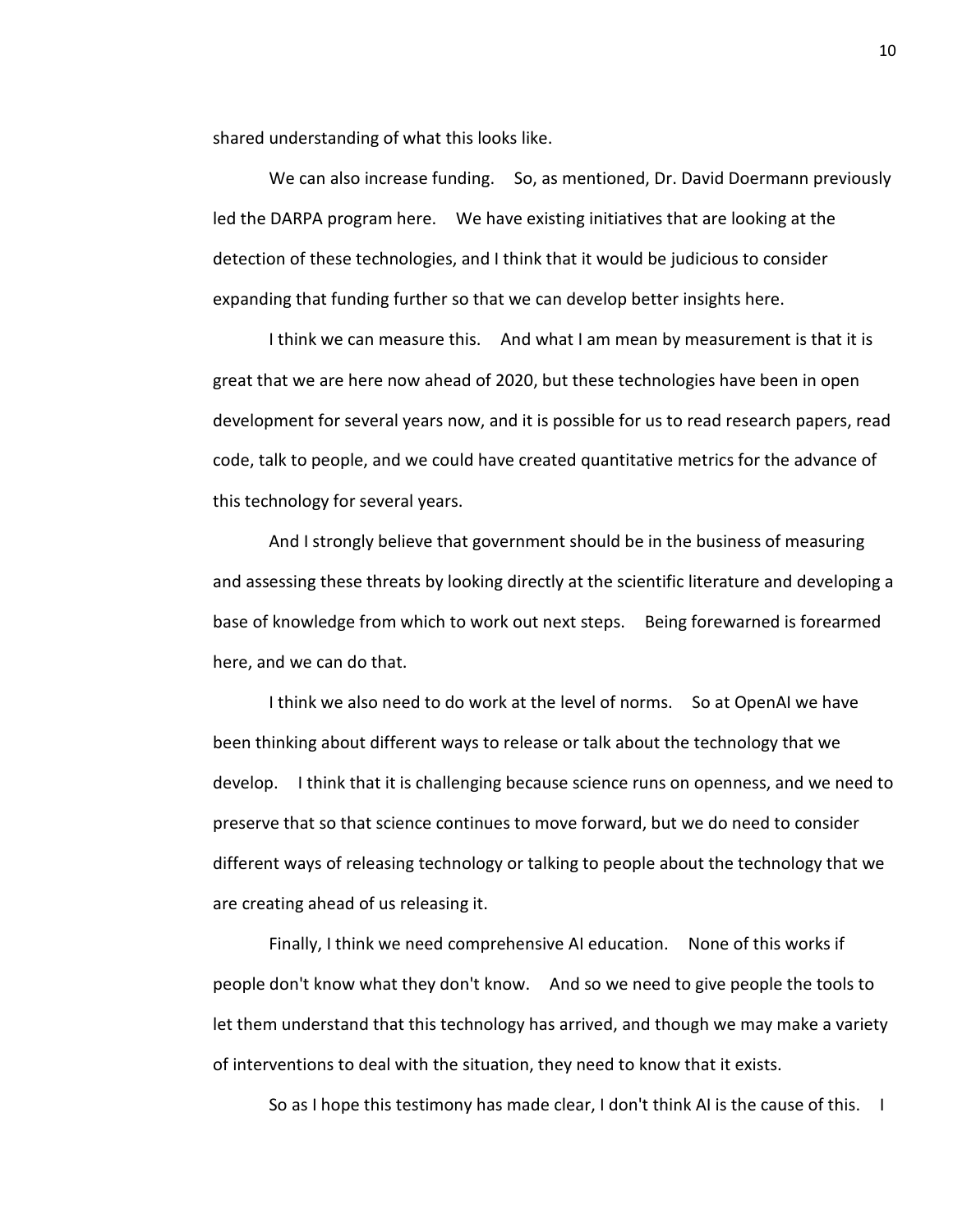think AI is an accelerant to an issue that has been with is for some time. And we do need to take steps here to deal with this problem because the pace of this is challenging.

Thank you very much.

[The statement of Mr. Clark follows:]

\*\*\*\*\*\*\*\* INSERT 1-1 \*\*\*\*\*\*\*\*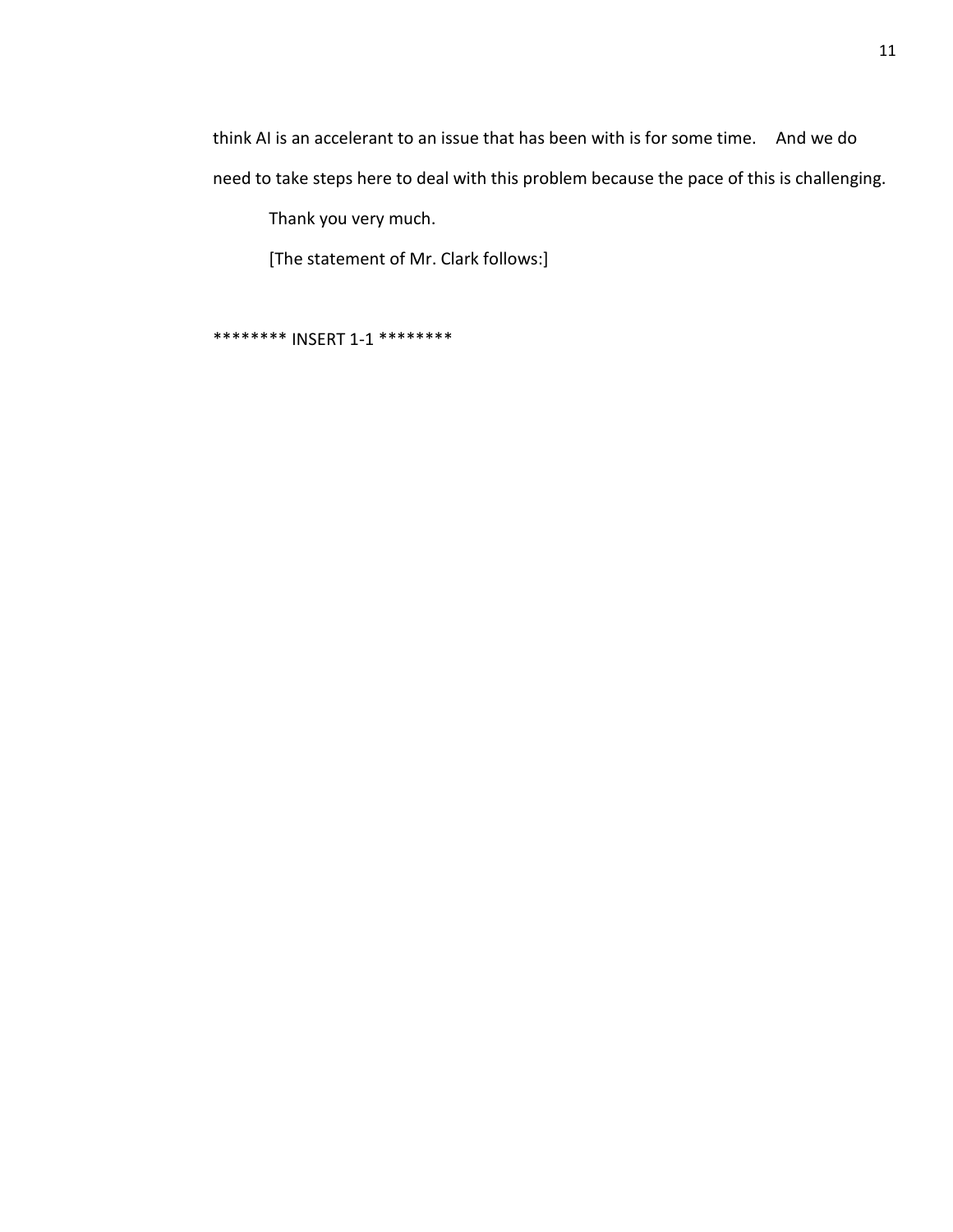The Chairman. Thank you.

Mr. Doermann.

#### **STATEMENT OF DAVID DOERMANN**

Mr. Doermann. Thank you. Chairman Schiff, Ranking Member Nunes, distinguished members of the committee, thank you for the opportunity to be here this morning to discuss the challenges of countering media manipulation at scale.

For more than five centuries authors have used variations of the phrase "seeing is believing." But in just the past half-decade, we have come to realize that that is no longer always true.

In late 2013, I was given the opportunity to join DARPA as a program manager and was able to address a variety of challenges facing our military and our intelligence communities. Although I am no longer a representative of DARPA, I did start the media forensics program -- MediFor -- and it was created to address the many technical aspects about the problems that we are talking about today.

The general problem of MediFor is addressing our limited ability to analyze, detect, and address manipulated media that, at the time, was being used with increased frequently by our adversaries.

It is clear that our manual processes, despite being carried out by exceptionally competent analysts and personnel in the government, at the time could not deal with the problem at scale that the manipulated content was being created and proliferated.

In typical DARPA fashion, the government got ahead of this problem, knowing that it was a marathon, not a sprint, and that the program was designed to address both current and evolving manipulation capabilities, not with a single point solution, but with a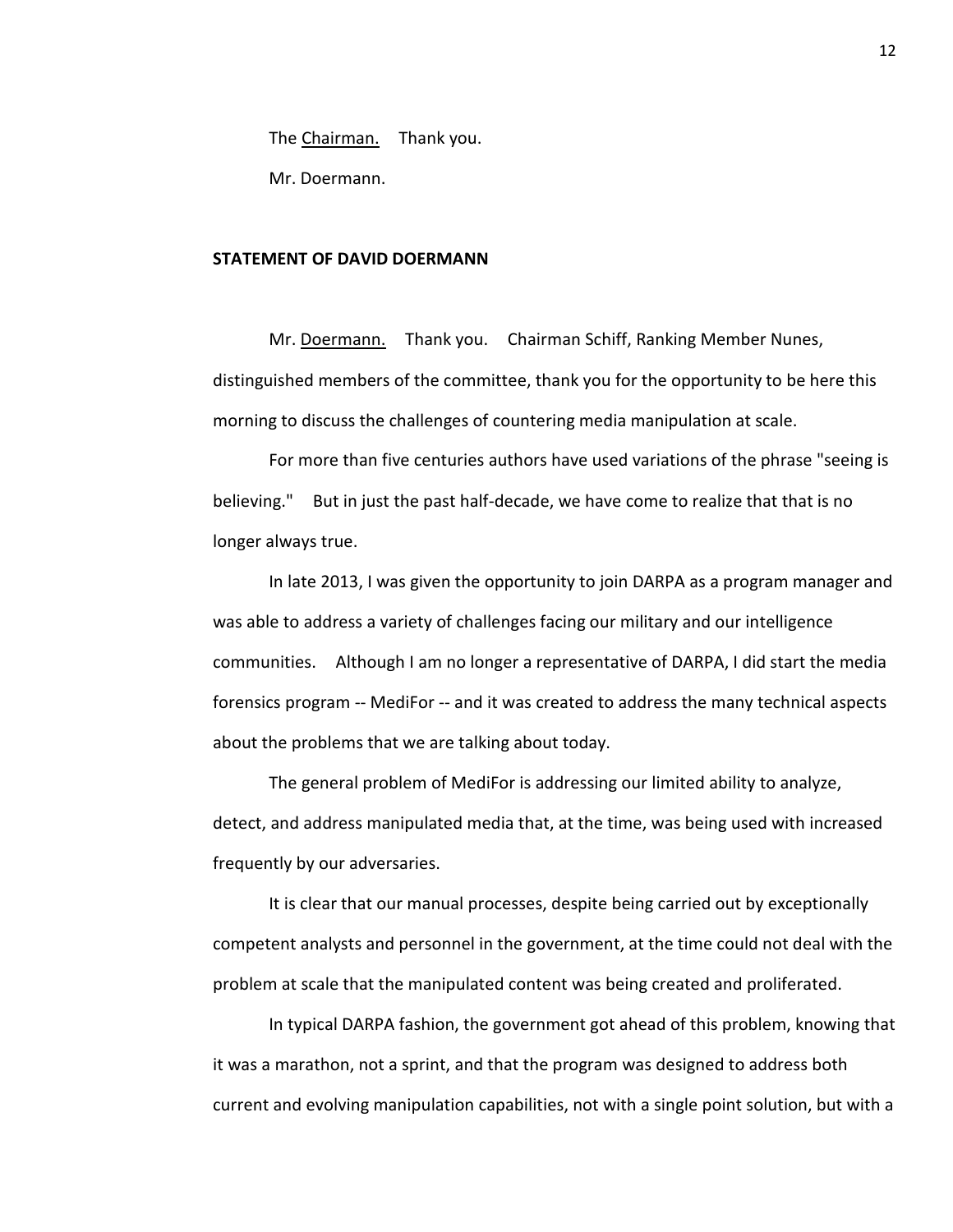comprehensive approach.

What was unexpected, however, was the speed at which this manipulation technology would evolve. In just the past 5 years we have gone from a new technology that could produce novel results at the time, but nowhere near what could be done manually with basic desktop editing software, to open source software, such as deepfakes, that can make the manual effort completely out of the equation.

Now, there is nothing fundamentally wrong with or evil about the underlying technology that gives rise to the concerns that we are testifying about today. Like basic image and video desktop editor, deepfakes is only a tool, and there are a lot more positive applications of generative networks than there are negative ones.

As of today, there are point solutions that can identify deepfakes reliably, but it is only because the focus of those developing the deepfakes-like technology have been on visual deception, not on covering up trace evidence. If history is any indicator, it is only a matter of time before the current detection capabilities will be rendered less effective, in part because some of the same mechanisms that are used to create this content are also used to cover them up.

I want to make it clear, however, that combating synthetic and manipulated media at scale is not just a technical challenge, it is a social one as well, as I am sure other witnesses will be testifying this morning. And there is no easy solution, and it is likely to get much worse before it gets much better. Yet we have to continue to do what we can.

We need to get the tools and the processes in the hands of individuals rather than relying completely on the government or on social media platforms to police content. If individuals can perform a sniff test and the media smells of misuse, they should have ways to verify it or prove it or easily report it.

The same tools should be available to the press, to social media sites, to anyone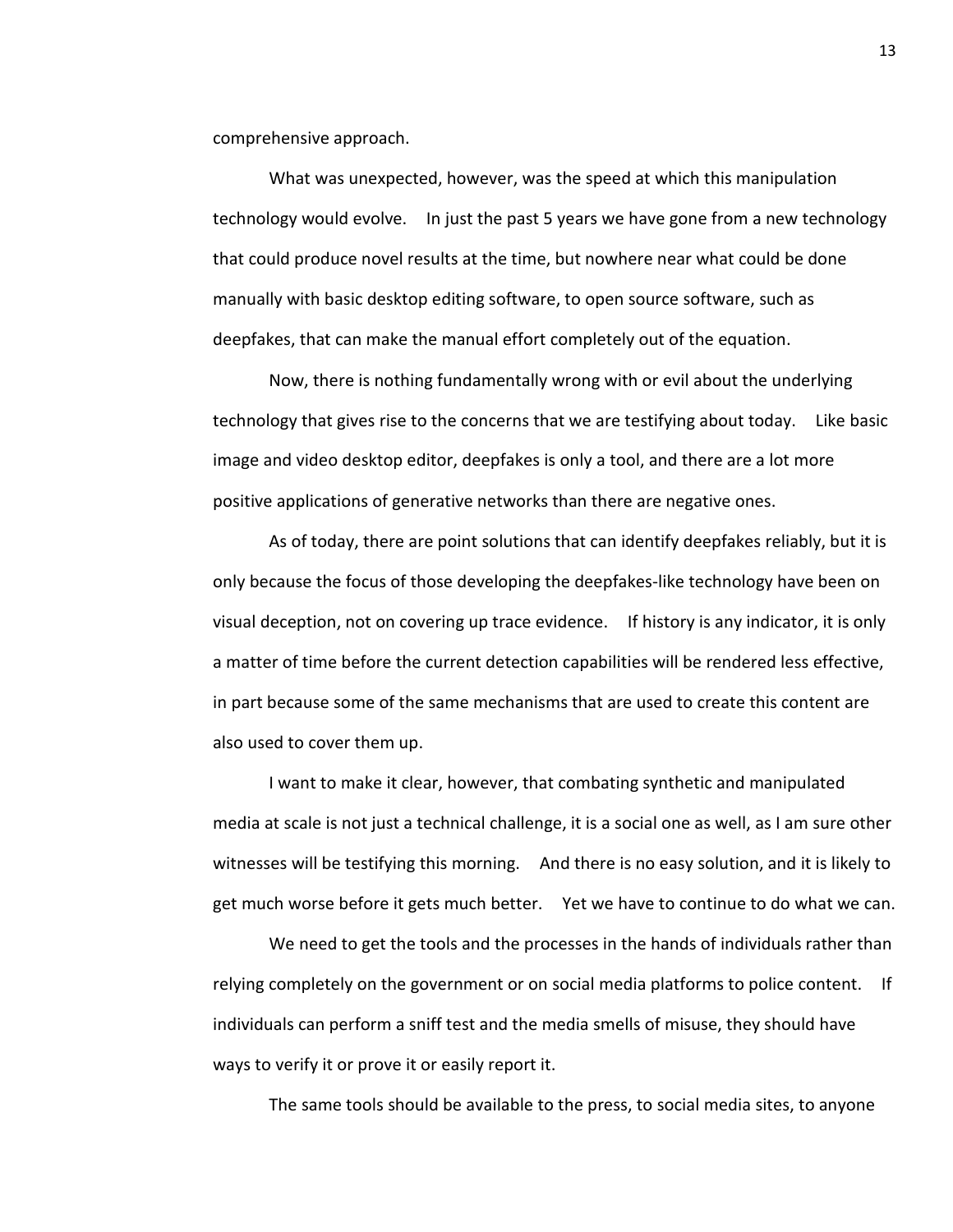who shares and uses this content, because the truth of the matter is the people that share this stuff are part of the problem, even though they don't know it.

We need to continue to work towards being able to apply automated detection and filtering at scale. It is not sufficient to only analyze questioned content after the fact, we need to be able to apply detection at the front end of the distribution pipeline.

And even if we don't take down or prevent manipulated media from appearing, we should provide appropriate warning labels that suggest that this is not real or not authentic or not what it is purported to be. And that is independent of whether this is done and the decisions are made by humans, machines, or a combination.

And we need to continue to put pressure on social media to realize that the way that their platforms are being misused is unacceptable. They must do all they can to address today's issues and not allow things to get worse.

Let there be no question that this is a race. The better manipulators get, the better detectors need to be. And there is certain orders of magnitude more manipulators than detectors.

It is also a race that may never end. It may never be won. But it is one where we must close the gap and continue to make it less attractive financially, socially, politically, to propagate false information. Like spam and malware, it is easy and it is always a problem, and it may be the case that we can level the playing field.

When the MediFor program was conceived at DARPA, one thing that kept me up at night was the concern that someday our adversaries would be able to create entire events with minimal effort. These events might include images of scenes from different angles, video content that appears from different devices, and text that is delivered through various media, providing an overwhelming amount of evidence that an event has occurred, and this could lead to social unrest or retaliation before it gets countered. If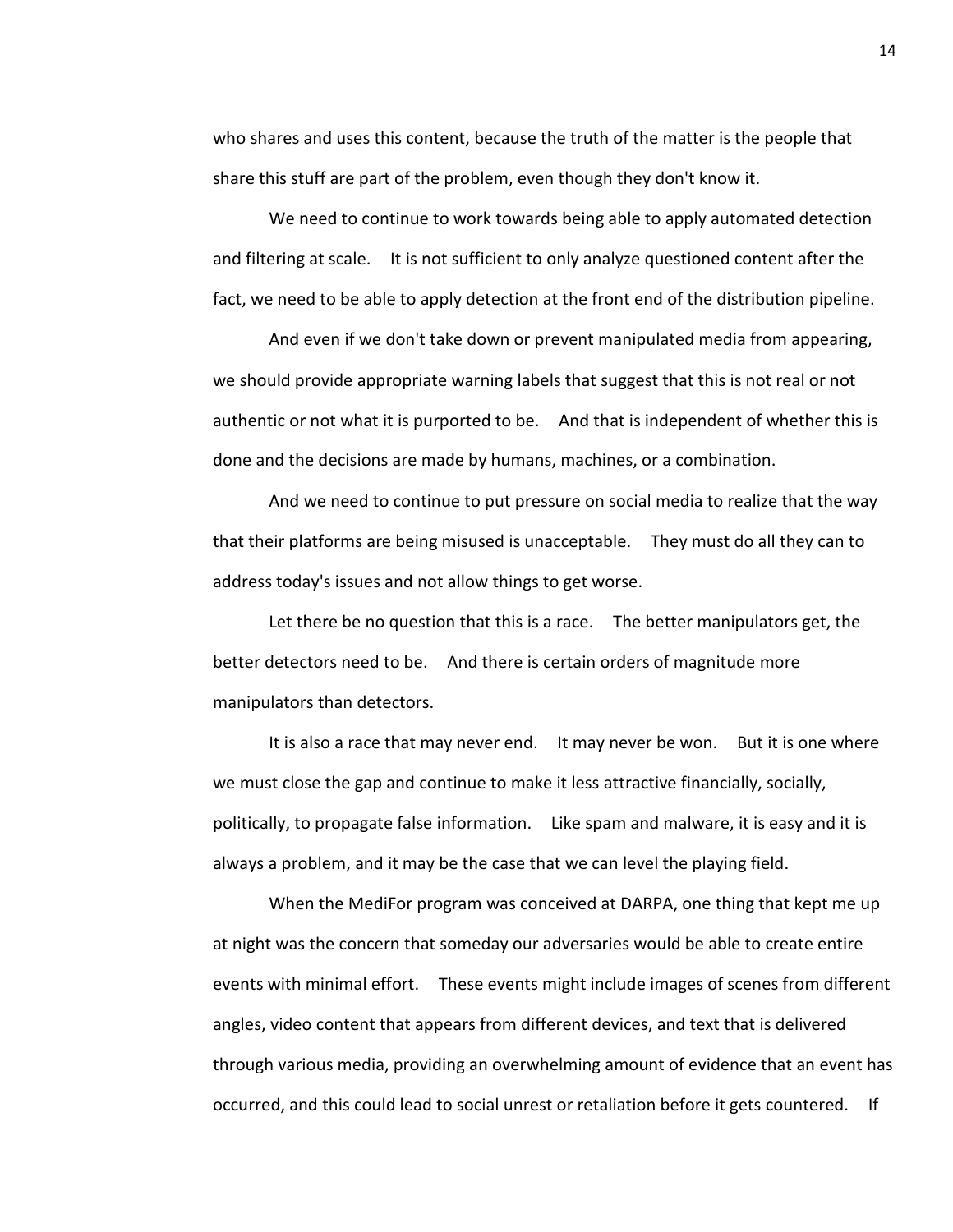the past 5 years are any indication, that someday is not very far in the future.

Thank you.

[The statement of Mr. Doermann follows:]

\*\*\*\*\*\*\*\* INSERT 1-2 \*\*\*\*\*\*\*\*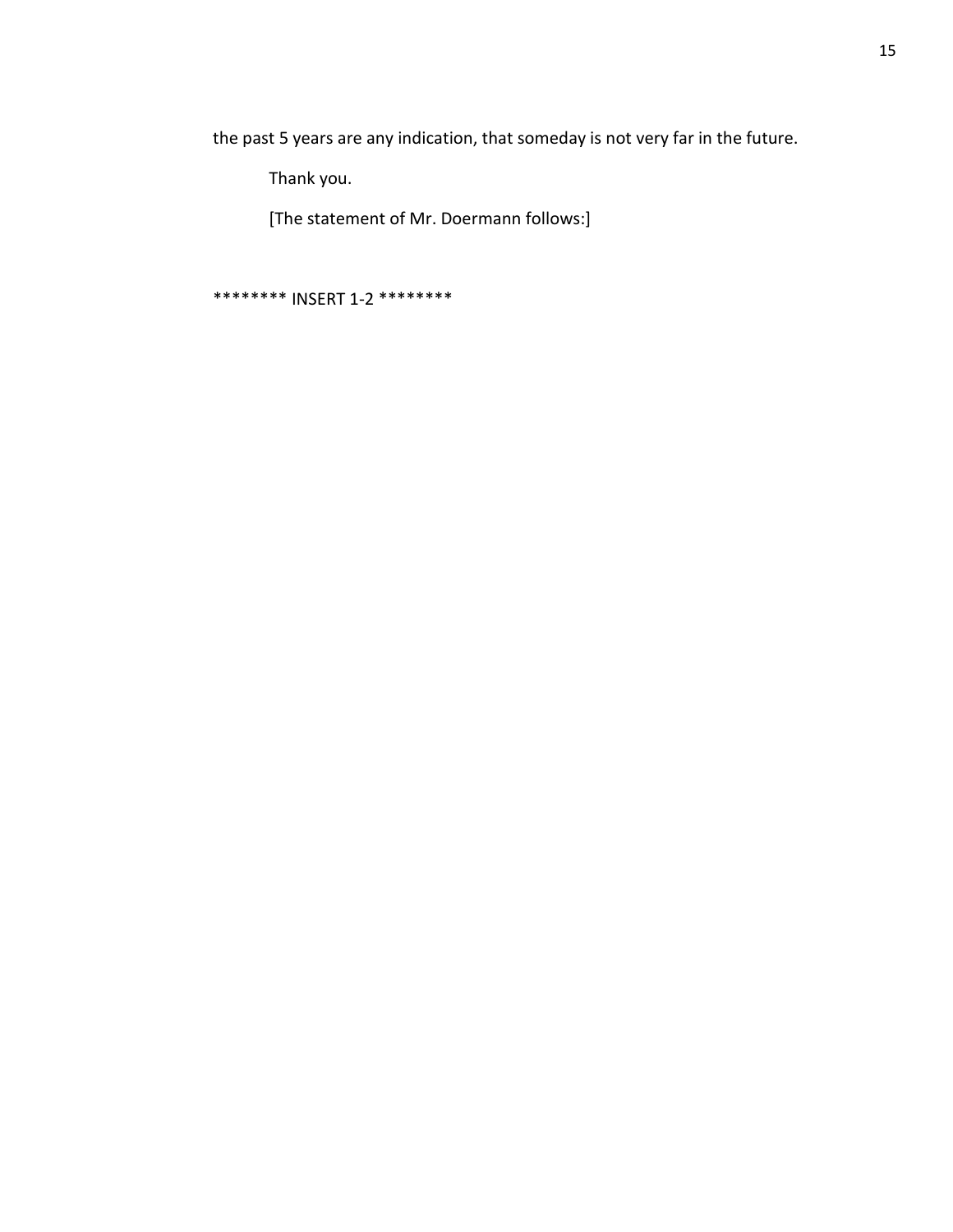The Chairman. Thank you.

Professor Citron.

### **STATEMENT OF DANIELLE CITRON**

Ms. Citron. Thank you, Chairman Schiff, Ranking Member Nunes, and the committee, for having me her today to talk about the phenomenon of deepfakes, the risks that they pose and what law canon should do about it. So I am a professor of law at the University Maryland School of Law.

And there are a few phenomena that come together that make deepfakes particularly troubling when they are provocative and destructive. The first is that we know that as human beings, the video and audio is so visceral, we tend to believe what our eyes and ears are telling us. And we also tend to believe and tend to share information that confirms our biases. And it is particularly true when that information is novel and negative. So the more salacious, we are more willing to pass it on.

And we are seeing deepfakes, or will see them, in social networks that are ad-driven. So the entire enterprise is to have us click and share. So when we bring all of these things together, the provocative deepfake, the salacious will be spread virally.

So let me describe, there are so many harms that my coauthor Bobby Chesney and I have written about, but I am going to focus on some of the more concrete ones, and what law canon should do about it.

So there are concrete harms in the here and the now, and especially for individuals. So Rana Ayyub is an investigative journalist in India who writes about government corruption and the persecution of religious minorities. And she is long used to getting death threats and rape threats. For her, it is sort of par for the course.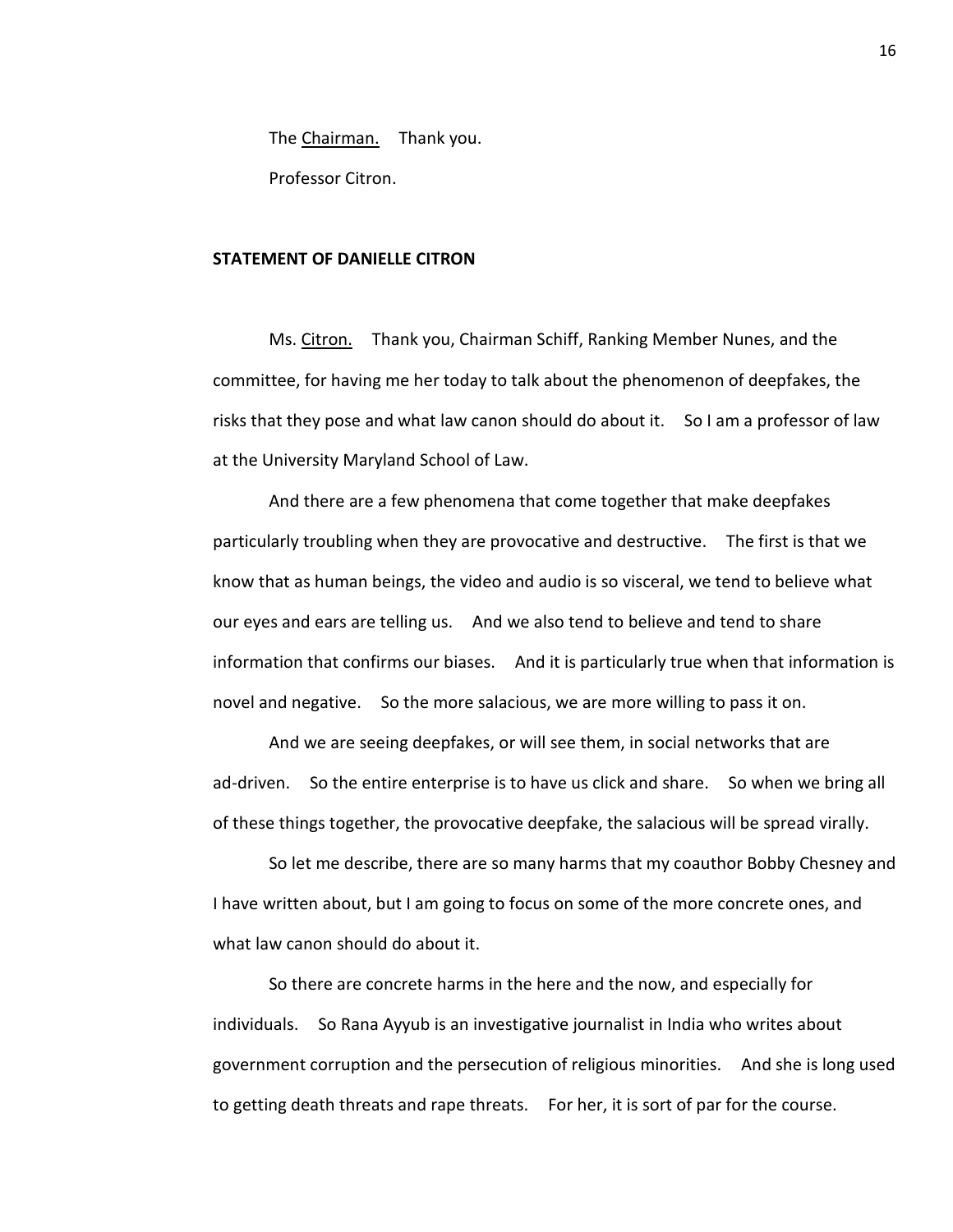But she wrote a provocative piece in April 2018, and what followed was posters circulated over the internet deepfake sex videos of Rana. So her face was morphed into pornography.

And that first day it goes viral, it is on every social media site, WhatsApp, it is, as she explained to me, millions of phones in India. And the next day -- so paired with the deepfake sex video of Rana, was rape threats, her home address, and the suggestion that she was available for sex.

Now, the fallout was significant. She had to basically go offline. She couldn't work. Her sense of safety and security was shaken. It upended her life. And she had to withdraw from online platforms for several months. So the economic and the social and the psychological harm is profound. And it is true that, in my work on cyber stalking, the phenomenon is going to be increasingly felt by women and minorities and for people from marginalized communities.

Now, of course, it is not just individuals. We can imagine the deepfake about sort of the night before an IPO, timed just right, with the CEO saying something that he never said or did, basically admitting to the company was insolvent. And so the deepfake, if the night before the IPO could upend the IPO, the market will respond far faster than we can debunk it.

So the question is -- and we can imagine all sorts of -- and Mr. Watts and I have talked about -- I am going to let him take some of the national security concerns, like elections, the tipping of an election, upending public safety. But the next question is, what do we do about it?

And I feel like our panel is going to be in heated agreement that there is no silver bullet, that we need a combination of law, markets, and really societal resilience to get through this.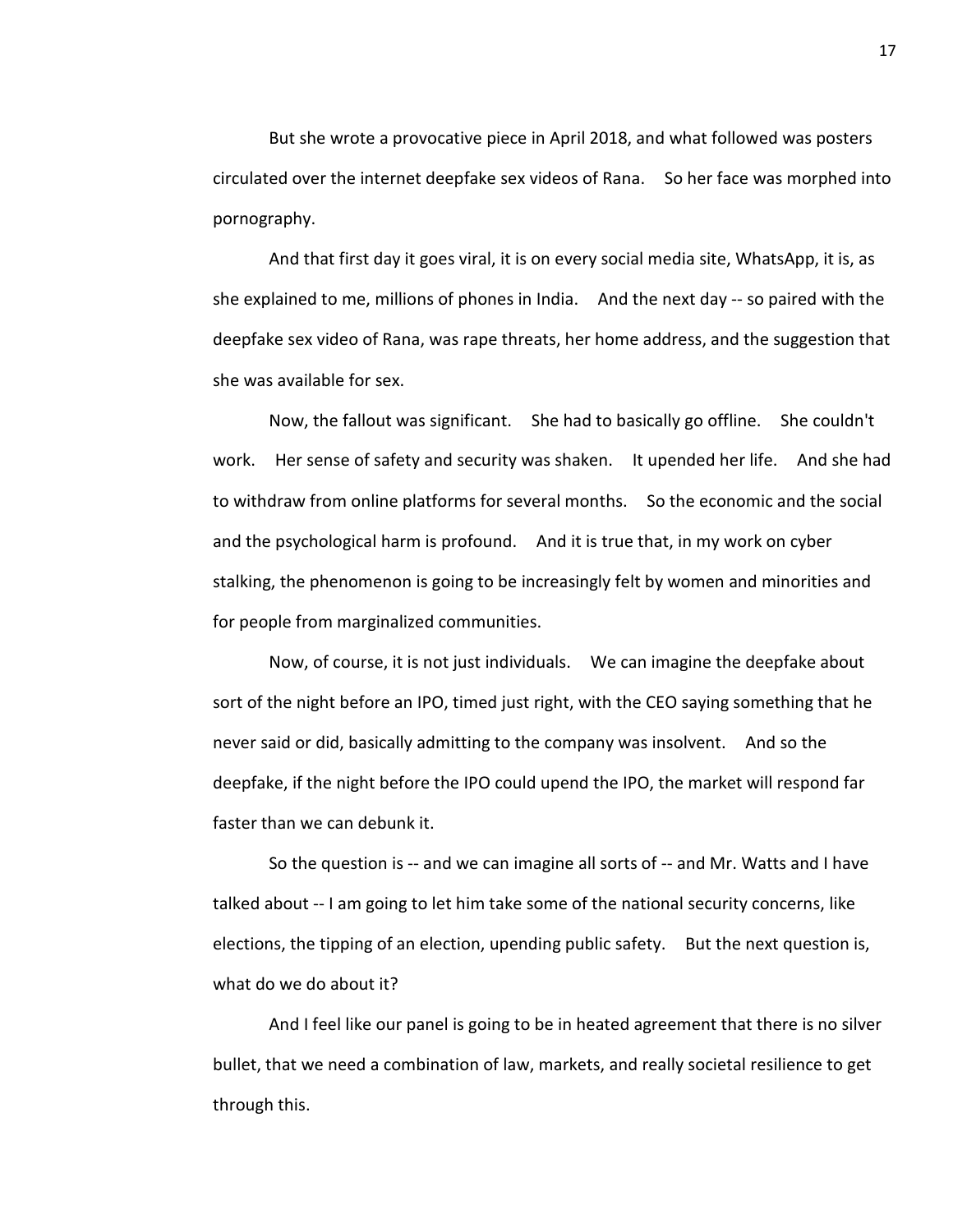But law has a modest role to play. There are civil claims that victims, targeted individuals can bring. They can sue for defamation, intentional infliction of emotional distress, false light, a privacy tort. But the hardest thing is that it is incredibly expensive to sue.

And criminal law offers too few levers for us to push. At the State level there are a handful of criminal defamation laws and impersonation laws, and at the Federal level there is an impersonation of a government official statute, but it is really inapt for the sets of problems that we face today.

And so Professor Mary Anne Franks and I are amidst writing a model statute that we might deploy, one that is narrowly tailored, that would address harmful false impersonations, that would capture some of the harm here. But, of course, there are practical hurdles for any legal solution. You have to be able to find the defendant to so prosecute them and you have got to have jurisdiction over them.

And the platforms, the intermediaries, our digital gatekeepers are immune from liability. So we can't use a legal incentive of liability to get them on the case.

So I see my time is running out. I look forward to your questions. And thank you.

[The statement of Ms. Citron follows:]

\*\*\*\*\*\*\*\* INSERT 1-3 \*\*\*\*\*\*\*\*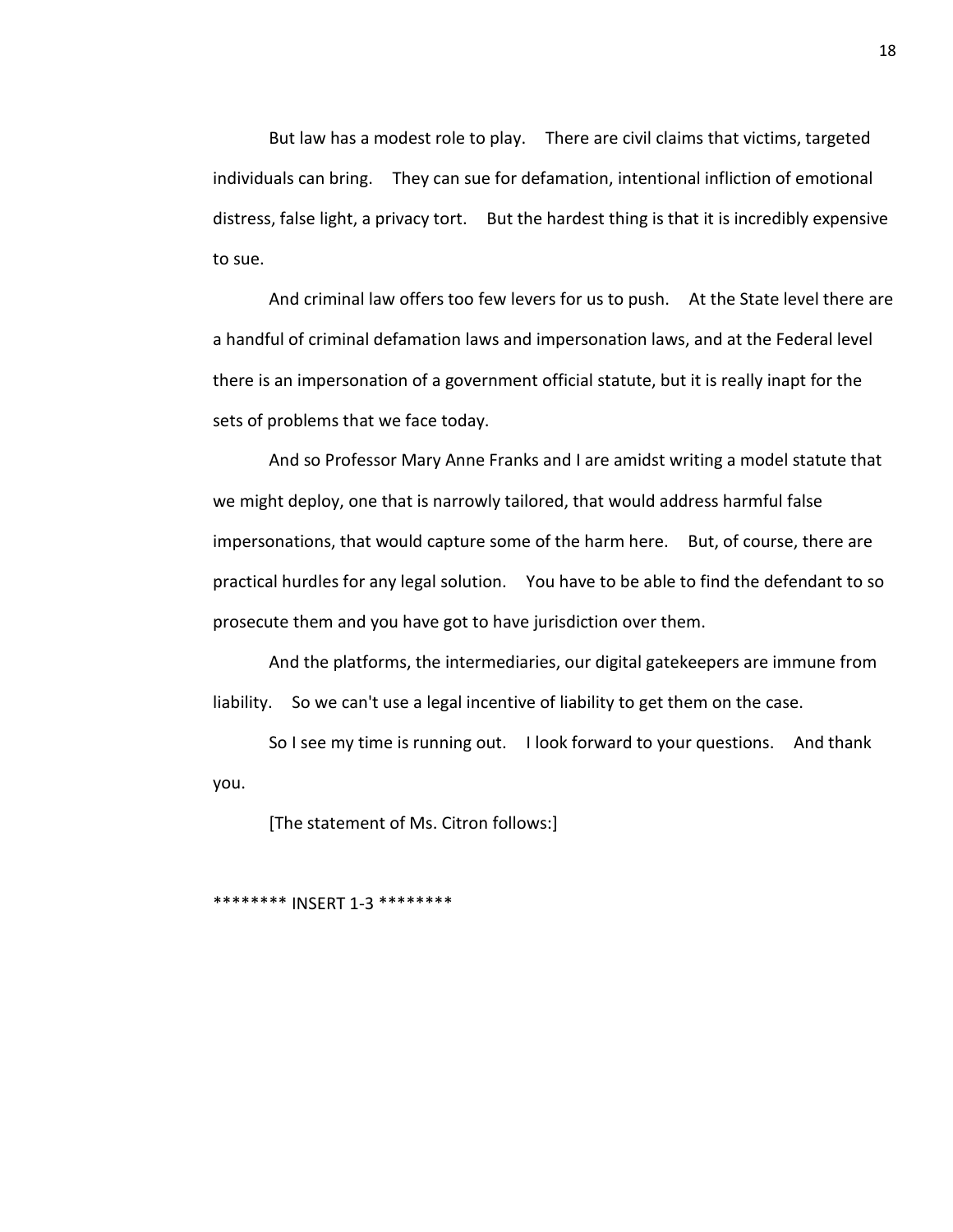The Chairman. Thank you very much.

Mr. Watts.

# **STATEMENT OF CLINT WATTS**

Mr. Watts. Chairman Schiff, Ranking Member Nunes, members of the committee, thanks for having me here today.

All advanced nations recognize the power of artificial intelligence to revolutionize economies and empower militaries, but those countries with the most advanced AI capabilities and unlimited access to large data troves will gain enormous advantages and information warfare.

AI provides purveyors of disinformation the ability to rapidly recon American social media audiences, to identify psychological vulnerabilities, and to create modified content and digital forgeries advancing false narratives against Americans and American interests.

Historically, each advancement in media, from text, to speech, to video, to virtual reality, more deeply engages information consumers, enriching the context of experiences and shaping a user's reality. The falsification of audio and video allows manipulators to dupe audience members in highly convincing ways, provoking emotional responses that can lead to widespread mistrust and, at times, physical mobilizations. False video and audio, once consumed and believed, can be extremely difficult to refute and counter.

Moving forward, I would estimate Russia, as an enduring purveyor of disinformation, is and will continue to pursue the acquisition of synthetic media capabilities and employ the outputs against its adversaries around the world. I suspect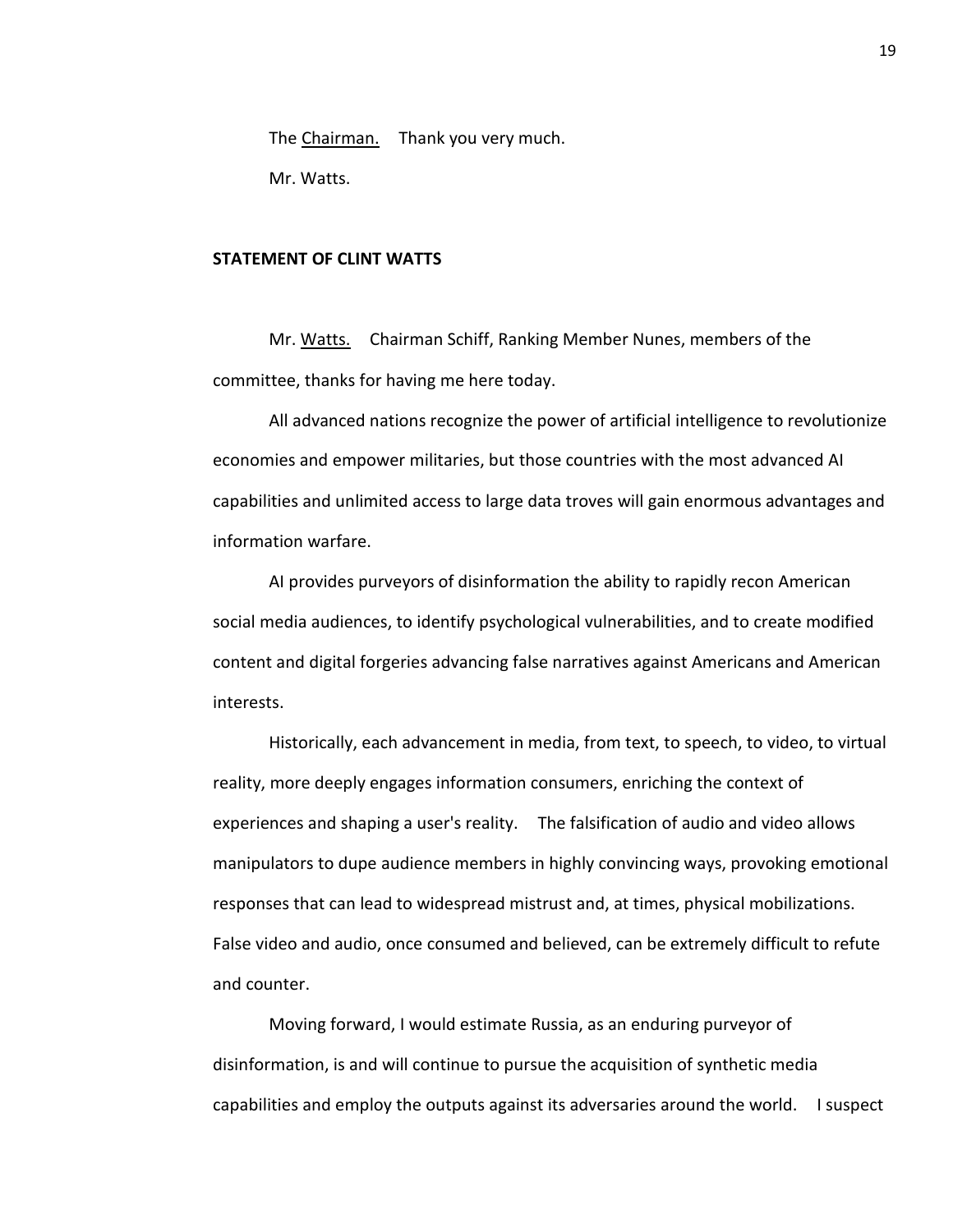they will be joined and outpaced potentially by China. China's artificial intelligence capabilities rival the U.S., are powered by enormous data troves, to include vast amounts of information stolen from the U.S., and the country has already shown a propensity to employ synthetic media in television broadcast journalism.

These two countries, along with other authoritarian adversaries and their proxies, will likely use deepfakes as part of disinformation campaigns seeking to discredit domestic dissidents and foreign detractors, incite fear and promote conflict inside Western-style democracies, and, three, distort the reality of American audiences and the audiences of America's allies.

Deepfake proliferation presents two clear dangers. Over the long term, deliberate development of false synthetic media will target U.S. officials, institutions, and democratic processes with an enduring goal of subverting democracy and demoralizing the American constituency.

In the near and short term, circulation of deepfakes may incite physical mobilizations under false pretenses, initiating public safety crises and sparking the outbreak of violence. The recent spate of false conspiracies proliferating via WhatsApp in India offer a relevant example of how bogus messages in media can fuel violence. The spread of deepfake capabilities will only increase and the frequency and intensity of these violence outbreaks will continue.

U.S. diplomats and military personnel deployed overseas will be prime targets for deepfake disinformation conspiracies planted by adversaries. U.S. interests in the developing world, where consumption has jumped from analog in-person conversations to social media sharing lacking any form of verification filter, will likely be threatened by bogus synthetic media campaigns.

Three examples would be mobilization at the U.S. Embassy in Cairo, the consulate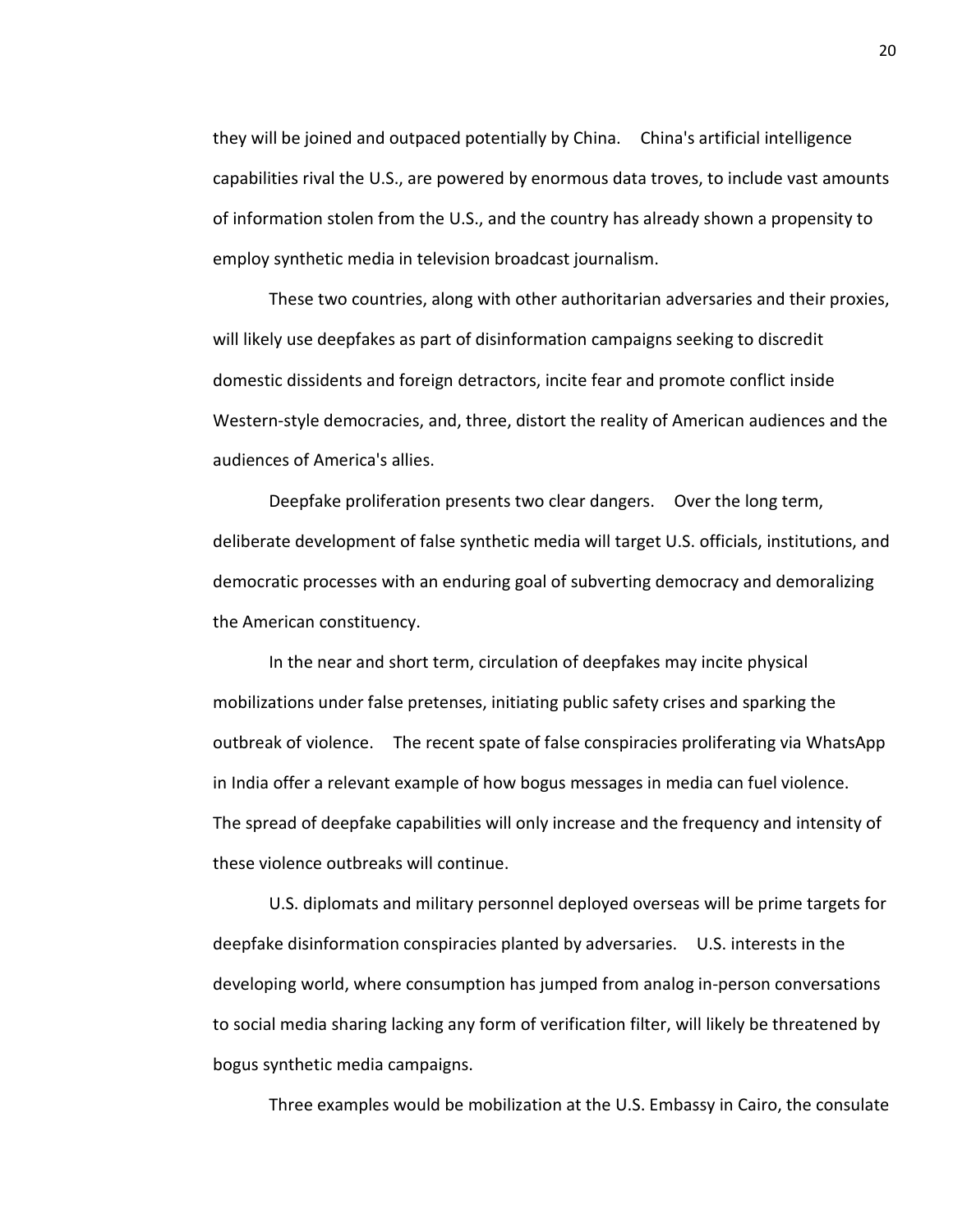in Benghazi, and rumors of protests at Incirlik Air Base, had they been accompanied with fake audio or video content, could have been far more damaging in terms of that.

I would also point to a story just out hours ago from the Associated Press which shows the use of a synthetic picture for what appears to be espionage purposes on LinkedIn, essentially a honey potting attack.

Recent public discussions of deepfake employment heavily focus on foreign adversaries, but the greatest threat of inauthentic content proliferation may come not from abroad but from home, and not from nation-states but from the private sector.

Thus far, I have focused on authoritarian nation-states. I brought a chart here today. But a range of advanced persistent manipulators will use their vast resources to develop and acquire deepfakes as needed in pursuit of their goals.

Recent examples of disinformation and misinformation suggest it could be oligarchs, corporations, political action groups, public relation firms, and activists with significant financial support that will seek out these media capabilities and amplify deepfakes in international or domestic contexts.

The net effect will be the same: degradation of democratic institutions and elected officials, lowered faith in electoral processes, weakened trust in social media platforms, and potentially sporadic violence by individuals and groups mobilized under false pretenses.

I have several recommendations, but I will only hit a couple here in the oral remarks.

First, Congress should implement legislation prohibiting U.S. officials, elected representatives, and agencies from creating and distributing false and manipulated content. The U.S. Government must always be the purveyor of facts and truth to its constituents, assuring the effective administration of democracy via productive policy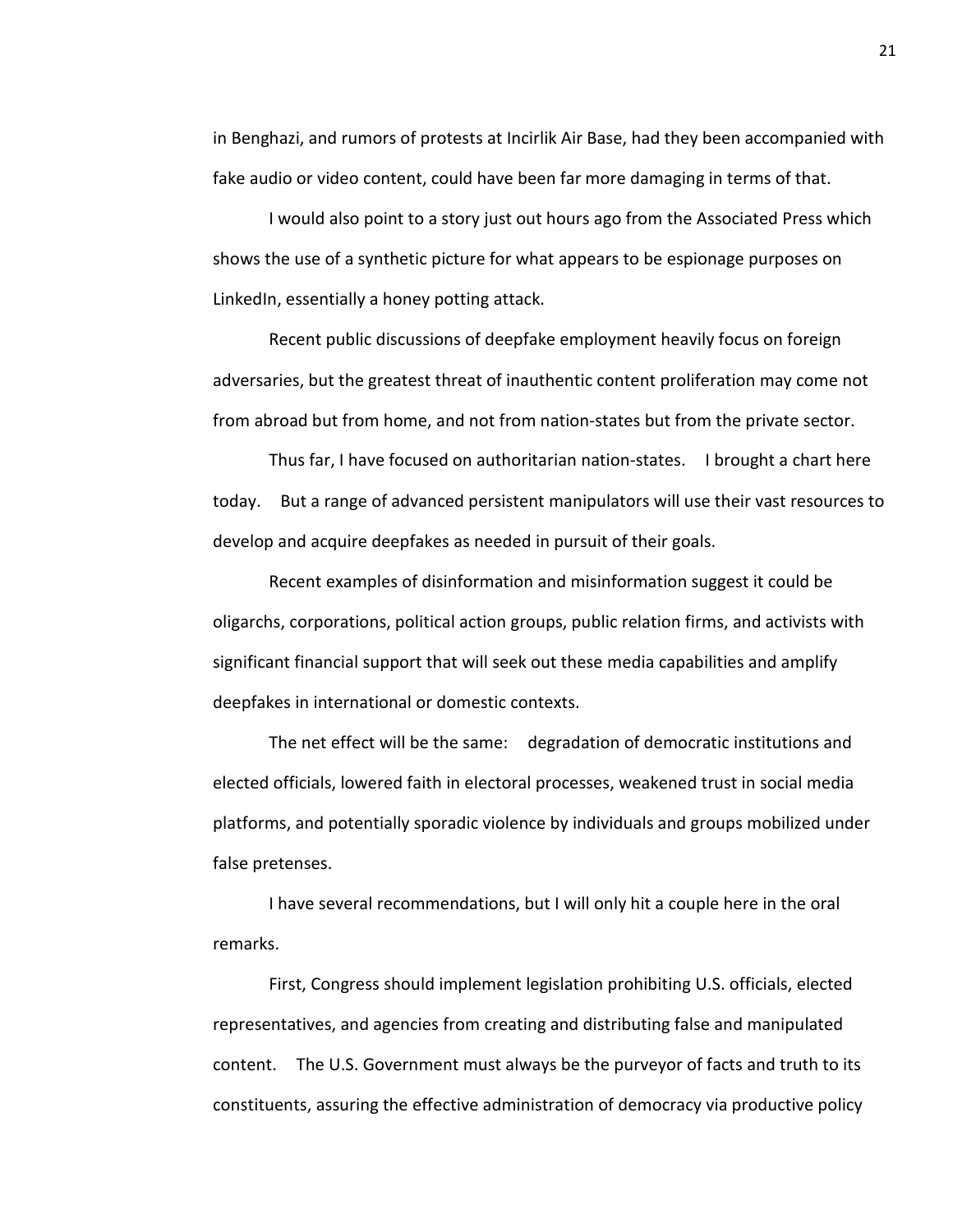debate from a shared basis of reality.

Second, policymakers should work jointly with social media companies to develop standards for content accountability.

Third, the U.S. Government should partner with the private sector to implement digital verification signatures designating the date, time, and physical origination of content.

Fourth, social media companies should enhance their labeling of synthetic content across platforms and work as an industry to codify how and when manipulated or fake content should be appropriately marked. Not all synthetic media is nefarious in nature, but information consumers should be able to determine the source of the information and whether it is an authentic depiction of people and events.

Fifth, and what I think is the most pressing right now, is the U.S. Government from a national security perspective should maintain intelligence on adversaries capable of deploying deepfake content or the proxies they employ to conduct such disinformation. The Departments of Defense and State should immediately develop response plans for deepfake smear campaigns and deepfake-inspired violent mobilizations overseas in an attempt to mitigate harm to U.S. personnel and interests.

And the last, I echo my fellow panelists, is public awareness of deepfakes and its signatures will greatly assist in tamping down attempts to subvert U.S. democracy and incite violence. I would like to see us help the public make better decisions about the content that they are consuming and how to judge that content.

Thank you.

[The statement of Mr. Watts follows:]

### \*\*\*\*\*\*\*\* INSERT 1-4 \*\*\*\*\*\*\*\*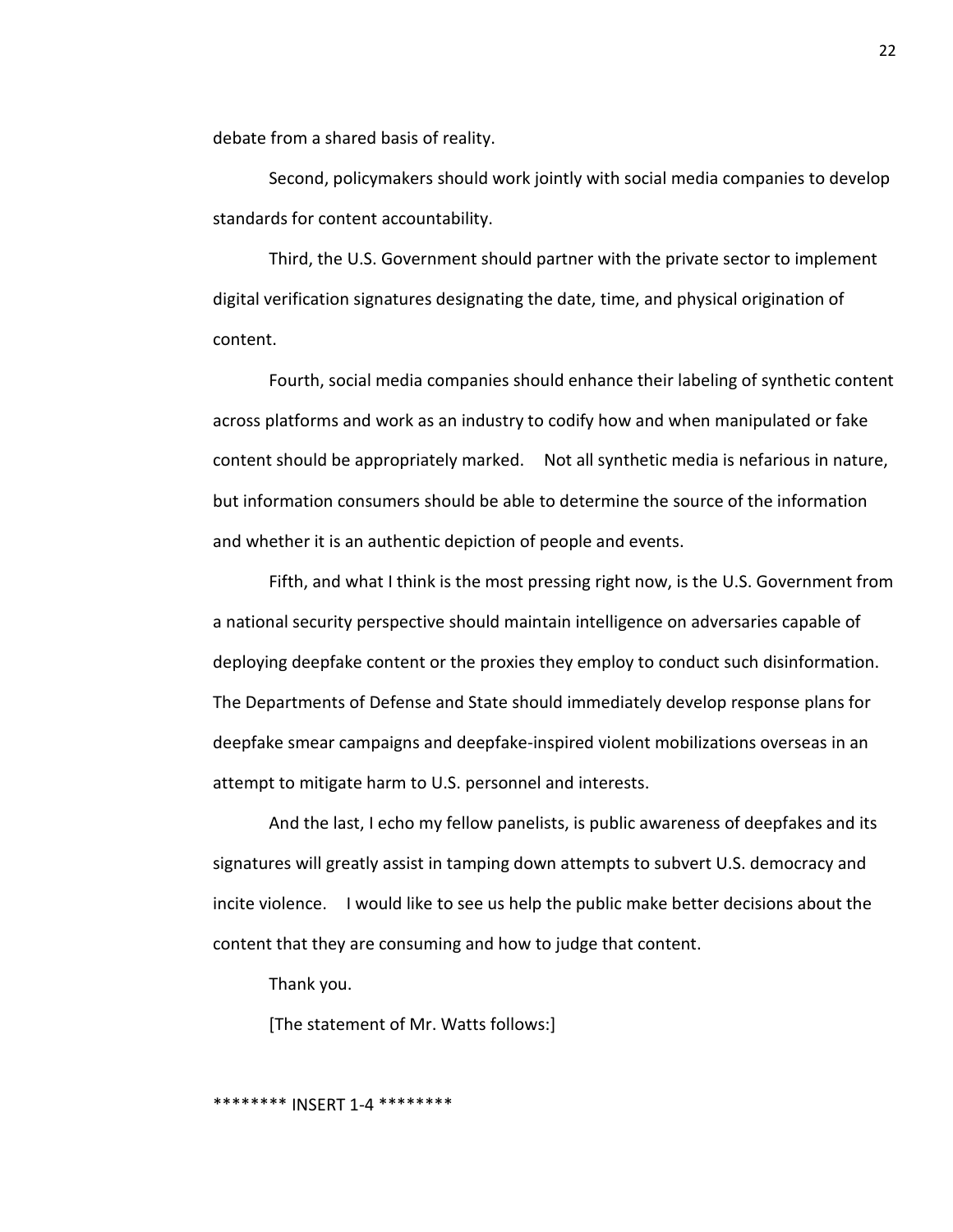The Chairman. Thank you all.

We will now proceed with questions. I recognize myself for 5 minutes.

Two questions, one for Professor Citron and one for Mr. Watts.

Professor, how broad is the immunity that the social media platforms enjoy? And is it time to do away with that immunity so the platforms are required to maintain a certain standard of care?

It seems to me not very practical to think about bringing people to justice who are halfway around the world, or the difficulties of attribution, or the fact that, given the cheap cost of this technology now, just how much people can employ it.

Is it time to take that step?

Was it appropriate for one social media company to leave up the Pelosi video, even labeling it in a certain way?

And, Mr. Watts, what is a proportionate response should the Russians start to dump deepfakes, release a deepfake of Joe Biden to try to diminish his candidacy? What should the U.S. response be? Should it be a cyber response, not a tit for tat, in the sense of doing a deepfake of Putin, but rather some cyber reaction, or are sanctions a better response? How do we deter this kind of foreign meddling, realizing that that is only going to be one part of the problem?

Professor.

Ms. Citron. So I am going to start with how broad the immunity is, and then that it is time for us to amend Section 230 of the Decency Act.

So under a law passed in 1996, the Communications Decency Act, it largely was an anti-porn provision. I mean, if we can imagine the internet without porn. That was the objective of the Communications Decency Act.

And most of that law is struck down, but what remains is a provision, it is called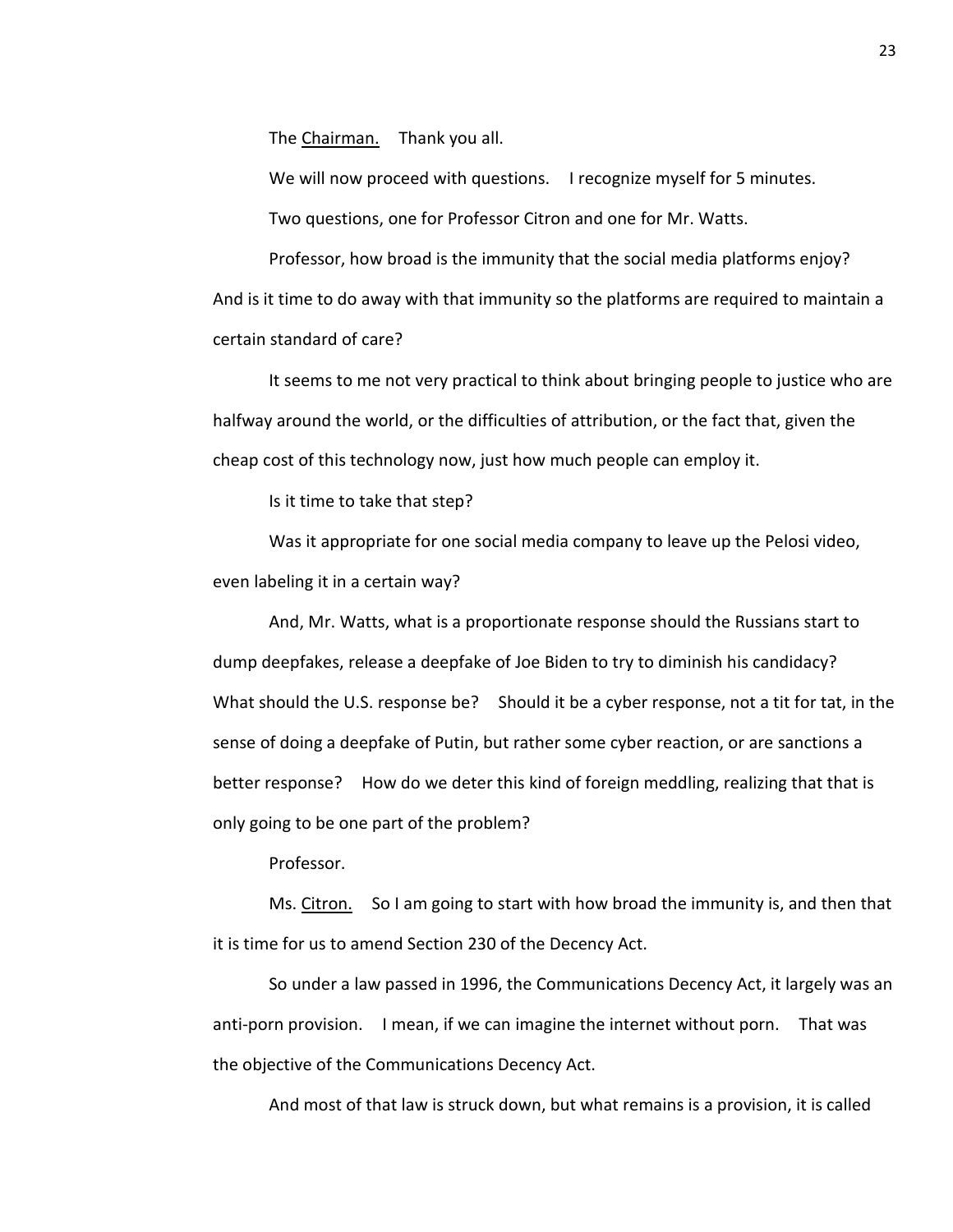Good Samaritan Blocking and Filtering of Offensive Content. And it has been interpreted really broadly to say that if you under-filter content, if you don't engage in any self-monitoring at all, even if you encourage abuse, that you are immune from liability for user-generated content.

So that means that revenge porn operators can gleefully say that they are immune from liability while encouraging people to post their ex's nude photos. And they are right, they are immune from liability, because they are not generating, co-creating the content.

So the question is, here we are 25 years later, the internet, we have got dominate players, it is not -- the internet is not in its infancy, and is it time to reassess it?

And I think the answer is yes, that we should condition the immunity, it shouldn't be a free pass, and it should be conditioned on reasonable content moderation practices. Ben Wittes and I have written sort of a sample statute that you could adopt if you so chose that would condition the immunity on reasonable content practices.

Then the question of course is, well, in any given case are platforms making the right choices? And under an approach that would have us look to the reasonableness of content practices, we would look at the platform's total, its approach generally speaking to content moderation, not any given decision with content.

So let's take the Pelosi video. I think the answer is it should have been taken down. We should have a default rule, the platform should have a default rule, that if we are going to have impersonations or manipulation that do not reflect what we have done or said, then platforms should, once they figure it out, take it down.

The technology is such that we can't detect it yet, we can't automatically filter and block. But once we have figured it out, we already are in a place where the public has deep distrust of the institutions at the heart of our democracy and you have an audience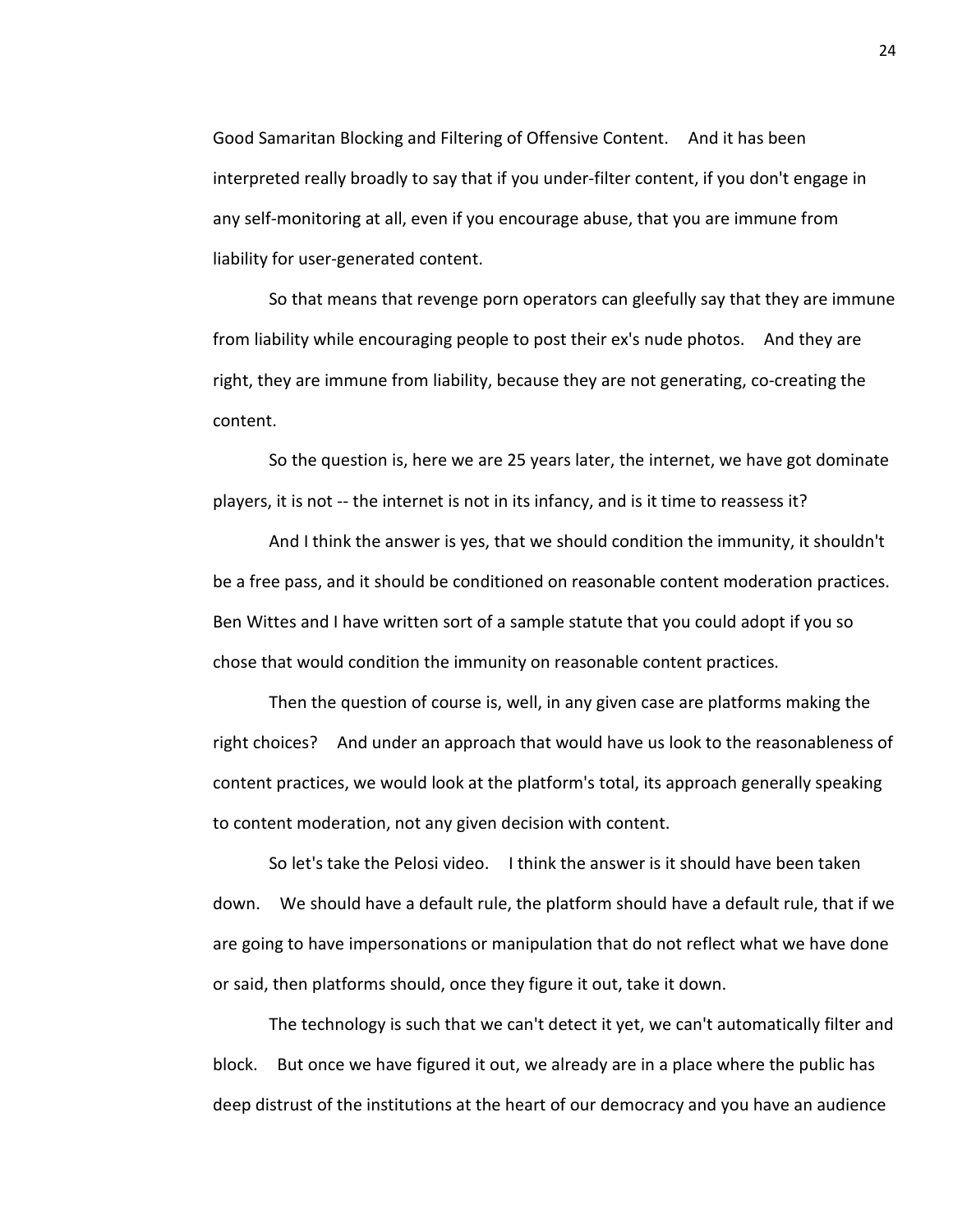primed to believe things like manipulated video of lawmakers.

And I would hate to see the deepfake where a prominent lawmaker purported to show seen taking a bribe that you never took. And I hope that platforms come to see themselves, if we can't require them to have legal liability, that they come to see themselves as the purveyors responsibly of facilitating discourse online and their importance to democracy.

The Chairman. Thank you.

Mr. Watts.

Mr. Watts. Yeah, I would like to start off with just a basic principle of information warfare. And so R.H. Knapp, who was a professor who essentially wartime rumors, his quote was: "Once rumors are current, they have a way of carrying the public with them. The more a rumor is told, the greater its plausibility." And he wrote that in 1944. I think that is still the essential thing. It comes down, who is there first and who is there the most? And that is the danger of social media computational propaganda with this AI.

In terms of how we deal with this, there are several parts. One is we have to have a plan, and it is a multipart plan. The other part is we have to respond quickly. This has not been the tradition of our government. For example, in Iraq, when there would be fake al-Qa'ida propaganda put out to try and inspire people to show up places, we had rapid response teams that would show up with video, with audio, that would shoot footage from there to show this is not true, this has been disproven.

That is a great example about, if this starts to get leaked out, what is our plan right now? The U.S. Government, for any government official, government agency, should immediately offer a counter based on fact in terms of what is actually going on.

This happened in the summer of 2016 at Incirlik Air Base. There was Russian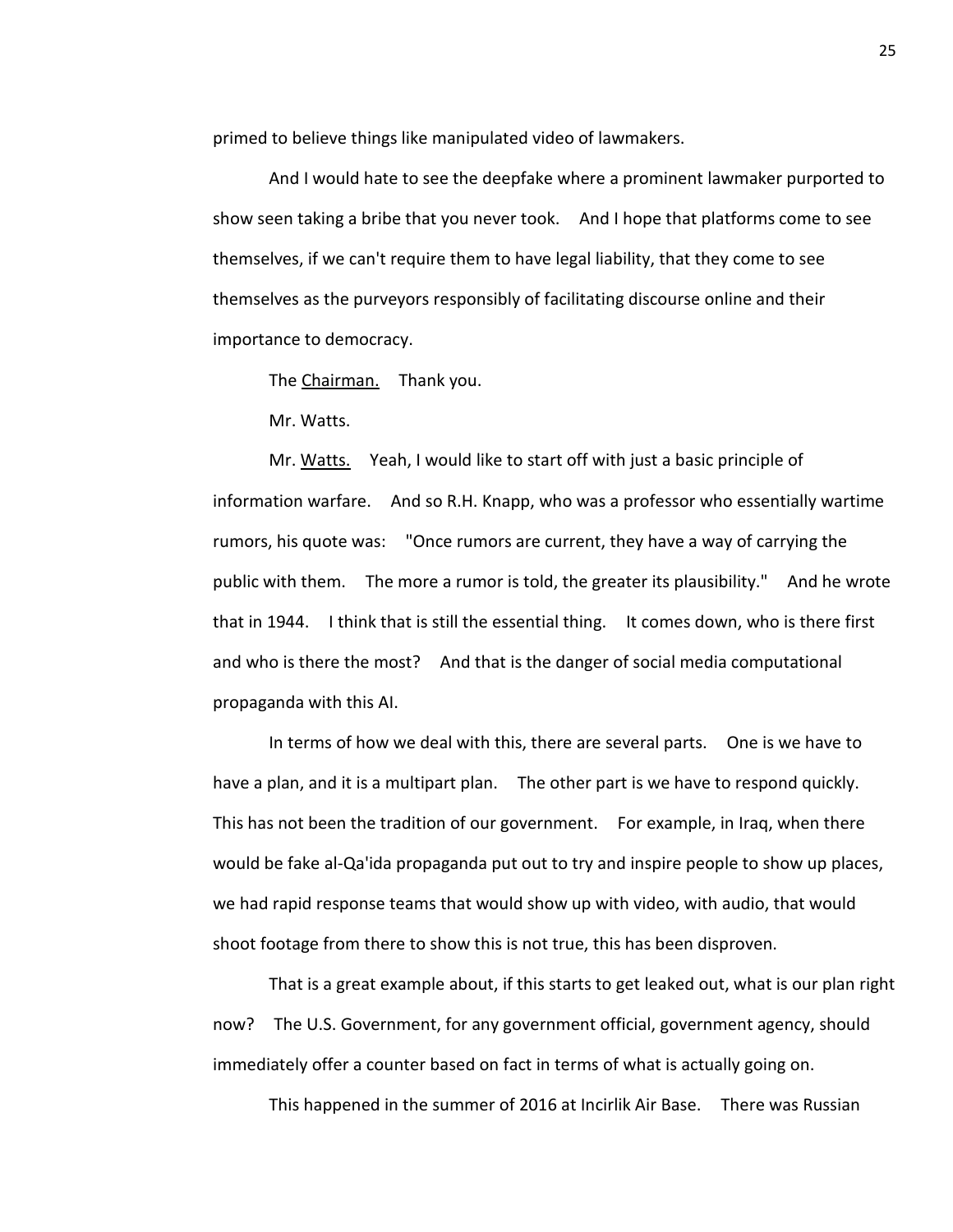state-sponsored propaganda put out about a potential coup, maybe the base was surrounded, maybe there is a protest. We should be able to turn on the cameras at that air base immediate and say this is not happening. The faster we do that, the less chance people see it first, the less chance that people see it often and believe it.

The second part is I think it comes down to the political parties, Republican and Democrat. If they have these smears coming through, they should be able to rapidly refute that and put out a basis of truth, this candidate or candidates were not there. But that means partnership also with the social media companies in terms of this.

I actually would not go as far as saying every piece of synthetic video that gets loaded up on a social media platform needs to come down.

And I am glad you brought up former Vice President Biden. One of the classic articles about former Vice President Biden comes from The Onion, and it was that he was waxing his Camaro in the driveway of the White House. It was a comedy bit and it had manipulated photos, manipulated content on it.

If we went to that extreme, we would have a country where everything that has ever been changed or modified for any reason would have to be policed, and we would be asking a private sector company to police that.

So I would instead offer a different system, which is triage, which is social media companies, how do they accurately label content as authentic or not. The danger with social media is the source is not necessarily there. We saw that in 2016, we see that today.

So they should be able to refer back to whatever the base source is quickly. How do you do that? They should be able to triage.

The three areas which I would suggest that they immediately triage in is if they see something spiking in terms of virality they should immediately put that into a queue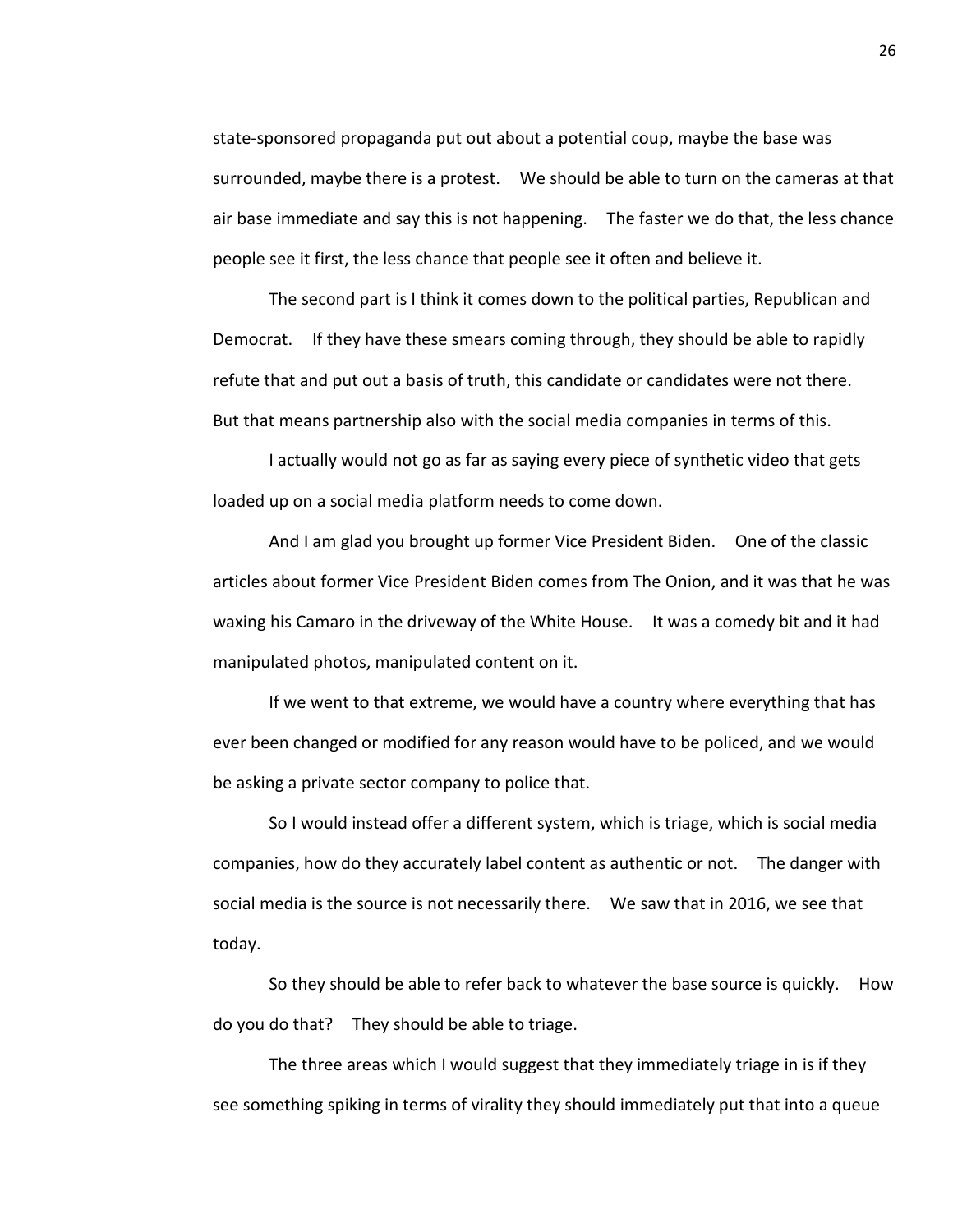and have it done for human review. Link to fact-checkers, downrate it, not let it go into news feeds, and help the mainstream media also understand what is manipulated content. That is the jump that we are most concerned about.

The other part is outbreaks or potential outbreaks of violence and public safety. And then anything related to elected officials or public institutions, should immediately be flagged and pulled down and checked and then a context be given to it.

I see it as the public needs to be given a context that we are not really suppressing all freedom of speech, all development of this context, because there are legitimate reasons that we might want to use synthetic media for entertainment, comedy, all sorts of visualizations that are out there.

The Chairman. Okay. We will go to Mr. Nunes, but at some point I would love to follow up see what a proportionate response would be to a foreign adversary that deploys this kind of --

Mr. Watts. I can actually, if you give me 20 seconds, I can tell you what it would be, which is refuting, number one. Number two, I think offensive cyber is in place, and I like what the NSA has actually done in 2018. And then, number three, more aggressive responses in terms of sanctions. I like sanctions around troll forms and these cut-outs where this content comes from.

The Chairman. Thank you.

Mr. Nunes.

Mr. Nunes. Thank you, Mr. Chairman.

So how do you put in filters to these tech oligarch companies -- there are only a few of them, you know who they are -- that doesn't -- it is not developed by partisan left wing, like it is now, where most of the time it is conservatives who get banned and not Democrats? Like the Pelosi video was taken down, that is fine, I don't have a problem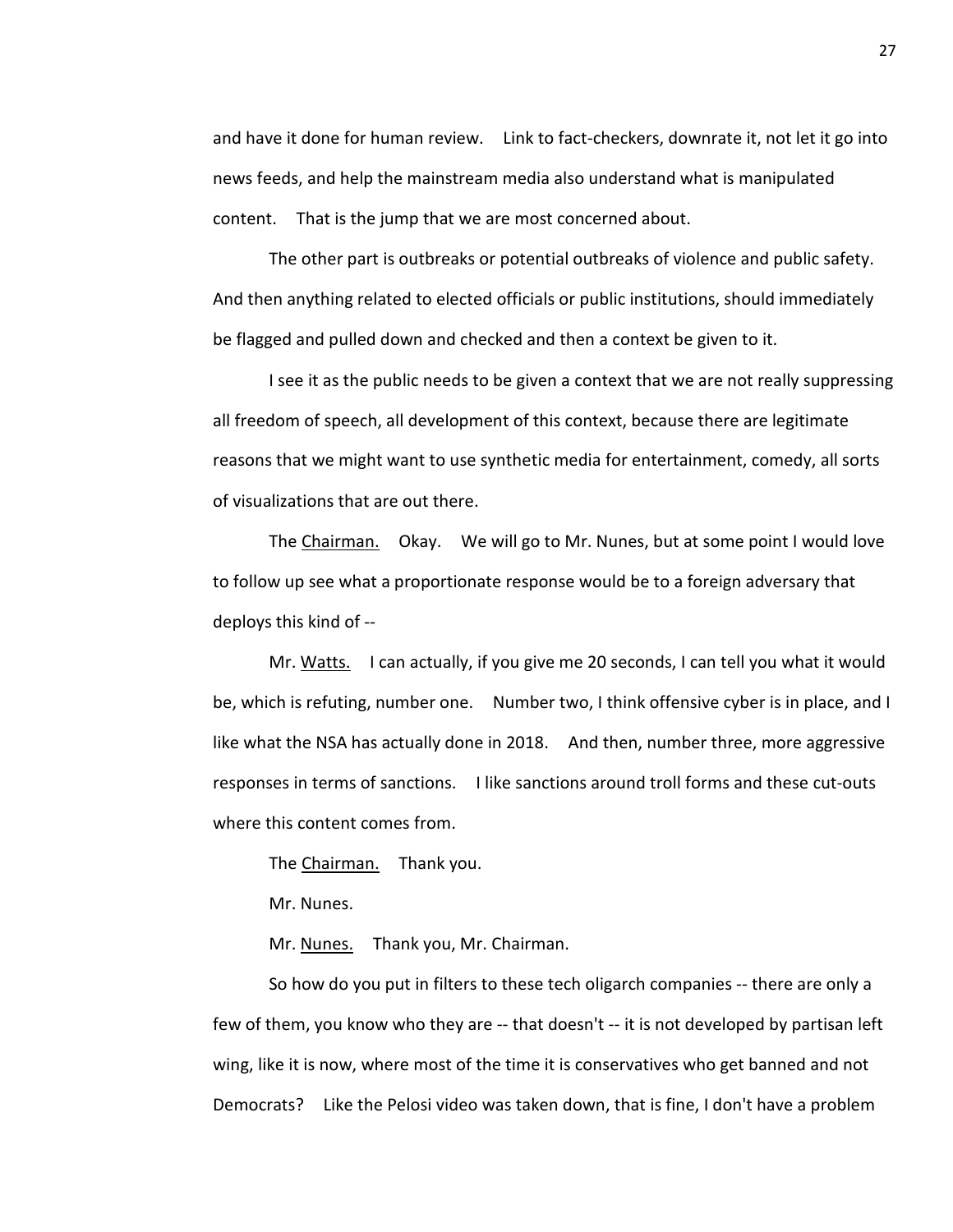with that. But I can tell you there are videos up of Republicans that go on and on and on. So it is all in who is building the filter, right?

Ms. Citron. Are you asking somebody --

Mr. Nunes. Well, you were the one that was talking about filters, so --

Ms. Citron. Yeah. No. And what I was suggesting is that it would be impossible to ex ante filter deepfake content. We really can't detect it as far as the state-of-the-art goes now, nor do I think in the arms race will we be able to really filter it.

And what I was saying is that for something like a video, where it is clearly doctored and an impersonation, not satire, not parody. There are wonderful uses for deepfakes that are art, historical, sort of rejuvenating for people to create them about themselves. So I am not suggesting all deepfakes, but rather --

Mr. Nunes. No, and I am not, but I think I mostly agree with you, other than I just don't know how you -- I think the challenge here is how do you implement it?

Ms. Citron. Right.

Mr. Nunes. Which is what you have been studying, it sounds like.

Ms. Citron. And these are really hard problems of content moderation. I have worked with companies for about 10 years now, and in particular on the issue of nonconsensual pornography, threats, and stalking, and it is such a contextual question.

And so you can't proactively filter. But when it is reported, the question is -- and when we see videos going viral, there is a way in which we -- companies should react, and react responsibly.

And absolutely should be bipartisan, there shouldn't be ideology that drives the question, but rather is this a misrepresentation in a defamatory way, that we would say it is a falsehood that is harmful to reputation, that is an impersonation? Then we should take it down. So I think that is the default I am imagining for social media companies,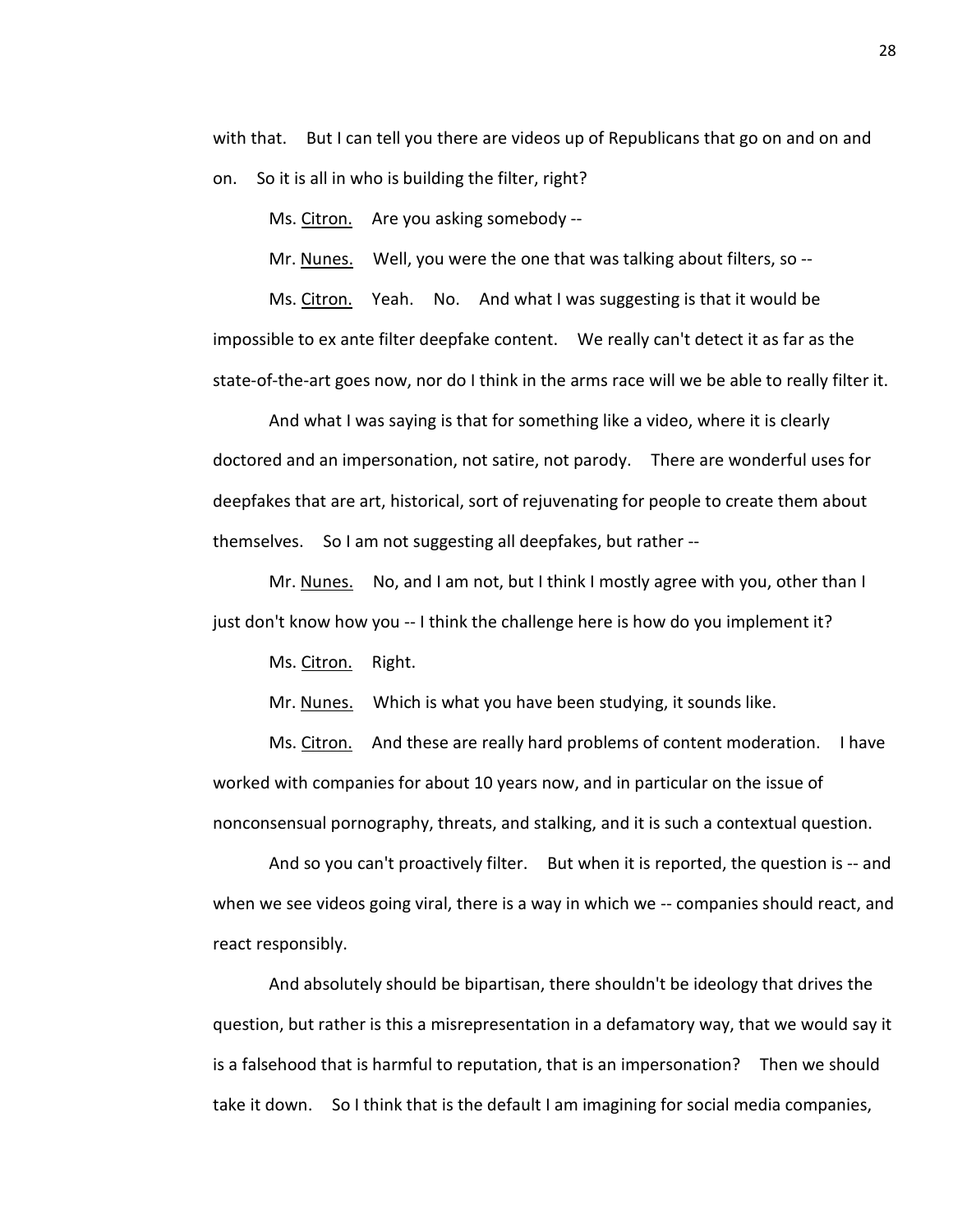but it would be ex post.

Mr. Nunes. But it is a challenge. I mean, you talked about the 1996 law that needs to be changed. And I think it has to be one way or another, right? Either they have to be truly an open public square, which then it is very difficult to filter because then whoever is developing the filter puts their own bias into the filter.

Ms. Citron. But actually 1996, that bill, it did not imagine an open public square where private companies couldn't filter. The opposite. It was designed to encourage self-monitoring and to provide an immunity in exchange for Good Samaritan filtering and blocking of offensive content.

So the entire premise of Section 230 is to encourage and so provide an immunity so that there was filtering and blocking, because Congress knew it would be too hard for Congress or the FTC to get ahead of all this themselves. And that was in 1996. Imagine now the scale that we face.

I think we should preserve the immunity, but condition it on reasonable content moderation practices so that there are some sites that literally traffic in abuse, that encourage illegality, and they should not enjoy immunity from liability.

Mr. Nunes. Right. But then we are back to where we started. I mean, this is the challenge, right? So how do we draft legislation that would --

Ms. Citron. Yep.

Mr. Nunes. -- that would enable that --

Ms. Citron. Happy to tell you how to do it.

So Section  $230(c)(1)$  now says: No speaker or publisher -- or no online service shall be treated as the speaker or publisher, essentially, of someone else's content. What we can do is change Section 230(c)(1) to say that no online service that engages in reasonable content moderation practices shall be treated as the speaker or publisher of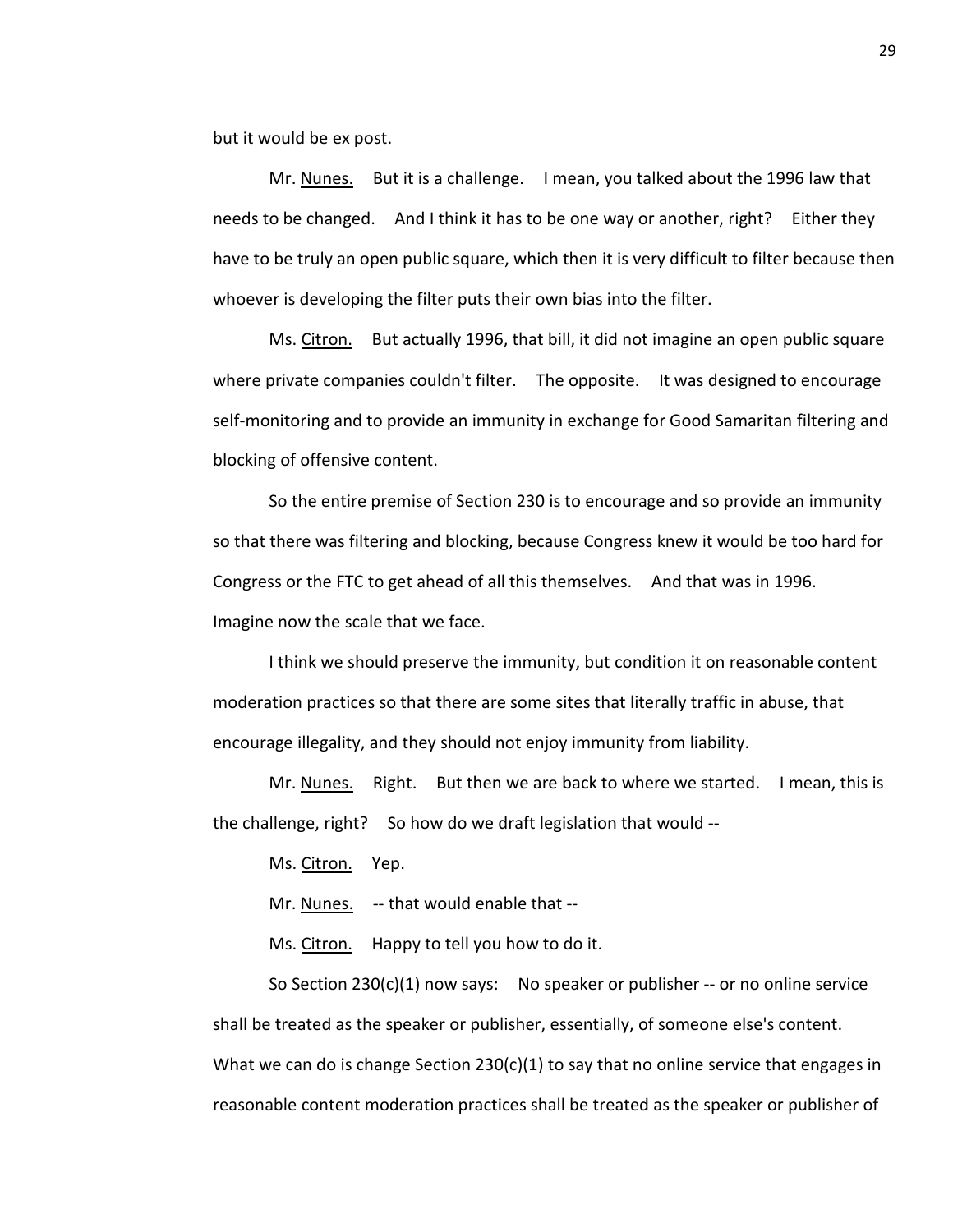somebody's content. So we can change Section 230 with some imagination.

Mr. Nunes. Then it depends on what the definition of reasonableness is.

Ms. Citron. And that is what law does really well. So every time I hear a lawyer say we can't figure out what is reasonable, it is called tort law. Negligence is built on the foundation of reasonableness. You know, so often law moves in a pendulum. We often start with no liability because we really want to protect businesses, and we should, and we experiment and we realize there is a lot of harm. And then we also overreact and impose strict liability. And then we get somewhere in the middle. That is where negligence lives, reasonable practices.

And we have industries. Content moderation has been going on for the past 10 years, and I have been advising Twitter and Facebook of all that time. There is meaningful reasonable practices that are emerging and have emerged in the last 10 years.

So we have a guide. It is not as if this is a new issue in 2019. So we can come up with reasonable practices.

Mr. Nunes. Thank you. I yield back, Mr. Chairman.

The Chairman. Mr. Himes.

Mr. Himes. Thank you, Mr. Chairman.

Dr. Doermann, I want to get a quick sense from you of what the status quo is with respect to our ability to detect and where that race is.

But before I do that, I just want to highlight something that I think is of actually very immediate and intense interest to the Intelligence Community.

Mr. Watts, you said something which is -- if something is happening on a base somewhere, we can just turn on the cameras. I am not sure that is right, right? Because if you can create a deepfake, there is no reason why you can't create a deepfake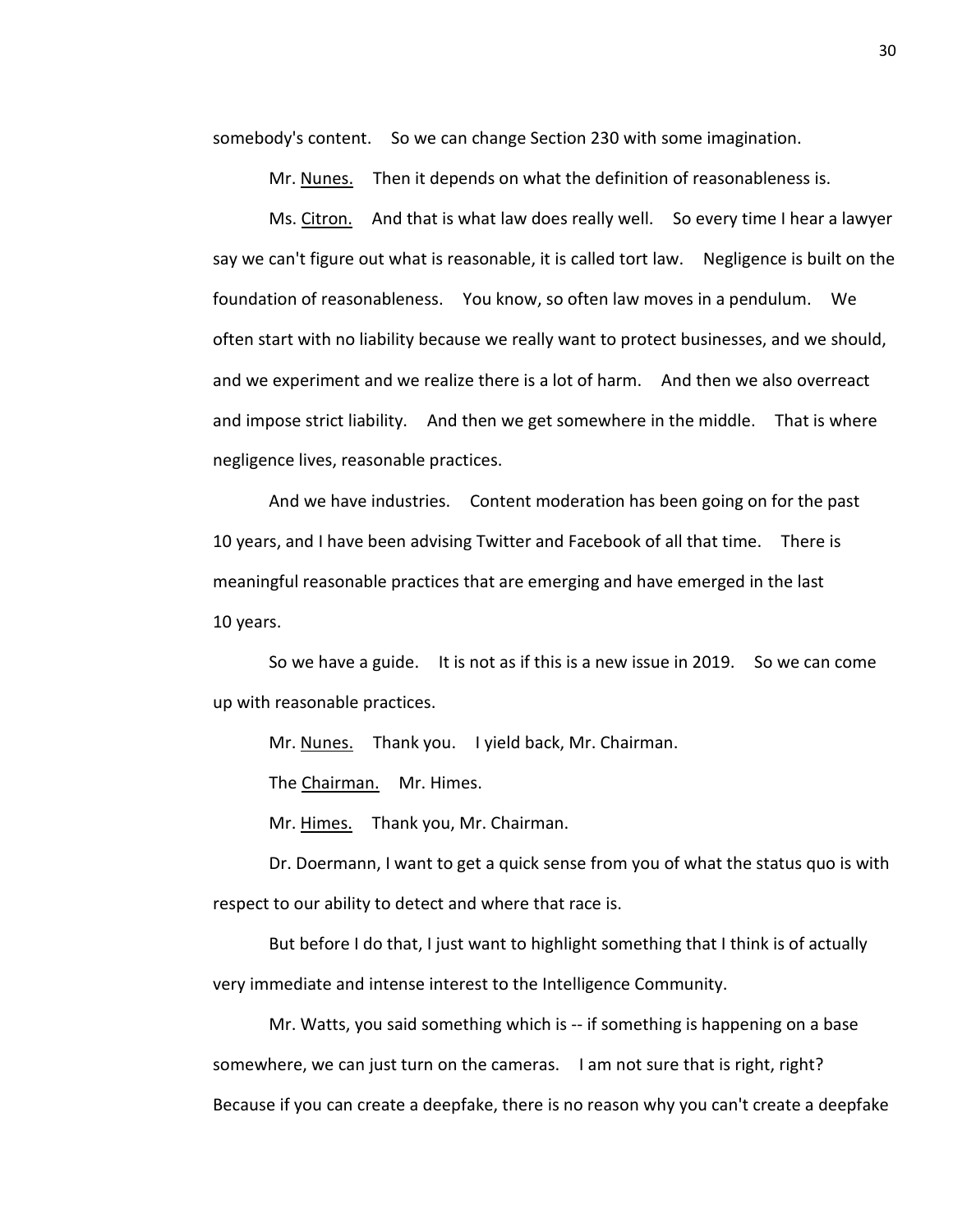from that camera to the screen, right?

So, in other words, the point I am trying to make is our Intelligence Community obviously relies on things like full motion video and photographs and that sort of thing. One of the threats here is not just the threats that we might be made to look silly on YouTube, but that our Intelligence Community, using its own assets, might not be able to tell fact from fiction. Is that correct? When you say let's just turn on the cameras, I am not sure that is enough.

Mr. Watts. Well, I think it needs to be -- one of my other recommendations was digital verification, which these folks will know better because they are more technically sound on this than I am. But digital verification for date, time, and location of actual content to include realtime content. There are already some blockchain registry solutions that are being developed. That is essential.

Part of that would be then, if you, as the U.S. Government, turn on your cameras, it can be verified by news agencies, reporters, we could have it on C-SPAN. We could use it in a lot of different ways. But we have to make sure that we have the ability to verify that our content is real, so if that sort of an impersonation is done, we can do it quickly and people will know which one to sort through.

I will defer to them in terms of the technical, but some of this is already being developed. It is not quite there yet. But I would want that accompanied with it.

Mr. Himes. Great. Thank you. That actually leads into my question for Dr. Doermann.

Dr. Doermann, I understand there is no silver bullet here, this is going to be a cat-and-mouse game. Take a minute or 2 and just tell where are we in that cat-or-mouse game? Should we expect to have undetectable deepfakes out there within a year, 2 years, 5 years, 10 years? Where are we today and how imminent a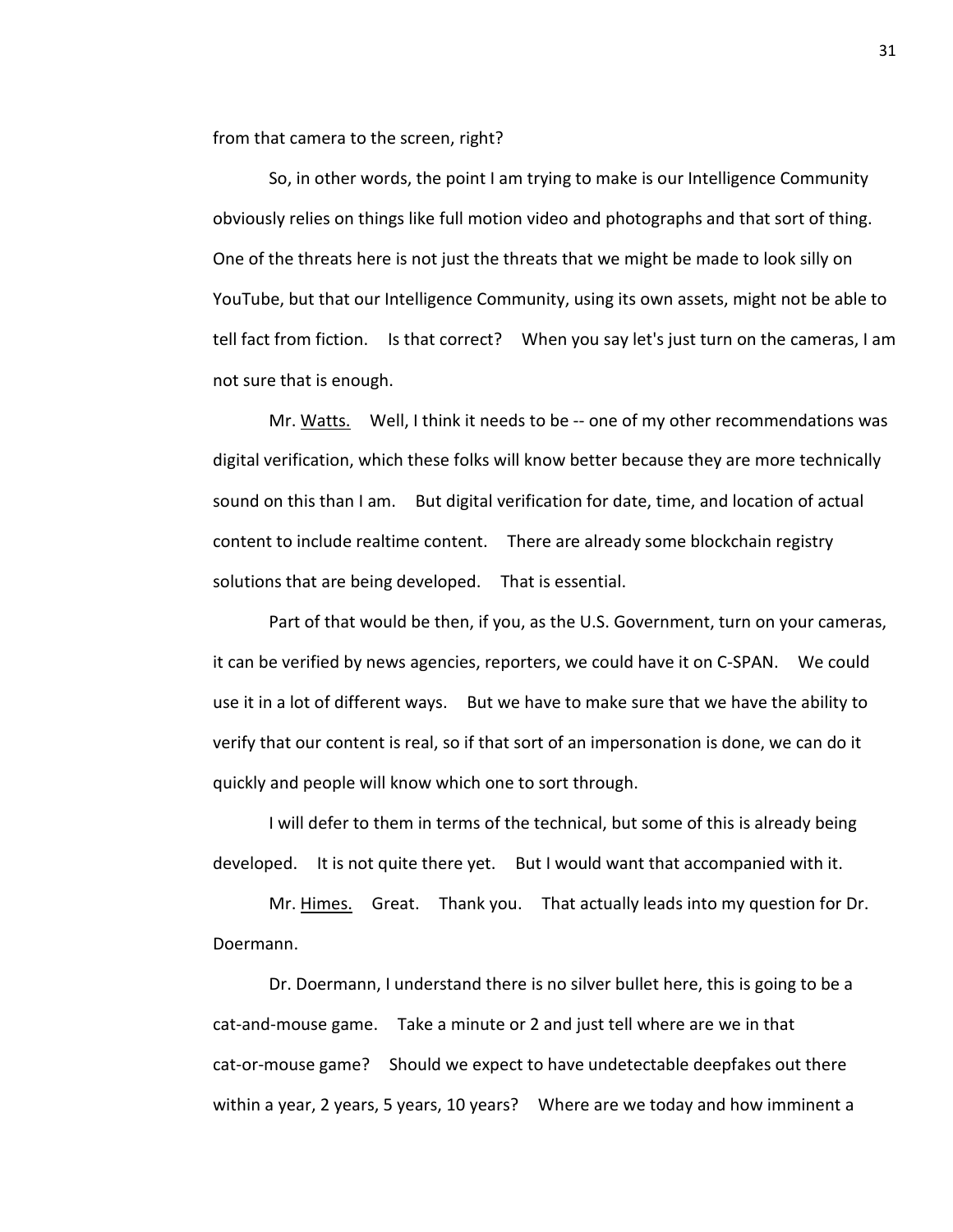challenge is this?

Mr. Doermann. I think there is the risk of having undetectable content that gets modulated on -- shared online. Right now things like compression, if you have a very low resolution version of a video, the attribution can be destroyed. The camera fingerprint where this content came from can be destroyed. A lot of the trace evidence could be destroyed with very simple types of manipulation on top of the deepfake process, or any type of manipulation.

The challenge that we have, though, is that we do have point solutions for a lot of these components, and bringing them together in a useful way, and as I said, getting them in the hands of everyone throughout the pipeline.

Imagine if Facebook or YouTube or any of these other companies could have this up front, and when the human reviewers -- Facebook, I think, just reported they have hired 30,000 people to review content -- could have this ahead of time, rather than saying, okay, I have a questioned video or a questioned piece of audio or something that I need to review, now let me go and run this algorithm on it or this set of algorithms. Do that up front so they have a report associated with a particular image or video. And then if there are questions, to put that warning up there.

I think the public doesn't know enough about what is possible to demand that if somebody knows something. The truth of the matter is when this stuff gets shared -- it gets created once, and when it gets shared, it gets shared across different platforms. It gets shared by different people with different media.

But the truth of the matter is, that signature for that particular piece of video, that piece of audio, is there. And so there are tools that the social media companies could use to link those together and make a decision and then share it with everyone, the same way as we do with malware, for example, cyber issues.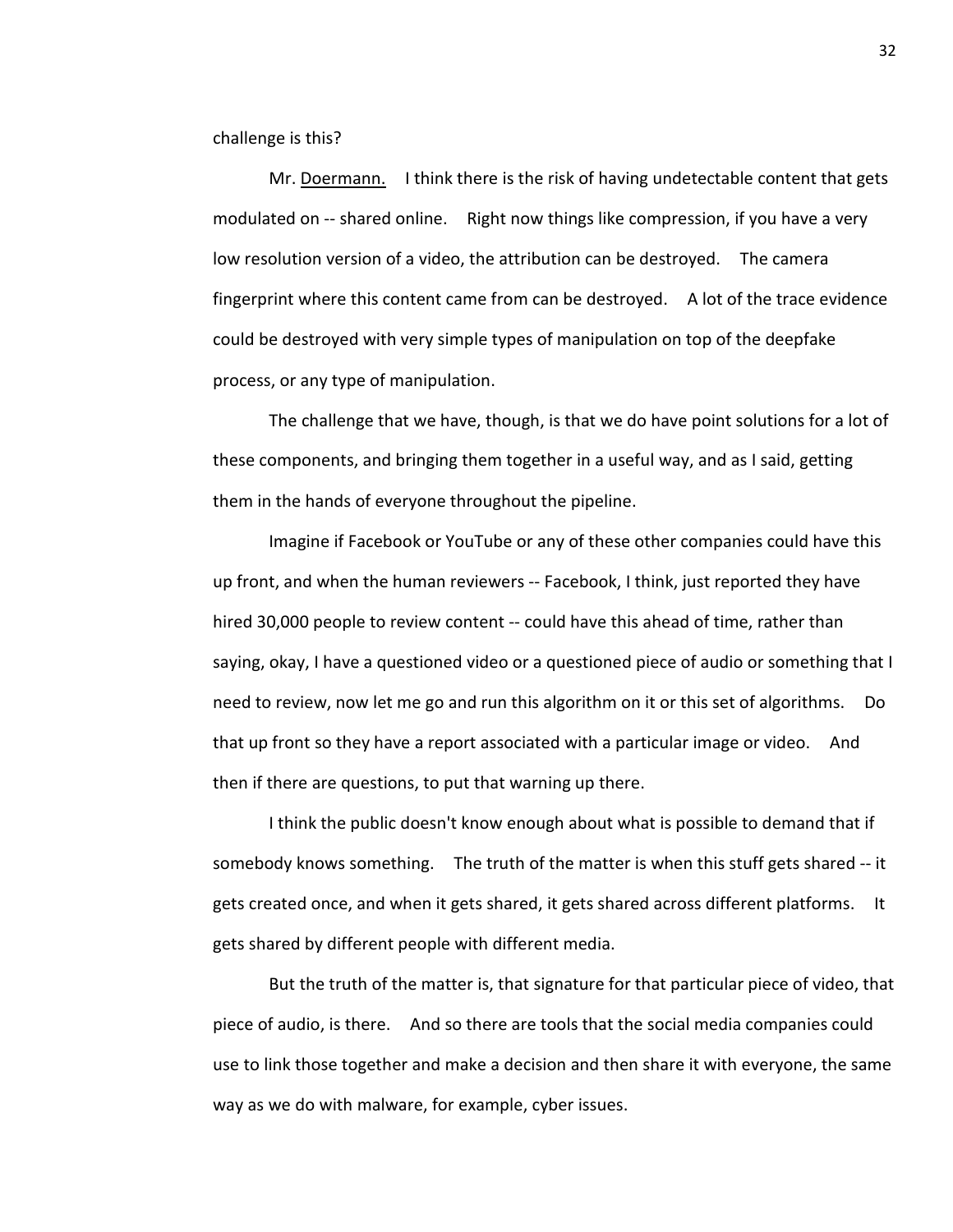We have gotten to the point where it is now, you know, we are protecting our front door, and we need to protect our front door from images and video as well.

Mr. Himes. Thank you, Doctor.

Professor Citron, I don't have time to cover this topic, but I just want to express myself on this. The theme of this hearing is how scary deepfakes are, but I got to tell you, one of the more scary things I have heard this morning is your statement that the Pelosi video should been taken down, there should be this.

I don't have a lot of time, sadly, there won't be a moment, I think, for you to answer, but I do want to have this conversation, because as awful as I think we all thought that Pelosi video was, there has got to be a difference if the Russians put that up, which is one thing, versus if Mad magazine does that as a satire.

As you know better than me, we don't have a lot of protections as public figures with respect to defamation. And some of the language you have used here today makes me worry about First Amendment equities, free expression, centuries-long tradition of satirizing people like us who richly deserve being satirized.

So anyway, I am expounding here. I simply just wanted to put that on the record and hope that we have an opportunity this morning to hear more about where that boundary lies and how we can protect that long tradition of freedom of expression.

With that, I will yield back.

The Chairman. Dr. Wenstrup.

Dr. Wenstrup. Thank you, Mr. Chairman.

Thank you all for being here.

I think, boy, we have come a long way. I remember Chevy Chase playing Gerald Ford on "Saturday Night Live" and they didn't even try to pretend to look like Gerald Ford. And then we see "Forrest Gump," which was, you know, a wonderful movie, right, it was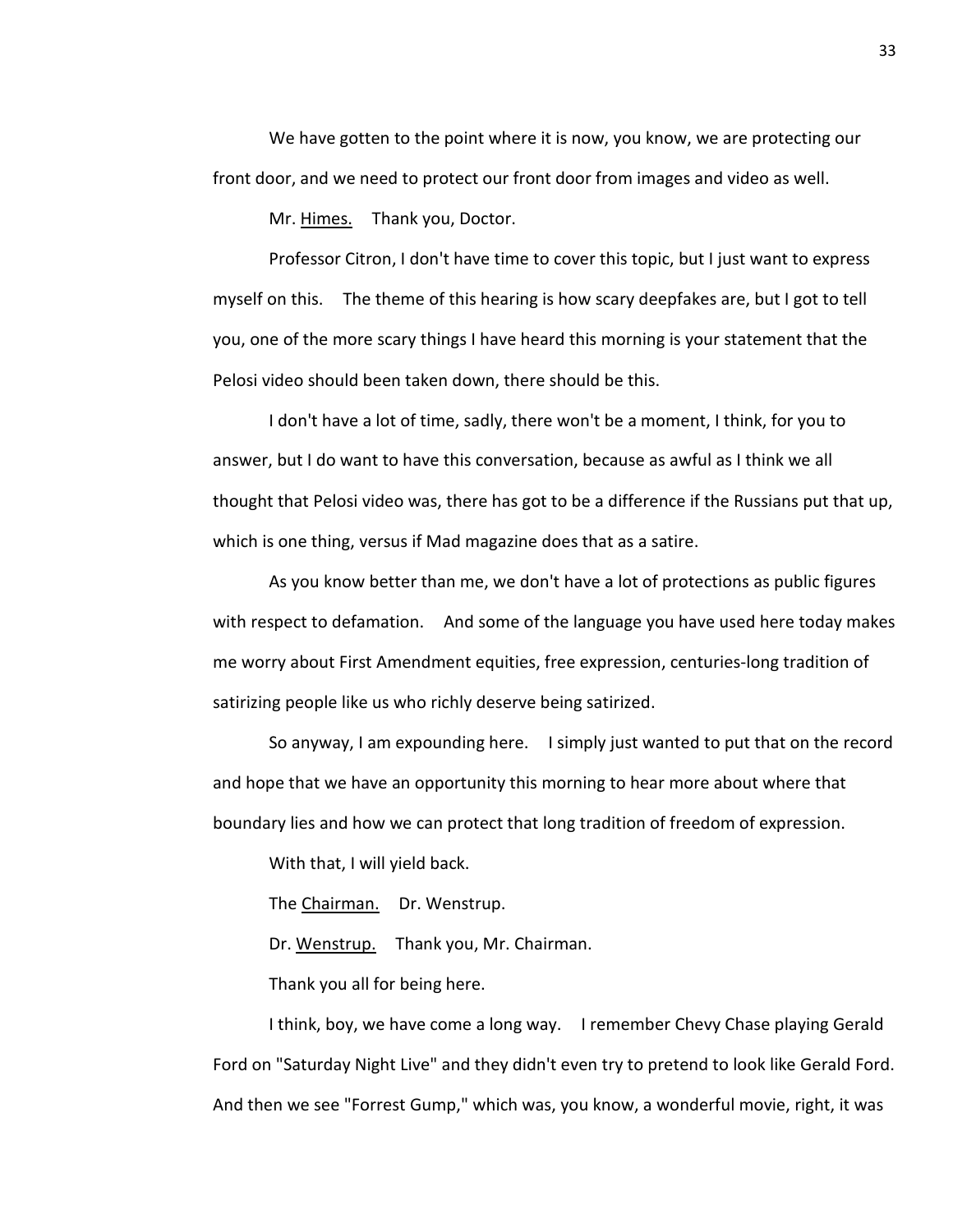entertainment. And I remember sitting there thinking, how did they do that?

You know, the problem we have -- I have always said that out of everything bad there is a chance to do something good, but out of everything good there is obviously a chance for people to do something bad. And I think that we see that. And the way it sounds with where we are headed, it is like we are all living in "The Truman Show" or something like that, and we have got to be careful about that.

But I think about, in that vein of out of something good something bad can happen, I am sure the Wright brothers when they learned to fly didn't think: And maybe we can fly this into a building some day and kill people. Right? But that is what happens in this world, unfortunately. But as a result of that, 9/11, for example, it takes a lot longer to get on a plane, and for good reason.

And I think that where we need to be headed might be, and I want your opinions on it, obviously, we have got to slow this down, you know, before something just hits it. And I think you are talking about this, sort of the triage idea.

And maybe we label. Maybe, unfortunately, we have to tell people before they see something, this is satire, it is not real, and you have to in some way verify, which is kind of pathetic, but at the same time that may be what we have to do. Slow it down. Triage it. This is not verified. This is satire.

And maybe on a global scale, when it comes to punitive measures, the people that are doing things nefarious, maybe we have to have international extradition laws, because when something comes from some other country, maybe even a friendly country, that defames and hurts someone here, maybe we both agree amongst those nations that we will extradite those people and they can be punished in your country for what they did to one of your citizens.

So I would love your opinion on those, the triage, labeling, and extradition.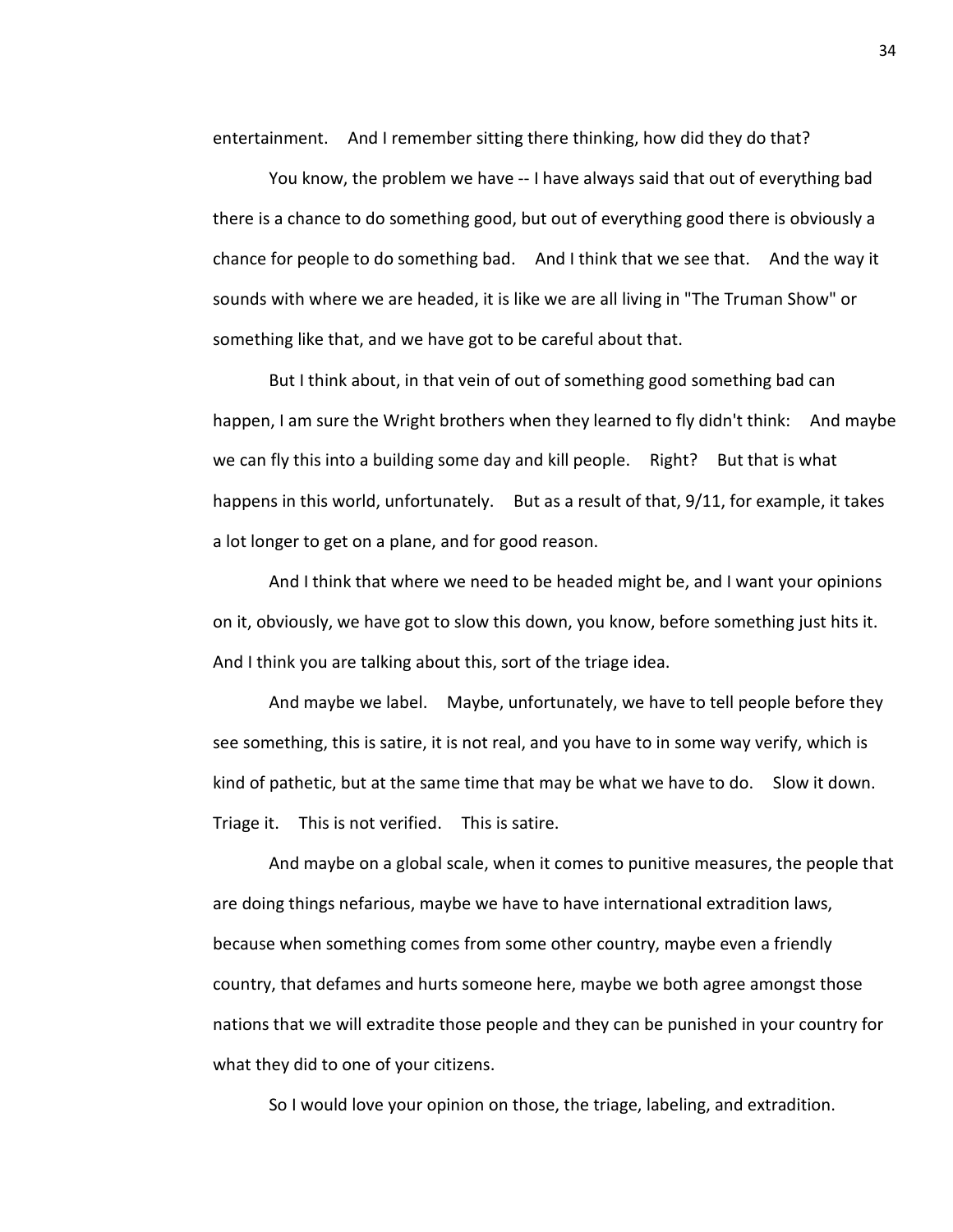Whoever wants to take it first.

Mr. Doermann. Yeah. I think that is absolutely right. I mean, one of the reasons that these types of manipulated images and video gain traction is because it is almost instantaneous that they can be shared. They can be shared around the world. They can be shared across platforms. You can see something on one platform and there is a button there to post it to another.

There is an old adage that says that a lie can go halfway around the world before the truth can get its shoes on, and that is true.

Dr. Wenstrup. Triage.

Mr. Doermann. Personally, I don't see any reason why. Broadcast news does it with live types of -- you know, they have a delay, a 7-second delay or a 15-second delay. There is no reason why things have to be instantaneous. Our social media should instill these types of things, to delay, so that they can get these types of things online. They can decide whether they should label it. We still need to put the pressure on for those types of things.

There is a seriousness issue. There is from satire all the way up through child pornography. We have done it for child pornography, we have done it for human trafficking, they are serious about those things. This is another area that is a little bit more in the middle, but I think they can make the same effort in these areas to do that type of triage.

Dr. Wenstrup. Yeah. If you say, what you are about to see is satire and has been modified.

Go ahead.

Mr. Clark. So I think one thing worth stressing is we will continue to be surprised by technological progress in this domain, because the lure of a lot of this stuff is all of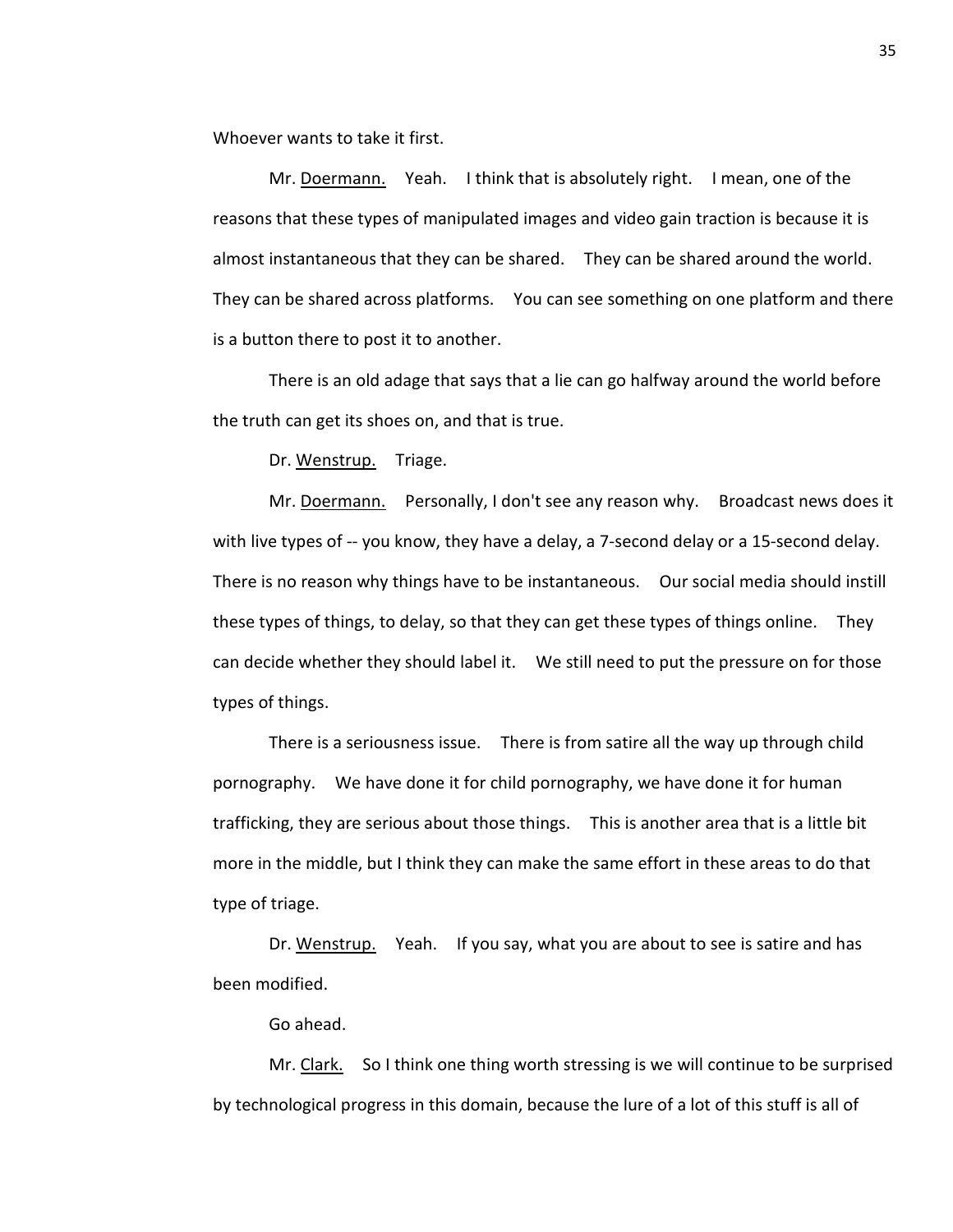these people think they are the Wright brothers and they feel that and they are all busily creating stuff. Figuring out the second order of effects of what they build is difficult.

So I think that we do need to build infrastructure so that you have some third party measuring the progression of these technologies so you can anticipate the other things in expectation.

Dr. Wenstrup. Ms. Citron.

Ms. Citron. And the labeling, I think, is incredibly important, and there are times in which that is the most -- that is the perfect, rather than second best, where we should err on the side of inclusion and label it as synthetic and be so required to label it.

And it is true that there are some instances, though, where we say where labeling is just not good enough, that it is defamatory, that people will believe the lie. There really is no counter speech to some falsehoods, some impersonations.

Dr. Wenstrup. And if we get a chance, I would love to hear back from you on the notion of extradition laws and other punitive measures.

Thank you. I yield back. My time is up.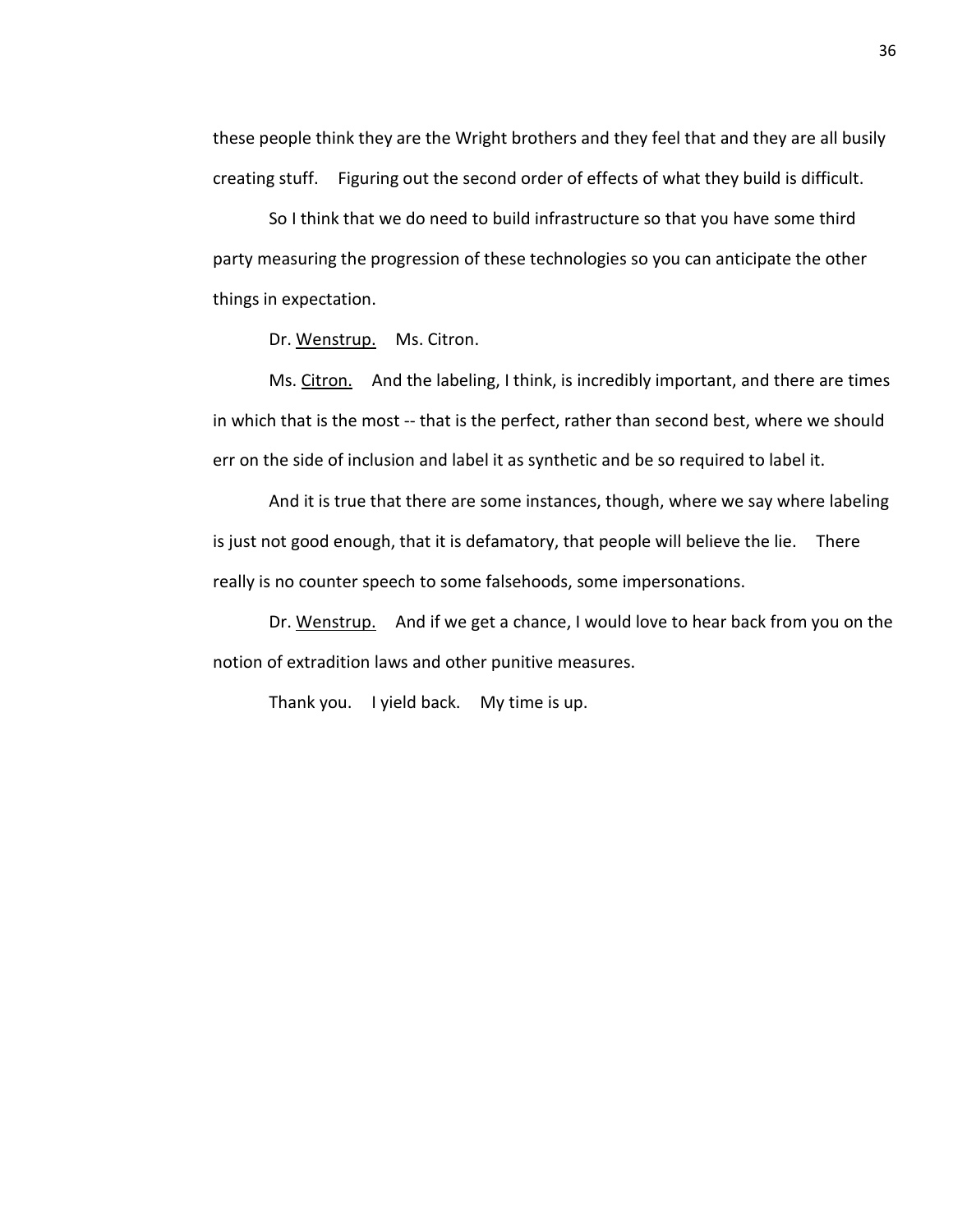## RPTR PANGBURN

## EDTR HOFSTAD

[10:02 a.m.]

The Chairman. Ms. Sewell?

Ms. Sewell. Thank you, Mr. Chairman.

So, Dr. Doermann, you didn't really answer my colleague's question about how far away are we from actually being able to detect defects. So I know that at DARPA you were working on that. Where are we either commercially or by government or researchers to, you know, technologically be able to detect deepfakes?

Mr. Doermann. So deepfakes is typically referred to as a, you know, particular technology that there is certain software out there for doing that. It is not a general concept.

So the deepfakes was actually -- the initial paper that was published that gave rise to this technology came after the start of the MediFor program. And we did adapt to start looking at those things.

There are point solutions out there today that deepfakes coming from these particular softwares can be detected. And, again --

Ms. Sewell. So do we have the technology to actually be able to digitally verify the videos or photographs, et cetera?

Mr. Doermann. The problem is doing it at scale. The problem is doing it at scale. If you give me a particular video, with high confidence, I can tell you whether this is a fake video. And I can also come back and say, okay, here are the videos or here are the images that went into it. Because typically it is --

Ms. Sewell. How long does that take? Is that a matter of an hour?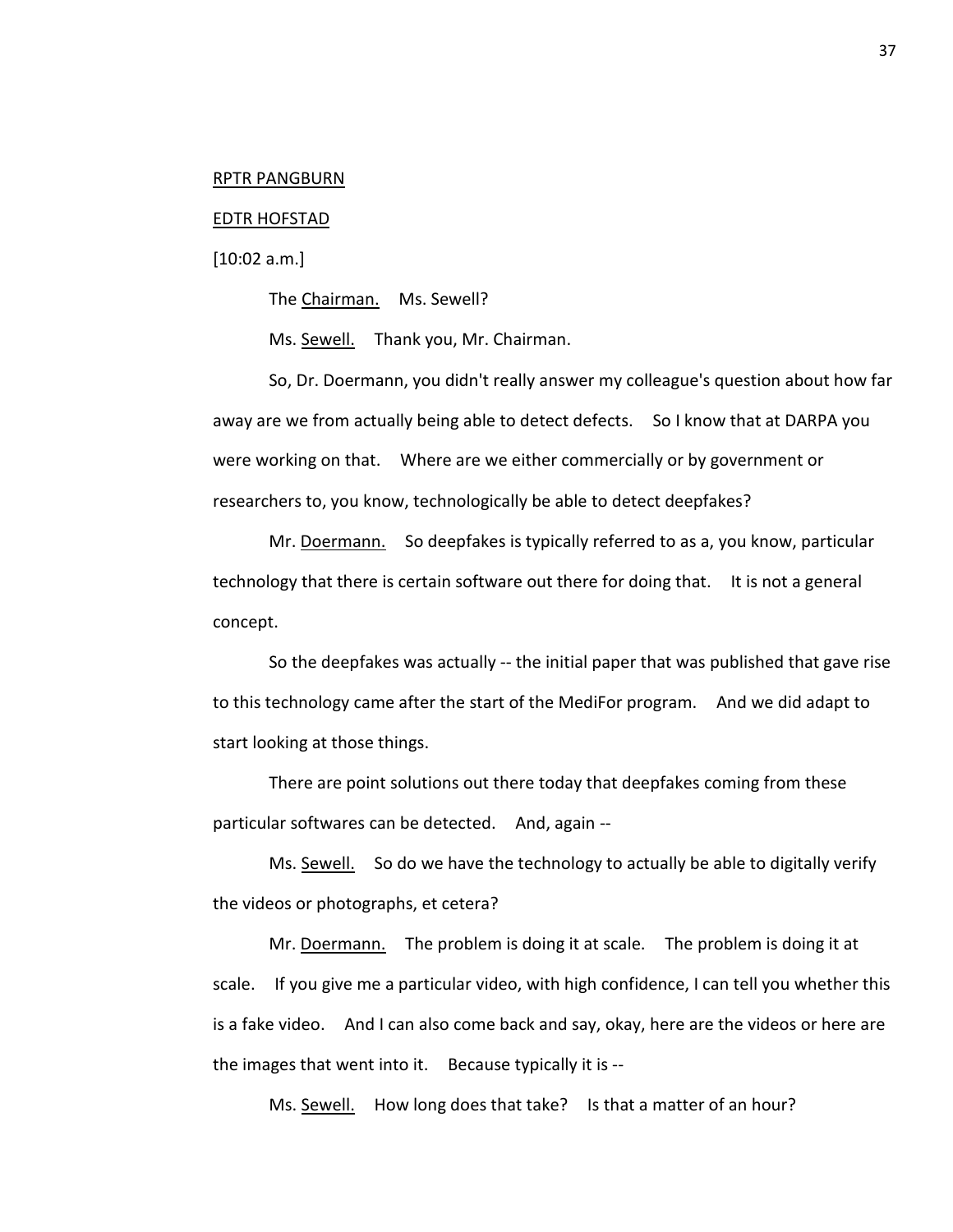Thirty minutes?

Mr. Doermann. With the right hardware and things, you know, it can be done with a constant delay. So, yes, 15 minutes, 20 minutes.

Ms. Sewell. So, in advance of the 2020 elections, what can campaigns, political parties, candidates do to prepare for the possibility of deepfake content?

Mr. Watts?

Professor Citron?

Mr. Watts. So one thing, I think, even here on Capitol Hill and with political parties, is urge the social media industry to work together to create unified standards.

So part of the problem with all of these incidents is, if you are a manipulator, domestic or international, and you are making deepfakes, you are going to go whatever platform allows you to post anything from inauthentic accounts. So, if they can't share across accounts, it is like a cancer. They go to wherever the weak point is, and it spreads throughout the system, to the point where it really can't be policed, even if Facebook or Google or Twitter do a good job.

So I think one thing is really pressuring the social media industry to work together. And that goes for extremism, disinformation, political smear campaigns, all the things across. What is the standard for policing?

And then I think the other thing is having rapid responses to deal with this stuff. Any sort of lag -- as much as defense is not the best way, any sort of lag in terms of a response just allows that conspiracy to grow. So the quicker you get out on it.

Then mainstream media outlets can also work to help refute. Other politicians, other elected officials can help you do that refutation.

Ms. Sewell. Professor, what would you suggest that political parties and candidates do?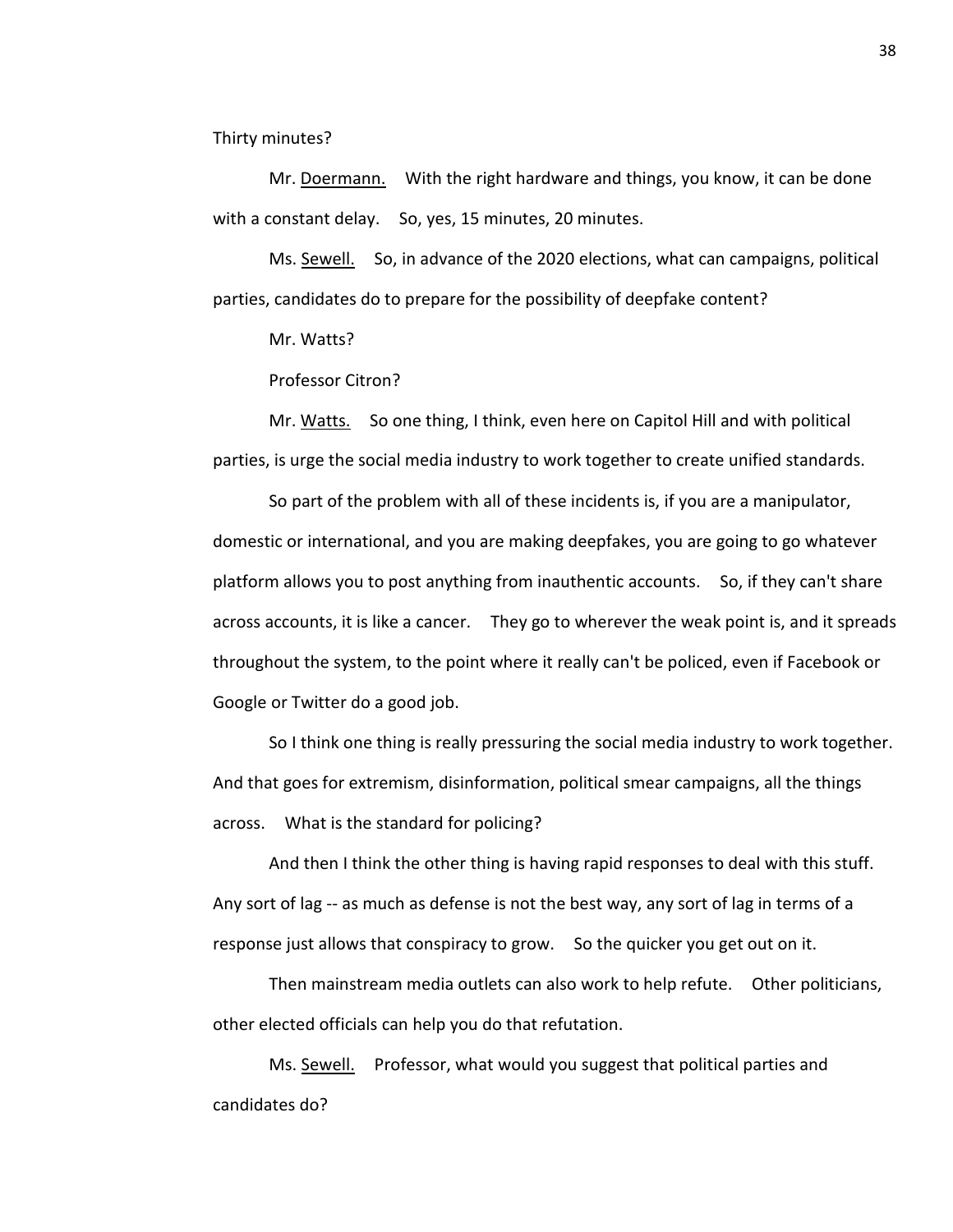Ms. Citron. I think candidates should have clear policies about deepfakes and a commitment not to use them, not to spread them.

And then also to have relationships -- establish, early on, relationships with social media companies, so that when a candidate can say, you know what, I wasn't there, I wasn't doing or saying that at that particular time, to have immediate entree to folks at the content moderation, you know, whoever it is at Facebook, whoever it is at Twitter, Microsoft, whoever it is, that they have immediate sort of rapid response teams.

Ms. Sewell. How do we even begin to tackle this sort of liar dividend --

Ms. Citron. Right. Oh, I love that.

Ms. Sewell. -- in which --

Ms. Citron. You are using my phrase with Bobby Chesney.

Ms. Sewell. I know.

Ms. Citron. Thank you.

Ms. Sewell. -- in which politicians who may be recorded committing an illegal act can deny the truth by claiming that the recording is a deepfake? What do you suggest we do about that conundrum?

Ms. Citron. Oh, Congresswoman, I love this. Twice we have gotten some play for the liar's dividend, which Bobby Chesney and I conceived in our California Law Review piece.

And what most worries us is that, in an environment of pervasive deepfakes, where, you know, we have culturated people not to believe their eyes and ears, that the wrongdoer can seize on the fact that there isn't -- can take a genuine recording of mischief and say, "That is not me. That is a deepfake."

And so I think part of our -- so I have a twofold answer. Part of it is education. Part of our robust education that we have to have with the public is telling them about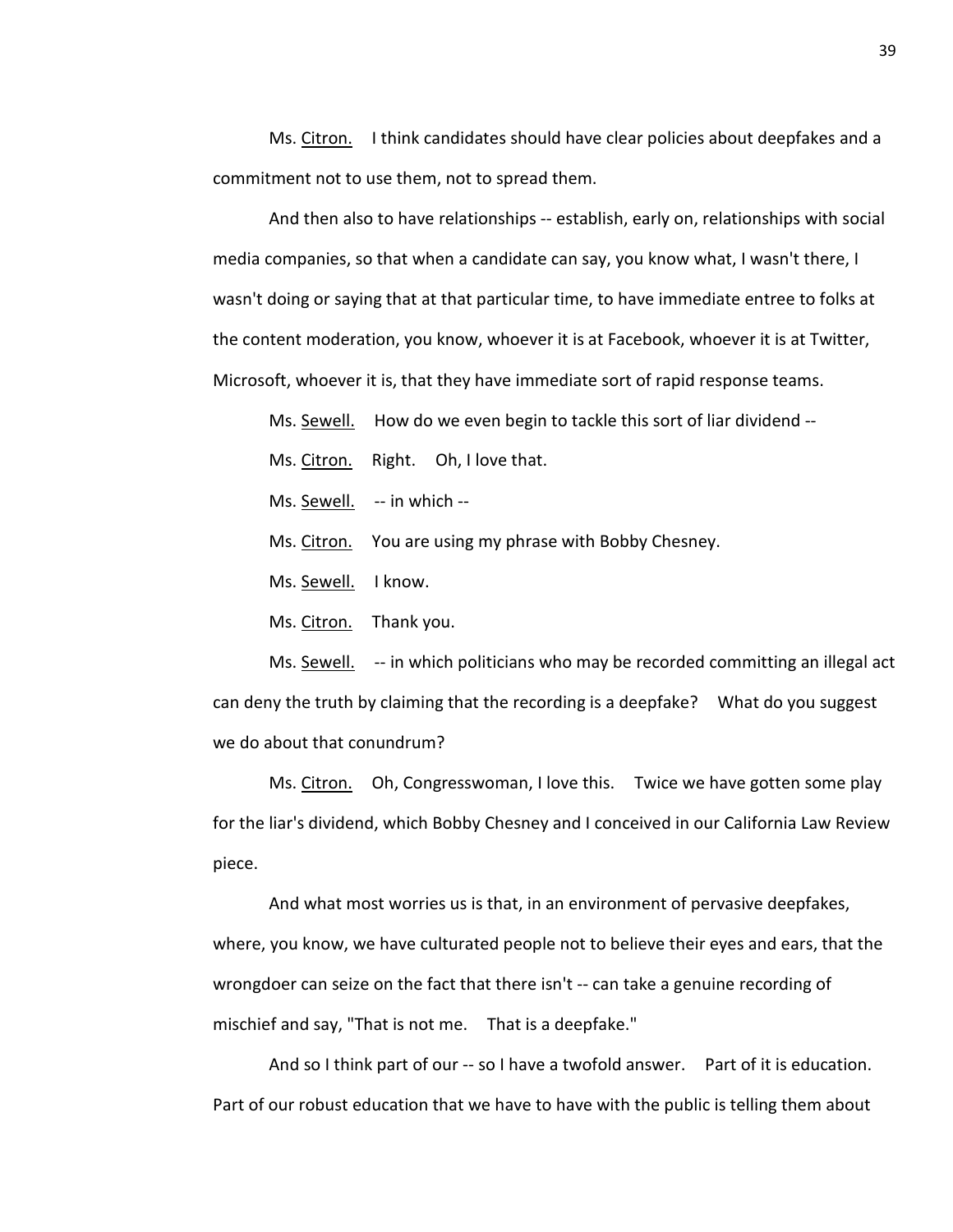the phenomenon of the liar's dividend, right?

So it is not that we shouldn't educate people. You know, so often the response to Bobby and I is, well, do we give up? Right? The liar's dividend -- do we stop educating? And our response is, absolutely not, that it must be a robust part of the learning curve, is to say, look, we know that wrongdoers are going to seize on the deepfake phenomenon to escape reality, and we can't let them do that either.

And so we have to somewhere get in the middle from completely believing everything our eyes and ears tell us to being skeptical without being nihilistic. Right? Because we do have a marketplace of ideas that is potentially functioning, but when what we are saying is not what we are saying -- we don't want to get into that space where we have a nonfunctioning marketplace of ideas.

Ms. Sewell. Thank you.

Thank you.

The Chairman. Mr. Stewart.

Mr. Stewart. Thank you, Chairman.

And to the witnesses, thank you for being here. It has been a helpful panel, although I have to say that I am a little bit concerned with some of your suggestions. I think, although in an ideal world they would be helpful, in the real world we live in I am afraid some of them are nearly impossible to implement. And some of them have some troubling aspects in themselves, in the sense that it is kind of like fact-checkers who aren't really fact-checkers; they insert their opinion. And this is just reality, a challenge we have before us.

Sitting on the Intel Committee, I am often asked, you know, in just conversations and casual discussions, you know, what do I think is the greatest threat facing the world. And a couple years ago, I answered that and I said, without thinking -- I nearly blurted it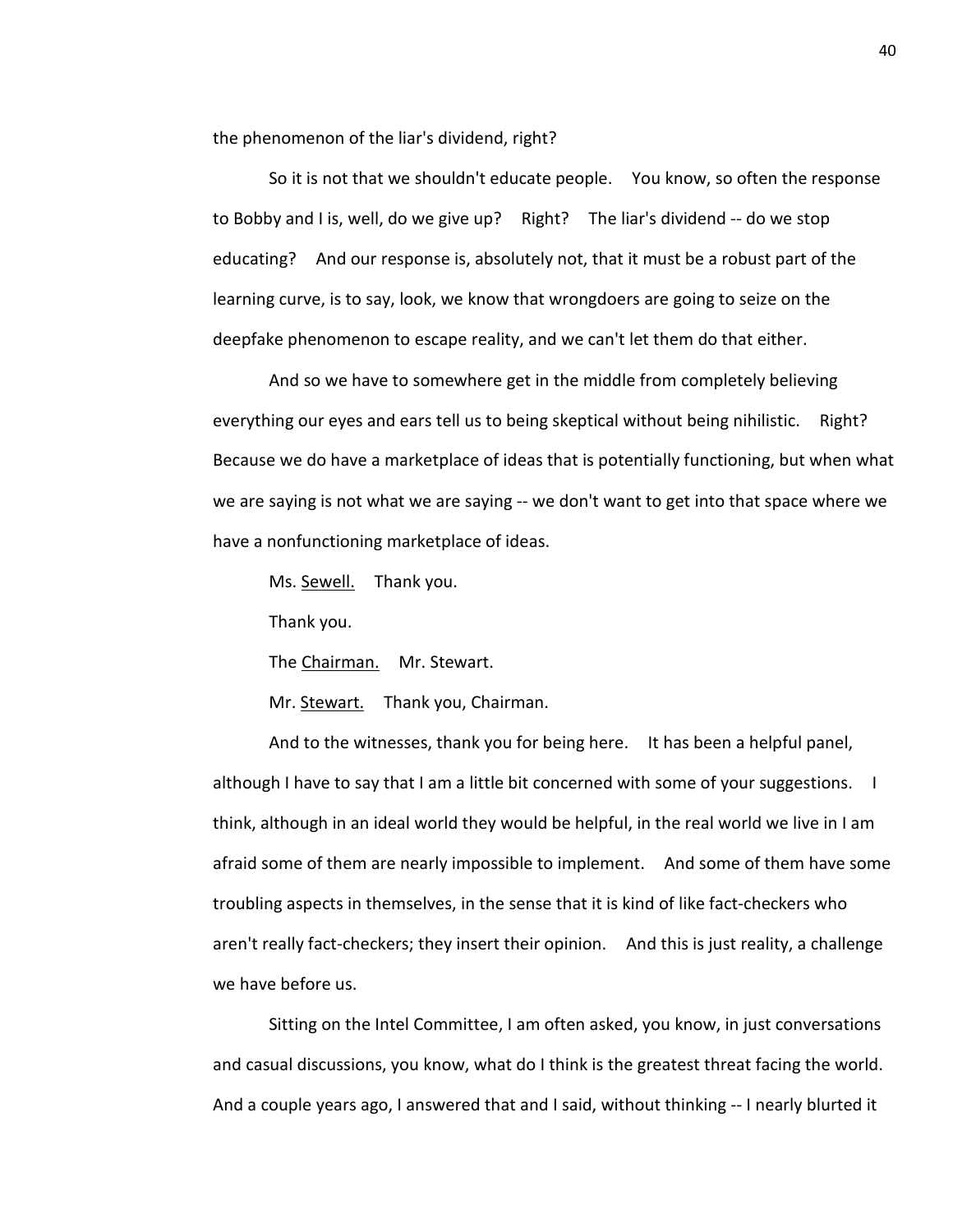out. I said, I think it is that no one knows what is real anymore.

And as I was driving home that evening, I started thinking on that, and I realized that is true. I think that is the greatest threat facing our Nation, where people just don't accept basic truths and basic falsehoods any longer, partly because of their own interests or partly because they just don't understand what is really true.

And it is not just deepfakes, by the way. RT television, for example, is extraordinarily good at propaganda that many people just think is perfectly legitimate and perfectly real. "Fake news," a term that we have all, unfortunately, become very familiar with.

The manipulation, as Mr. Himes has indicated and we can't discuss here, but manipulation of intelligence products is extraordinarily troubling to me.

And we live in a world where black is white and white is black. And I could show you evidence that white is black, and a lot of people would believe me that white is black.

And I just think, for us to lose that -- and, by the way, I think we can control governments. I think we can control, to a certain extent, legitimate businesses. But we can't control everyone. And this is going to be so pervasive and so available that virtually anyone could create this. And it is easy to control the U.S. Government and say, well, you can't create it, you can't use it for political manipulations or whatever it might be. But you can't control the other 6 billion people on the Earth.

And that is my concern, just the pure volume of it. It is like trying to monitor every bumblebee that is flying around America.

And the last thing, and then I will get to my questions, it goes both ways. And this is my concern as well. We could create the impression that a lie is real, but we could also say that something real is a lie, you know?

To use some of your examples, a politician caught in a bribe -- which, by the way,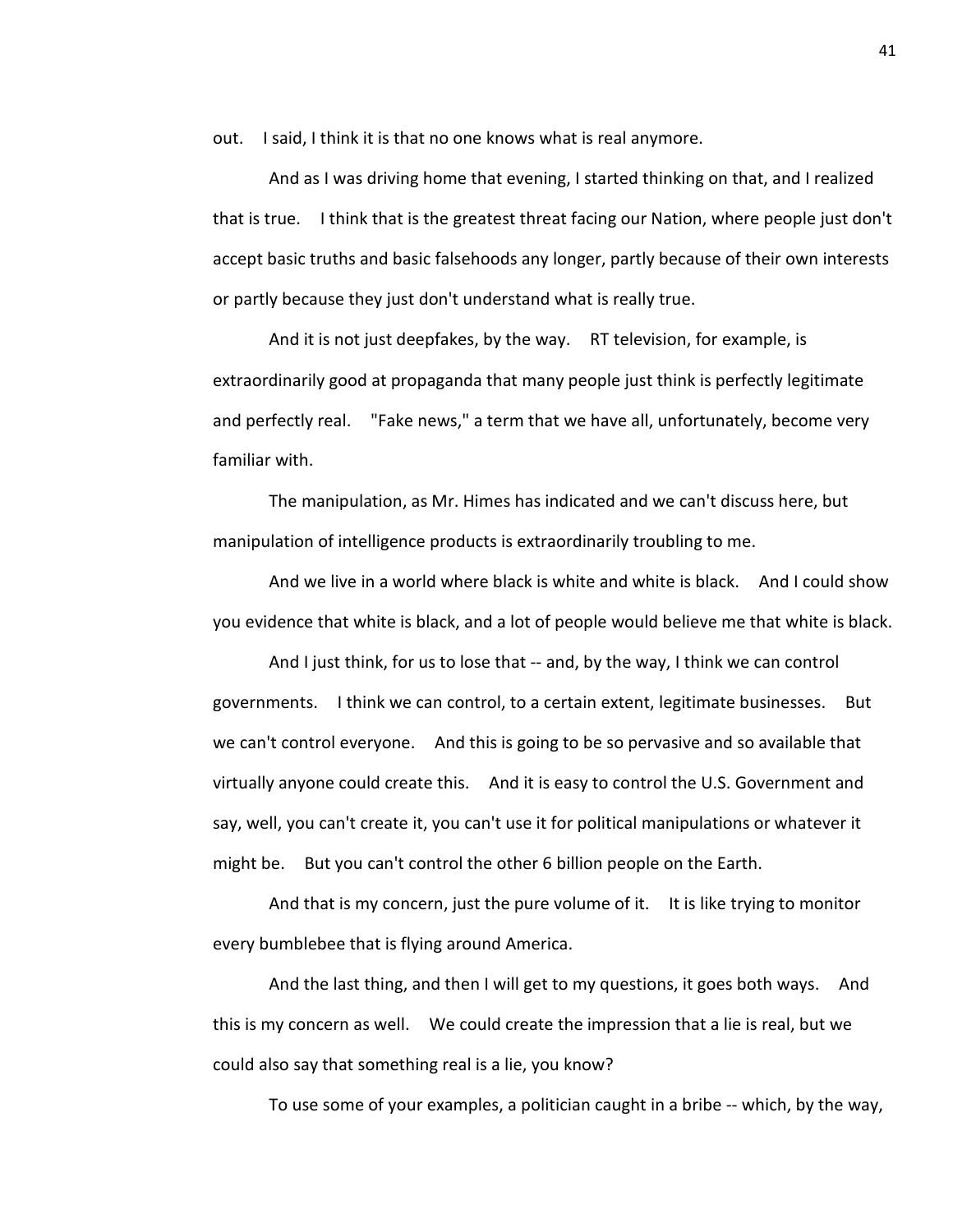politicians do much worse things than that. That is so 1970s. But let's go with that example. A politician is caught in a bribe, and it could be actually true, and he would then say, "No, no. It is just a deepfake. That is not real." And so you lose the credibility in both ways.

Which now brings me to my question. The first is -- and I will ask them both and get you to respond. With the potential for so much harm, should we have -- the algorithms that create deepfakes, should they be open-source?

And if the answer is, no, we have to do that right now, we can't wait for 2 or 3 years to do that because they will already be pervasive throughout the world, then the second question is -- and this is almost rhetorical, but I would love your answers or thoughts on this -- how do we prepare people to live in a world of deception? How do we prepare people to live in a world where they just generally may not know what is real or not?

Anyone who would jump on those two. Should the algorithms be open-source or should we control that?

Mr. Doermann. So, yeah, I will address the first one.

We made a conscious decision to make the MediFor program open. You will see, even a week and a half from now in Long Beach, at the Computer Vision and Pattern Recognition Conference, there will be a workshop there that is dealing with this.

Even though there is potential for our adversaries learning from these things, they are going to learn any way. We need to get this type of stuff out there. We need to get it into the hands of users. There are companies out there that are starting to take these types of things.

So I absolutely think that these types of things need to be open-source. There is nothing -- it is the same technology that is being used in terms of deep learning to create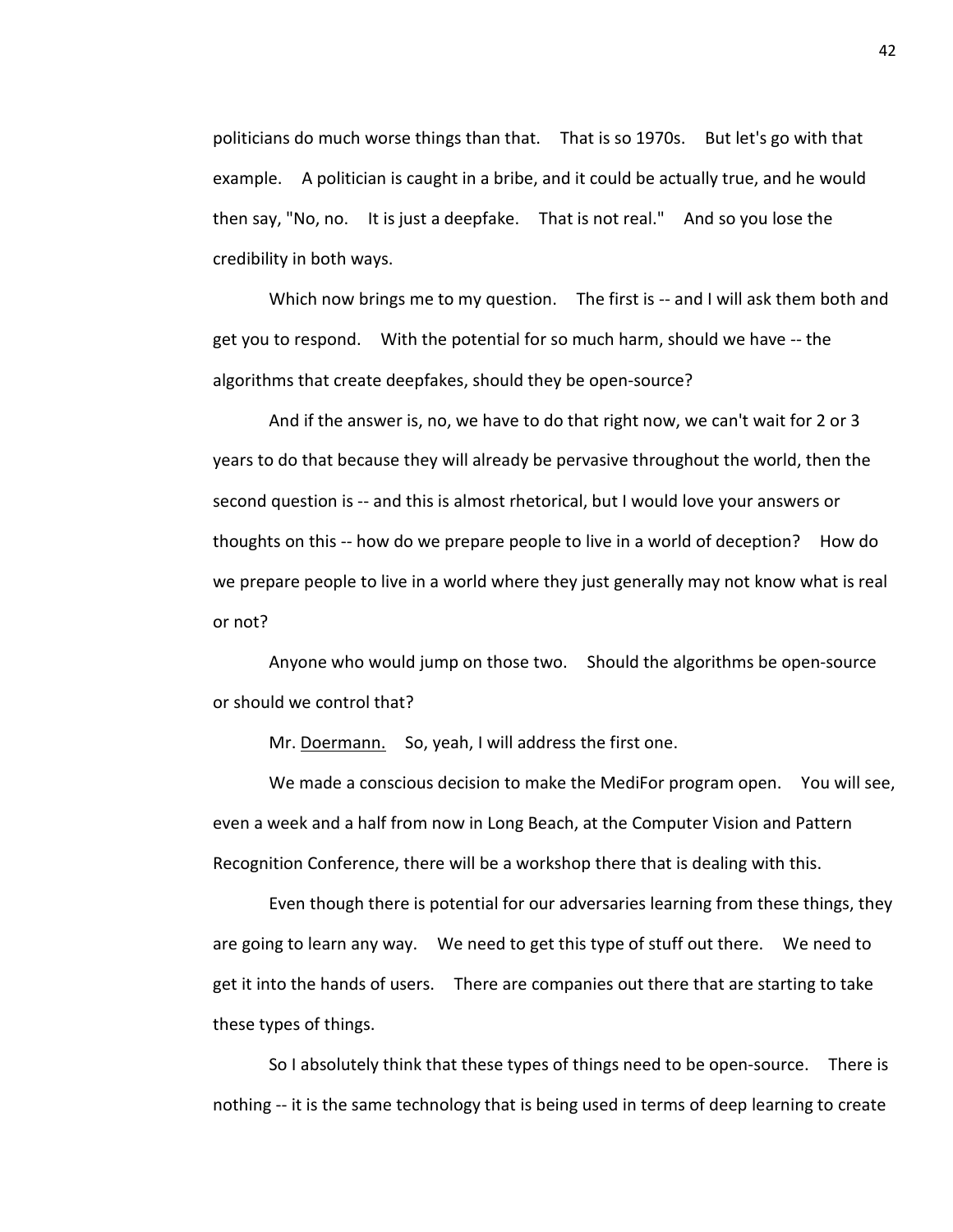this type of content.

Mr. Stewart. And I just want to say -- and you are saying that it should be open-source primarily because they will get access to it anyway. Is that the essence of your response?

Mr. Doermann. Well, and people need to be able to use it. The more we can use it to educate the community, educate people, give people the tools so that they can make the choices for themselves, that is what we are looking for.

Mr. Stewart. All right. I will accept that, although with some hesitation, but primarily the first part of the answer, and that is I think they would get it anyway.

What about suggestions on how we prepare people to live in a world that just is so steeped in deception? Have you -- I am sure you have thought through that. And we have 10 seconds to answer.

Ms. Citron. Oh, golly. Okay.

So, when Justice Oliver Wendell Holmes came up with the notion of the marketplace of ideas, he was a cynic. He wasn't suggesting that truth would always win out, and he worried about humanity.

But the broader endeavor is at the foundation of our democracy is that we can have a set of accepted truths so we can have real, meaningful policy conversations. We can't give up on the project.

Mr. **Stewart.** Well, I agree with you, and that is our hope. But, as I said earlier, that foundation of accepted truths is very shaky at this moment.

Thank you, Chairman.

The Chairman. Thank you.

Mr. Carson.

Mr. Carson. Thank you, Chairman Schiff.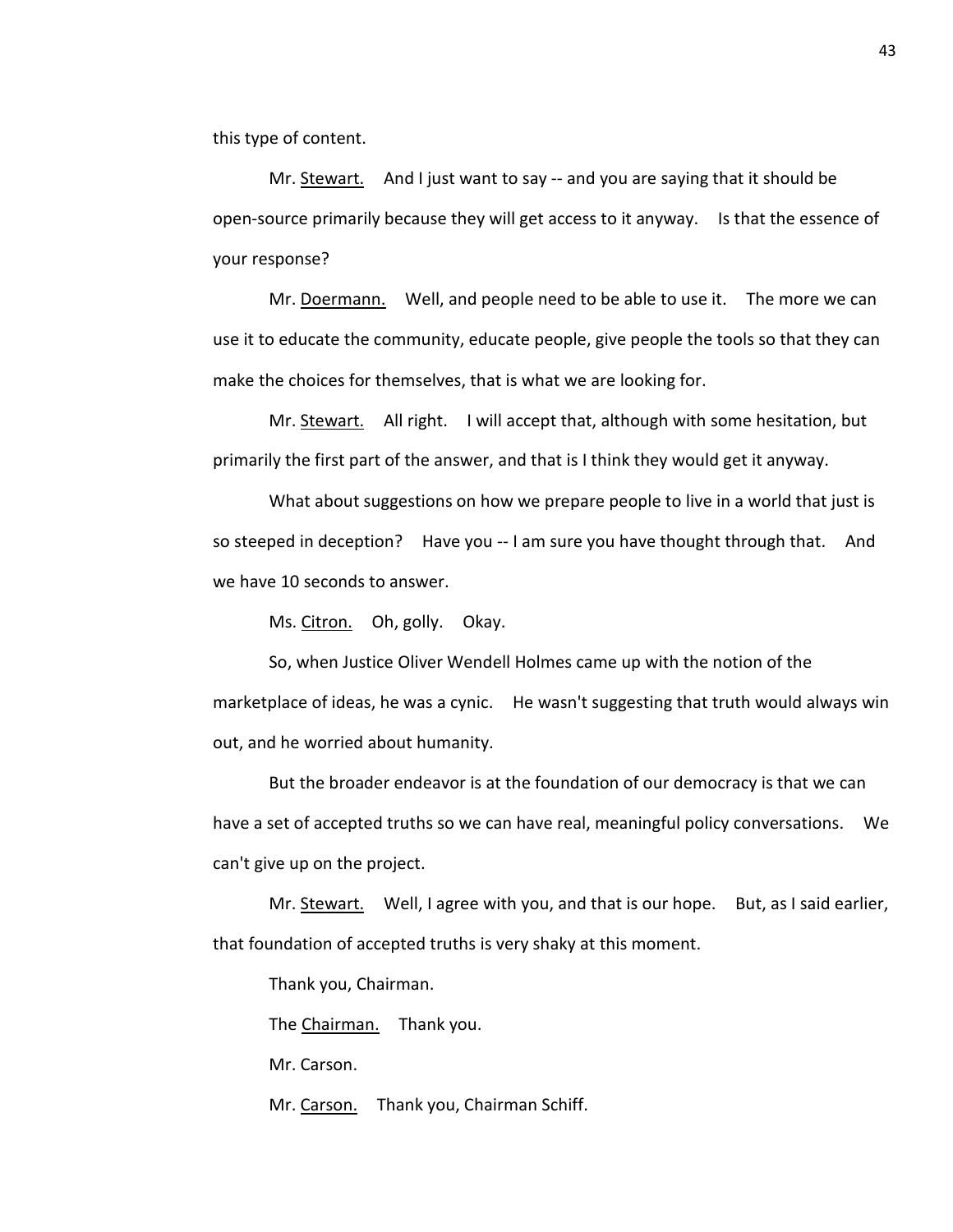In an era with prevailing distrust of journalists and the media, do deepfakes risk aggravating this kind of distrust?

Mr. Clark. So, prior to working in AI, I was a professional journalist for 7 or 8 years and finished up working at Bloomberg and Business Week, so I speak from some experience.

Yes, I think this is a very, very, very severe and potentially undercovered threat. Because when you write a story that people don't like, they try and attack you as the author of it, or they try and attack the integrity of the institution. And this makes it trivial to do that and to produce stuff that can convince people that you were not being factually accurate.

Ms. Citron. So, yes, not only do we see the journalists themselves, like Ms. Ayyub, being attacked, but I think what is so corrosive is the notion that the media is going to sit on real evidence for fear that it is a fake.

And we have certainly already seen, you know, sort of stings with media organizations. And now they have to be wary of stings with deepfakes that are really tough to debunk without some legwork, with journalistic effort.

And so the corrosive effort, what Bobby Chesney and I call trust decay, it affects not only politicians and our view of civic and political institutions but everything -- right? -- and, centrally so, journalism and the media.

Mr. Watts. If I could just add to that, over time, if an information consumer does not know what to believe, if they can't tell fact from fiction, then they will either believe everything or they will believe nothing at all. If they believe nothing at all, it leads to long-term apathy, and that is destructive for the United States.

I think you could look to Russia as an example of what has happened internally to the Russian people and how the Russian Government has used the firehose-of-falsehoods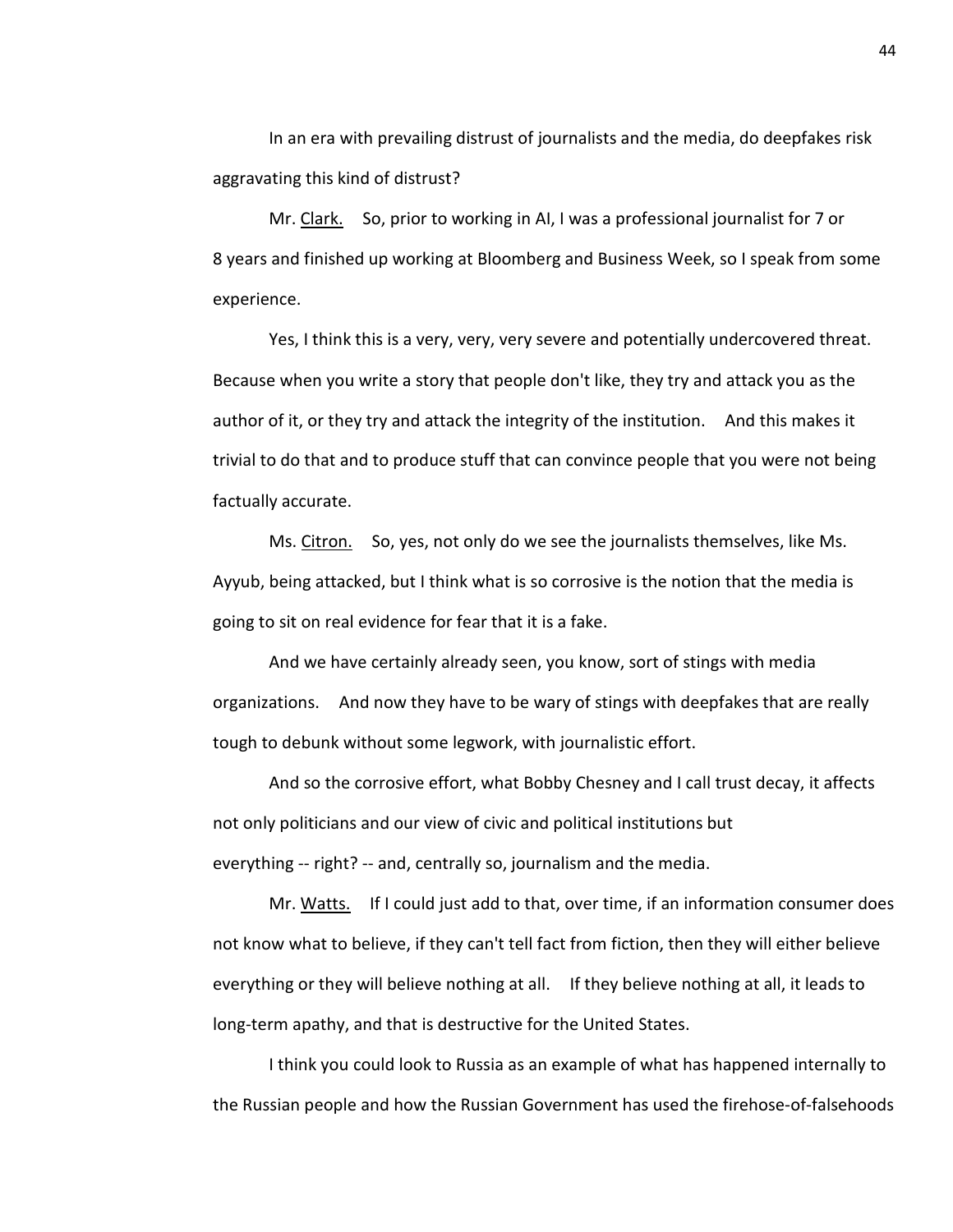approach, that if you can't believe anything, you just give up and surrender.

The consequences for democracy are political participation, long-term apathy, disappointment in officials that anything can be achieved, not wanting to show up and do things like register for the draft or show up as an all-volunteer force. I would tell you, that would be one I would look at over the next 10 to 15 years.

So I think that is the long-term corrosive effect. And if you look at Russia's long-term doctrine of subversion, that is what they are after. They just are much more patient than we are and willing to wait decades for it to come to fruition.

Mr. Carson. In addition to that, will technology solutions for authentication be available for even sufficient amounts for journalists or media organizations or fact-checkers to keep up with even validating a piece of media before reporting on it? Like Chairman Schiff, you know, crowdsurfing at South by Southwest or premiering his own Netflix special, how can you verify those things as journalists?

Mr. Doermann. I think it is important to have these tools out there for them. We are not at the case now -- as I said, we have point solutions. We don't have a general solution. We don't have a gatekeeper that can be automated completely.

This is a cat-and-mouse game. As things get better for our, you know, being able to deceive visually, they are going to get better and they are going to move on to covering up their trace evidence.

But I think the tools can be put in the hands, and they should be. We had situations where there are imbedded reporters, where somebody comes up to them with something on a cell phone and shows an atrocity. And, you know, they need those tools. They have to know whether to report on that or not.

So these manipulations, even before the automated piece of deepfakes, people were doing these types of things, and it is a major concern.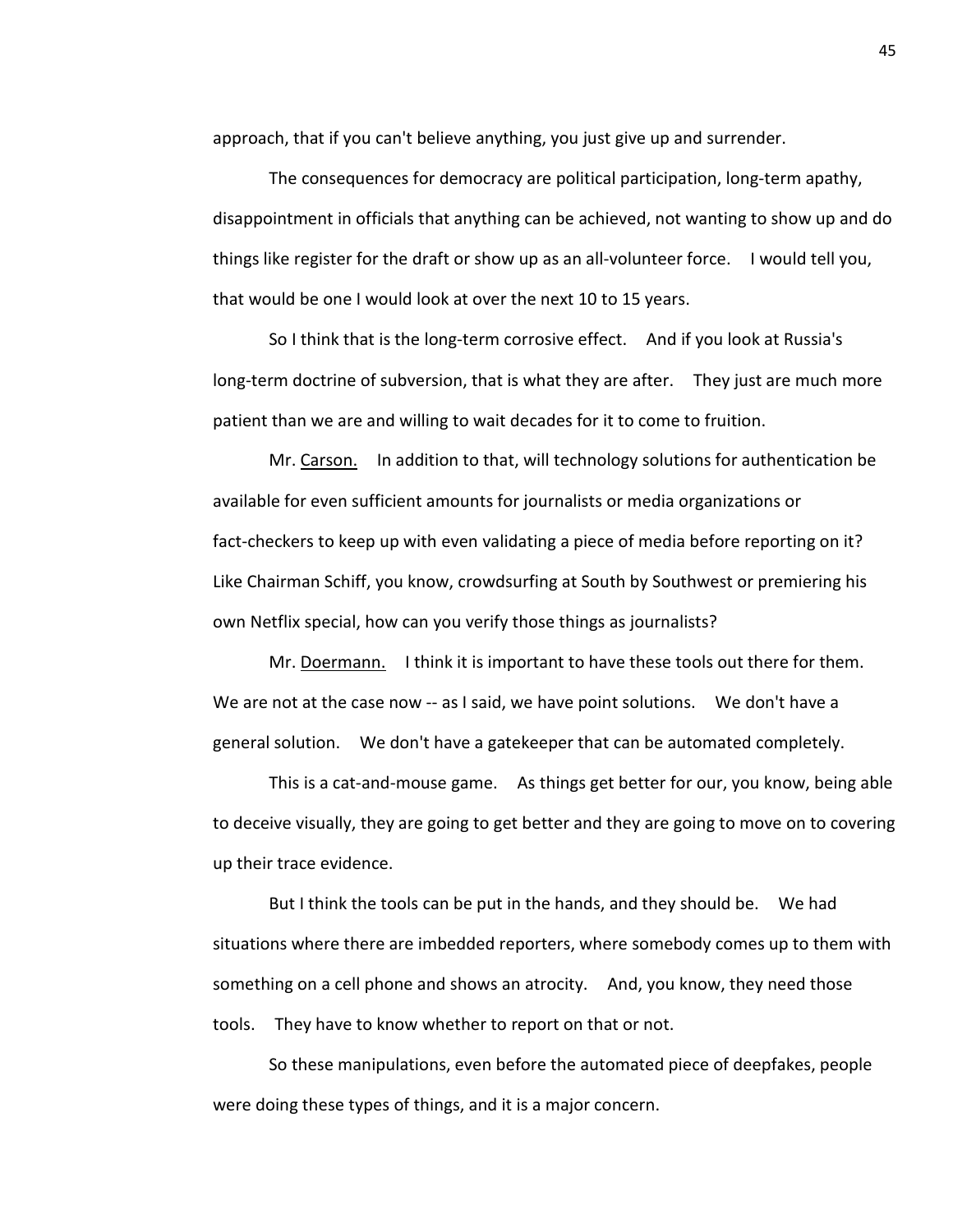Mr. Carson. It could even evolve into some kind of new scam where you have someone with a piece of information selling it to TMZ or even a credible, so-called credible, media outlet, you know, scamming for \$50,000, and the piece is, like, fake, you know?

Mr. Doermann. It is possible, sure.

Mr. Carson. Yeah, sure.

Mr. Watts. If I could add one dimension to this, though, is that how lucky we are to have a very engaged public in terms of actually rebutting things that are false and challenging them. You know, it is not just journalists that are doing it; it is also the public that will challenge back and forth.

One of the dangers that we don't think about, though, is in information environments where authoritarians control and eliminate all rebuttals. That can have a very significant backlash to us, which is why I would like to see widespread proliferation of authentication, not just for here in the United States but on the other side of the world where a regime controls all the information flow and can suppress reality.

Mr. Clark. It is worth stating, fact-checking is expensive and time-intensive, and the number of news organizations on the planet who are doing well in economic terms is sort of dwindling over time. And so I think that, if we were to go down this path, you need to find a way to fund that, because they, of their own volition, because of the economics, they are not going to naturally adopt this stuff, other than a few small, trusted institutions.

Mr. Carson. So it becomes incredibly difficult to remain a credible news source when you are having to pay to fact-check constantly.

Mr. Clark. Yes.

Mr. Carson. Okay. Thank you.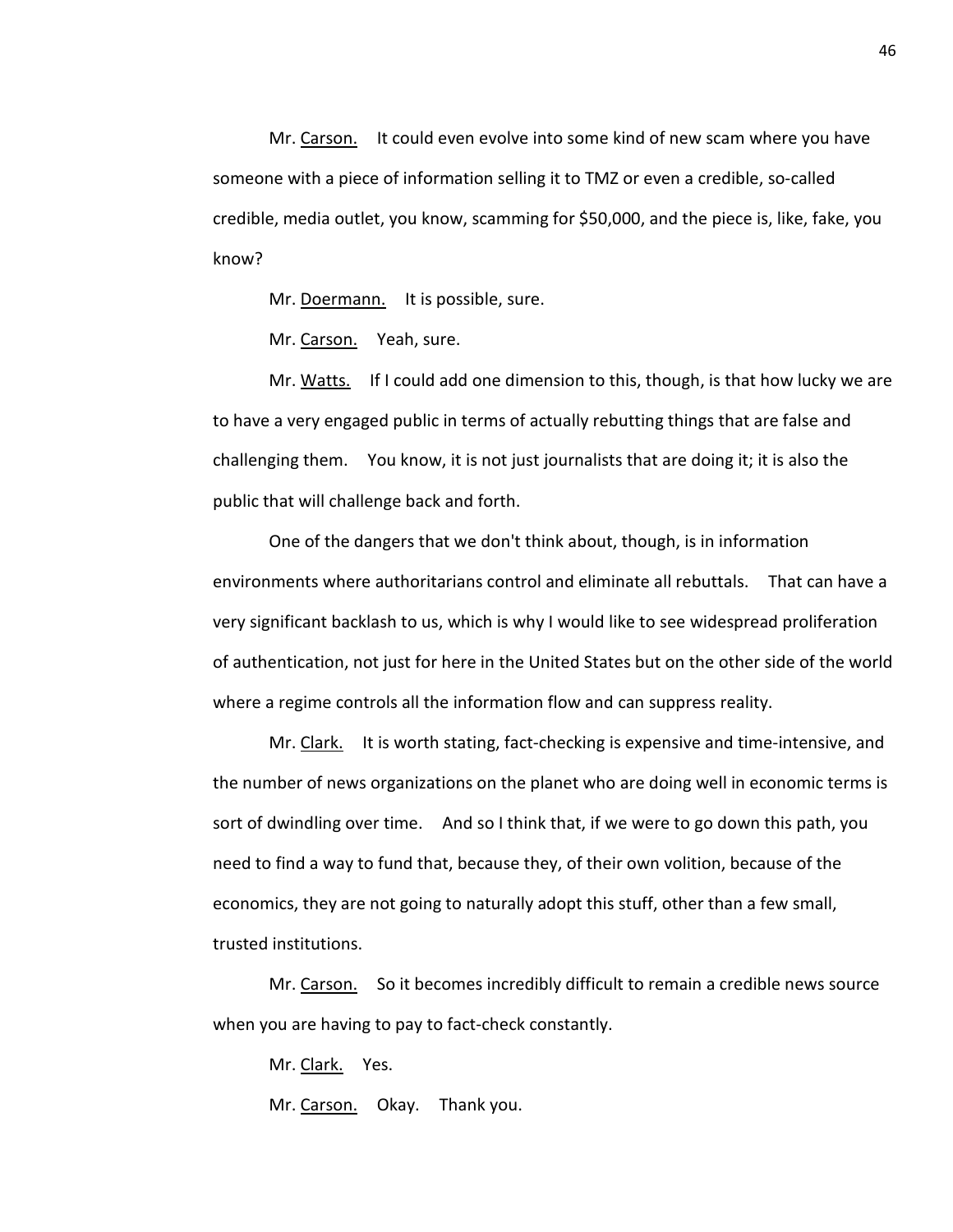Chairman, I yield back.

The Chairman. Mr. Crawford.

Mr. Crawford. Thank you, Mr. Chairman.

Well, we have come a long way since Milli Vanilli, haven't we?

Just in the time that we have been here, I pulled up a video that was recently posted. Two British artists teamed with an Israeli company, if I get the name right here, Canny AI. I don't know if you are familiar with them. They created a video of Mark Zuckerberg saying, among other things, he could control the future. And they posted that on Facebook specifically to challenge Facebook. And then Zuckerberg has responded by saying he is not going to take that down.

I just wonder if you all could comment on that. What do you think this is about? And do you think it is a wise decision for Zuckerberg to not take it down, given what we have talked about?

And I will start with you, Professor Citron.

Ms. Citron. So I think that is a perfect example where, given the context, that that is satire and parody. That is really healthy for conversation.

And all of these questions are hard, right? Of course, our default presumption, as we approach speech online, is from a First Amendment perspective, which is we want to keep government out of calling balls and strikes when it comes to ideas in the marketplace. But private companies can make those kinds of choices, and they have an incredible amount of power. They also have free -- without any liability.

And I think they made the right choice to keep up the -- it was a conversation about, essentially, the cheapfake of Nancy Pelosi. It seemed to be a conversation about the choices that they made and what does that mean for a society. So it was incredibly productive, I think.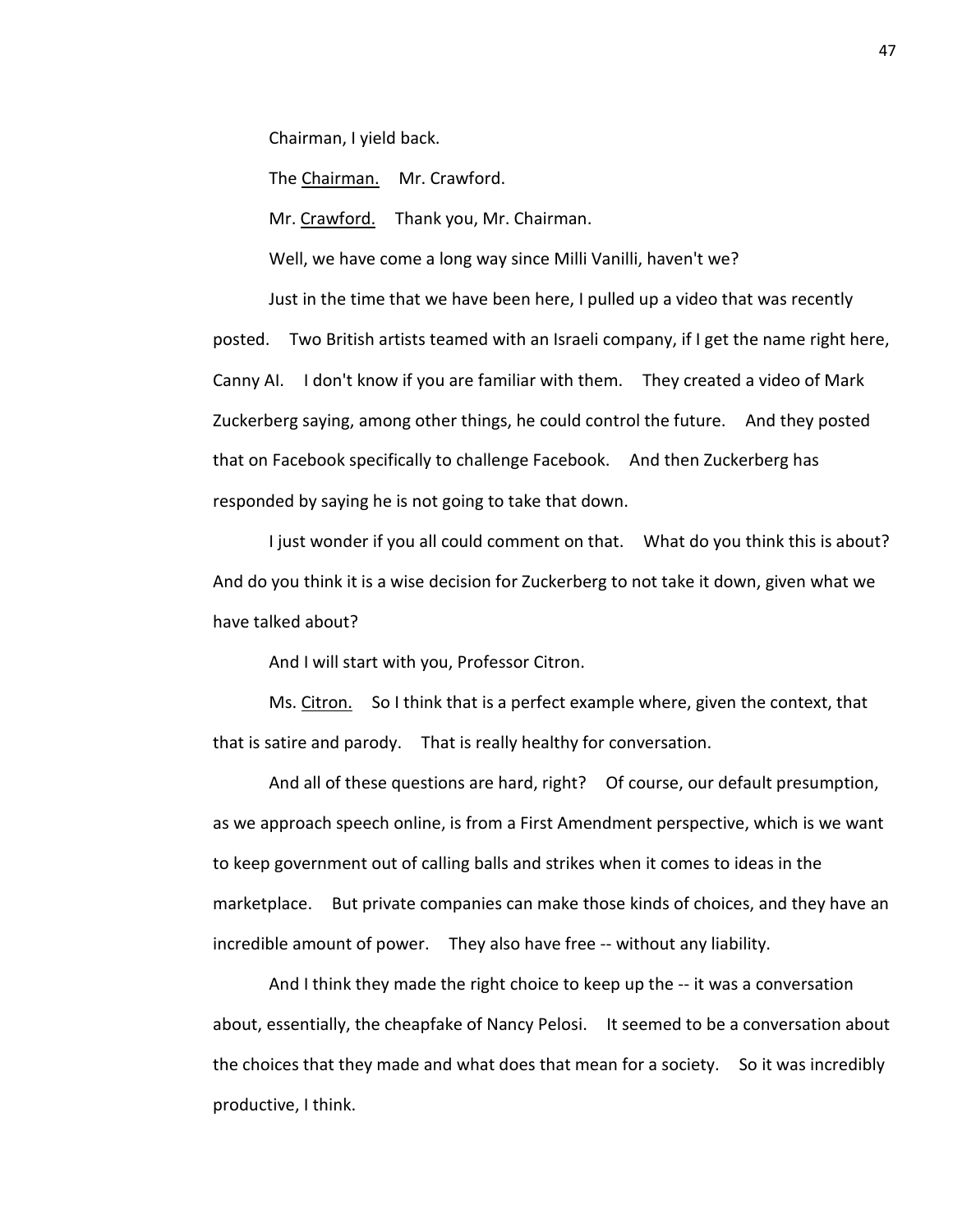Mr. Clark. It seems correct in this instance. But all of these companies are kind of groping in the dark when it comes to what policies they need overall, because it is a really, really, really hard problem.

And so I think what would be helpful is to have a way for them to share policies across multiple companies and to sort of seek standardization. Because these judgment calls are very qualitative in nature, and they are going to become more numerous over time.

Mr. Watts. I would just add, though, that, while that is a comparison to what happened with, you know, the Congresswoman maybe being inebriated, a video -- they were trying to essentially duplicate that -- this does point out the idea of context, right? Part of that video, it spread for one purpose only, which was to challenge this rule so we would sort of discuss it in this forum, but no one really believes Mark Zuckerberg can control the future, because he surely wouldn't want to show up here to testify or anywhere else or be in the quagmire he is in. How do you know that?

I am trying to make a very serious point about context, which is, whenever virality spikes, that is where the assessment, I think, needs to come in terms of triage, and that assessment is when it goes into human curation. So that human curation -- okay, we see 4,000 shares in 10 minutes, now we see 16,000 shares over 15 minutes. That is when it should go. And then we look at labeling, we look at context, how do we inform the public so they make good decisions around it.

We had a parallel to this in the analog era. I, if I was a kid, would show up at a newsstand, and it would say, "Aliens Landed at Area 51." I would ask my mother, you know, friends, or family, where does this come from? And they would say, oh, that source is just putting out information for entertainment, that didn't really happen.

We need to help the consumer make a better decision around that. So I like it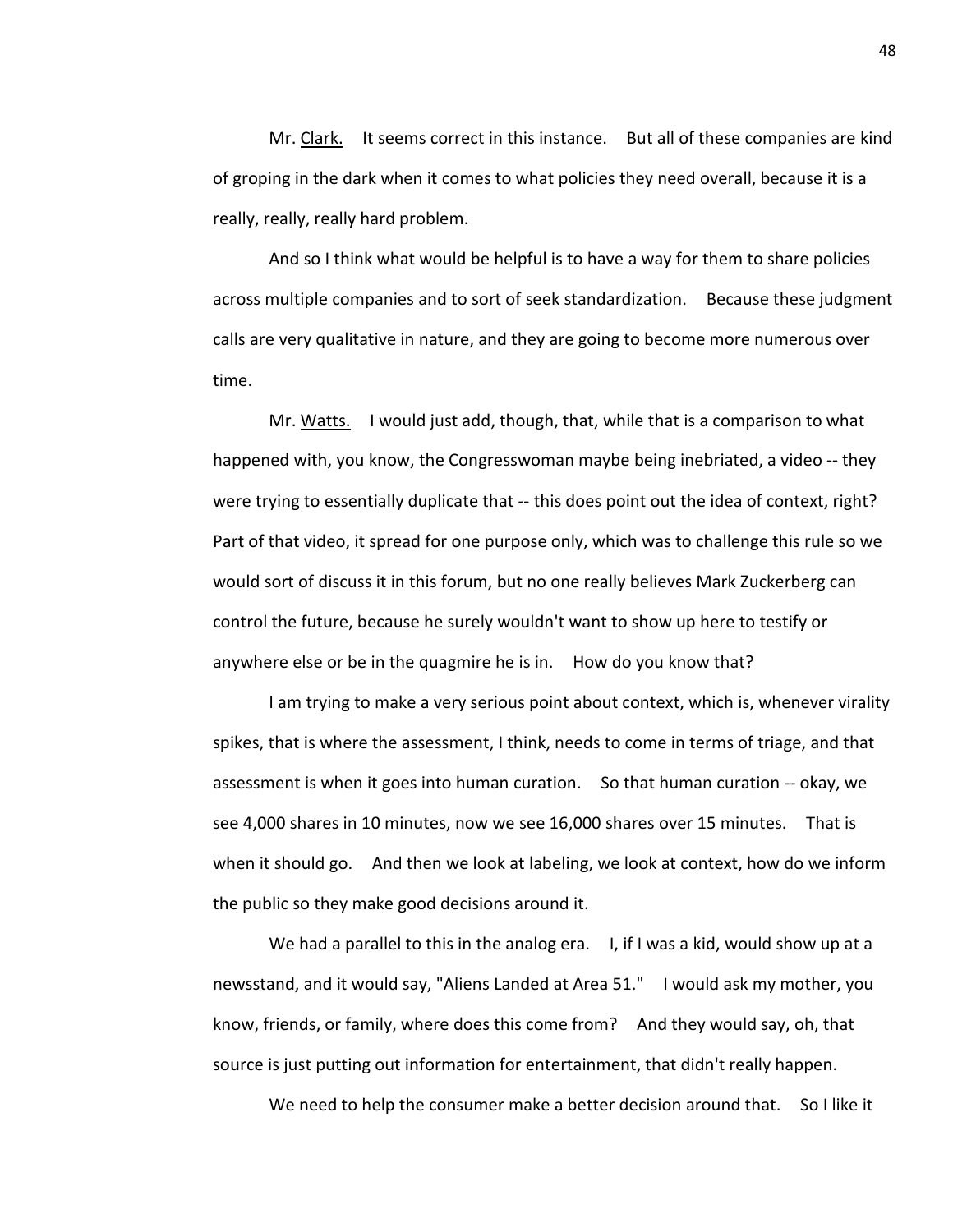that Facebook has been consistent in terms of their enforcement. And I am also not going to say that they should never change what those terms are. I think they are looking to here, to Capitol Hill, to figure out, what is it that we want to be policed? What does Europe want to be policed? I think they would like to hear from legislators about what falls inside those parameters.

The one thing that I do really like that they are doing is inauthentic account creation and inauthentic content generation. They are enforcing that, and they have increased it. And I think that is really, really good in terms of how they have scaled that up. It is not perfect, but it is better.

Mr. Crawford. Let me ask you this. Is there a particular company or is there a particular region or particular nation that is especially adept at this technology, that is developing it at a quicker rate or whatever?

Mr. Clark. It is distributed along the lines you would expect of prominent research centers in America and China and Europe. So it is distributed. Wherever you have good AI technologists, you have the capability to create this stuff, which makes it very challenging.

Mr. Crawford. At some point this will be available off the shelf, though, right? Folks at home will be able to access, it as all technology --

Mr. Clark. It already is.

Mr. Doermann. Absolutely. That is one of the big differences. You used to have to go out and buy Photoshop or, you know, have some of these desktop editors. Now, you know, a high school student with a good computer -- and if they are a gamer, they already have a good GPU card -- can download this, can download data, and train this type of thing overnight with software that is open and freely available.

So it is not something that you have to be an AI expert to run. A novice can run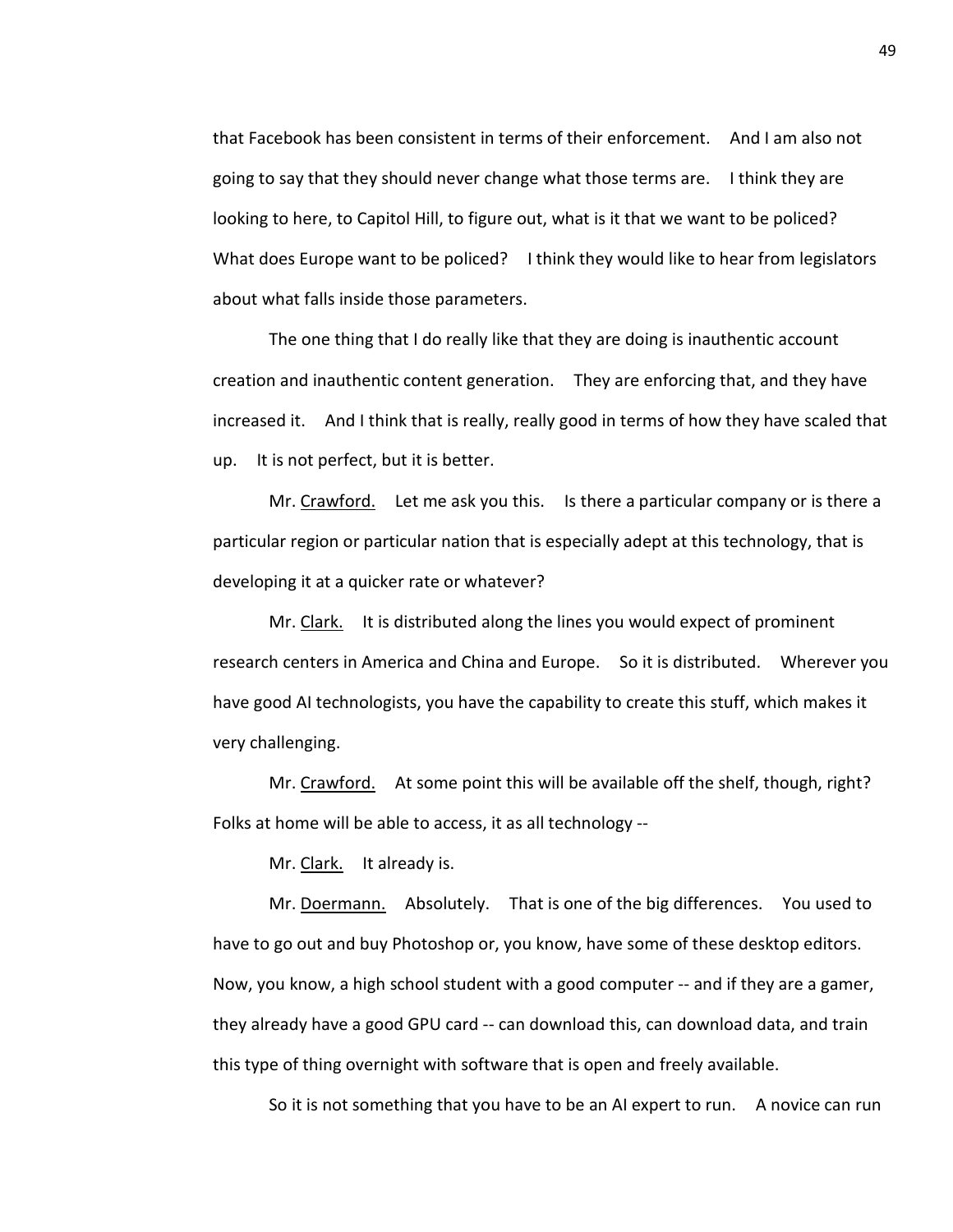these types of things.

Mr. Crawford. Thank you.

I yield back.

The Chairman. Mr. Quigley.

Mr. Quigley. Thank you, Mr. Chairman.

Thank you for your participation.

Following up on those points, the themes here: getting easier to do, the quality is getting better, getting harder to detect. The examples we talk about as victims -- democracy, elected officials, corporations, this horrible attack on a journalist. But what about a small business with limited resources? What about individuals who are victims of, as the example you gave, Professor, revenge porn, for example?

And, Doctor, you talked about the scale and widespread authentication. What capabilities might exist as we go forward either on social media platforms, law enforcement, or for individuals themselves to deal with this detection issue?

Mr. Doermann. Well, you know, I envision some time where, you know, there is a button on every social media piece or every time you get even a text message with a video attached to it that you can hit, it goes off, it gathers information, not necessarily totally automated -- if it has been vetted by one of many other organizations, if you can identify where it came from -- so that the individual can make those decisions.

The problem is that a lot of these types of technologies exist in the labs, in research, in different organizations; they are not shared, and they are not implemented at scale.

So if I want to go out and test a picture -- there was a very interesting picture before a tornado up in Maryland a couple of weeks ago. It looked surreal, and I immediately thought, oh, that must have been somewhere else, you know, somewhere in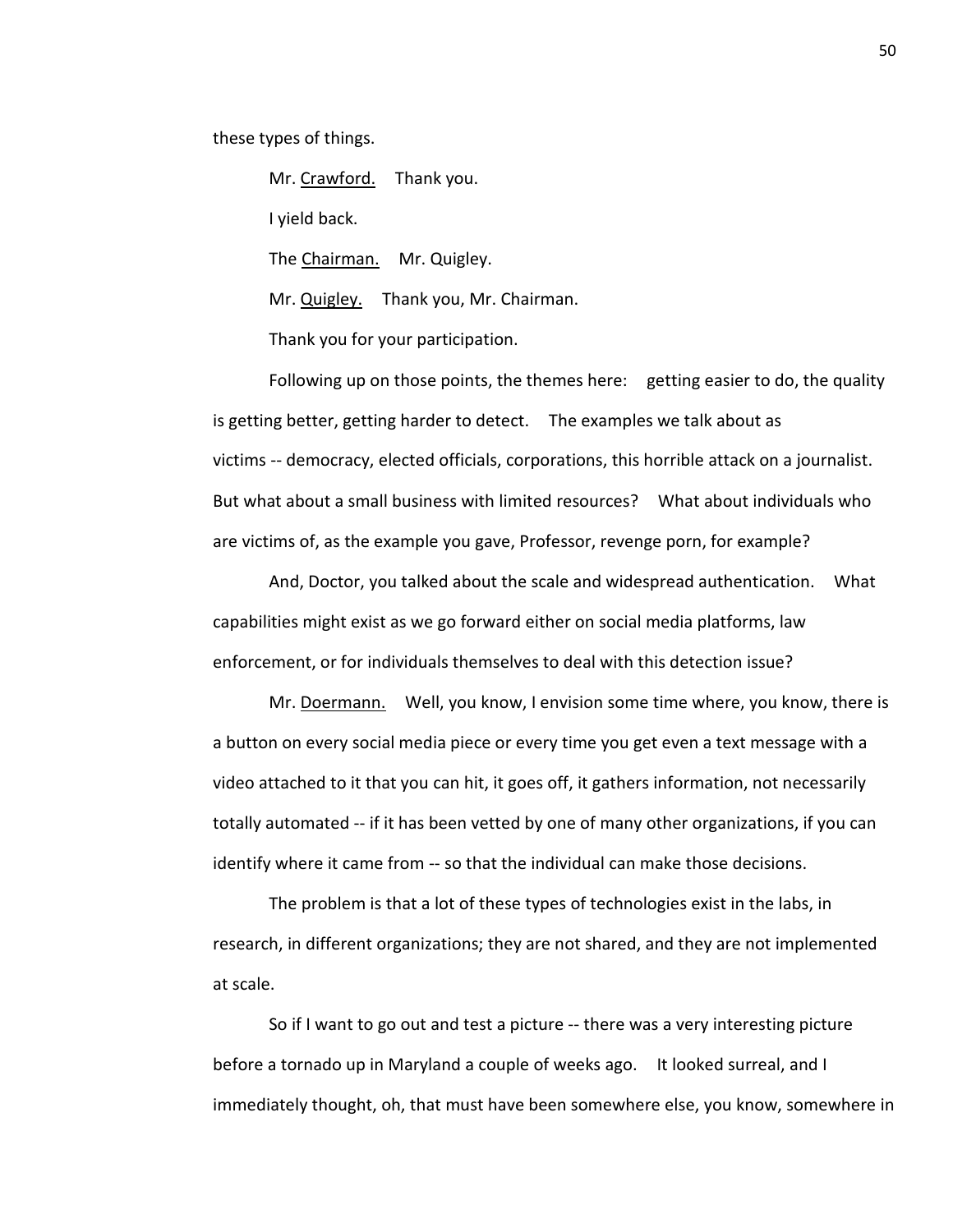the Midwest, you know, years ago. So I did a search. There is a reverse image search that you can do. And after, you know, doing some research, I found that it indeed was real and it was practically in my backyard.

But not everybody has those types of capabilities. Not everybody thinks to do that type of thing. I know that I have relatives that, you know, just do this and they see something and they want to share it. And so I think the education piece and getting these tools at scale is what we need to work towards.

Ms. Citron. But the key is, even with detection, for the everyday person who has a deepfake sex video in the Google search of their name prominently featured, and a platform refuses to take it down, it is their CV, meaning it is part of what everyone sees about them. And so it is incredibly destructive.

And the same is probably true for the small business; can't afford reputation.com. If there is a deepfake that really casts asunder under their business model, they may not be able to have it removed even though it is false and it is an impersonation and even if it is defamation. We know that the law moves really slowly if they brought a defamation suit, assuming they could find who the creator is.

So we are going to have this -- we are in this liminal period where -- and it may last years -- where individuals will suffer. And it is incredibly hard to talk to victims, because there is so little that I can force anyone to do. And we are going to see a lot of suffering.

Mr. Quigley. And the issues that we just talked about, are you trying to tackle those with your model laws that you were talking about?

Ms. Citron. Yes. So I am the vice president of the Cyber Civil Rights Initiative, and we have been working with lawmakers around the country, both at the State level and the Federal level, both in terms of nonconsensual pornography and now to think about how we might really carefully and narrowly craft a law that would ban deepfakes or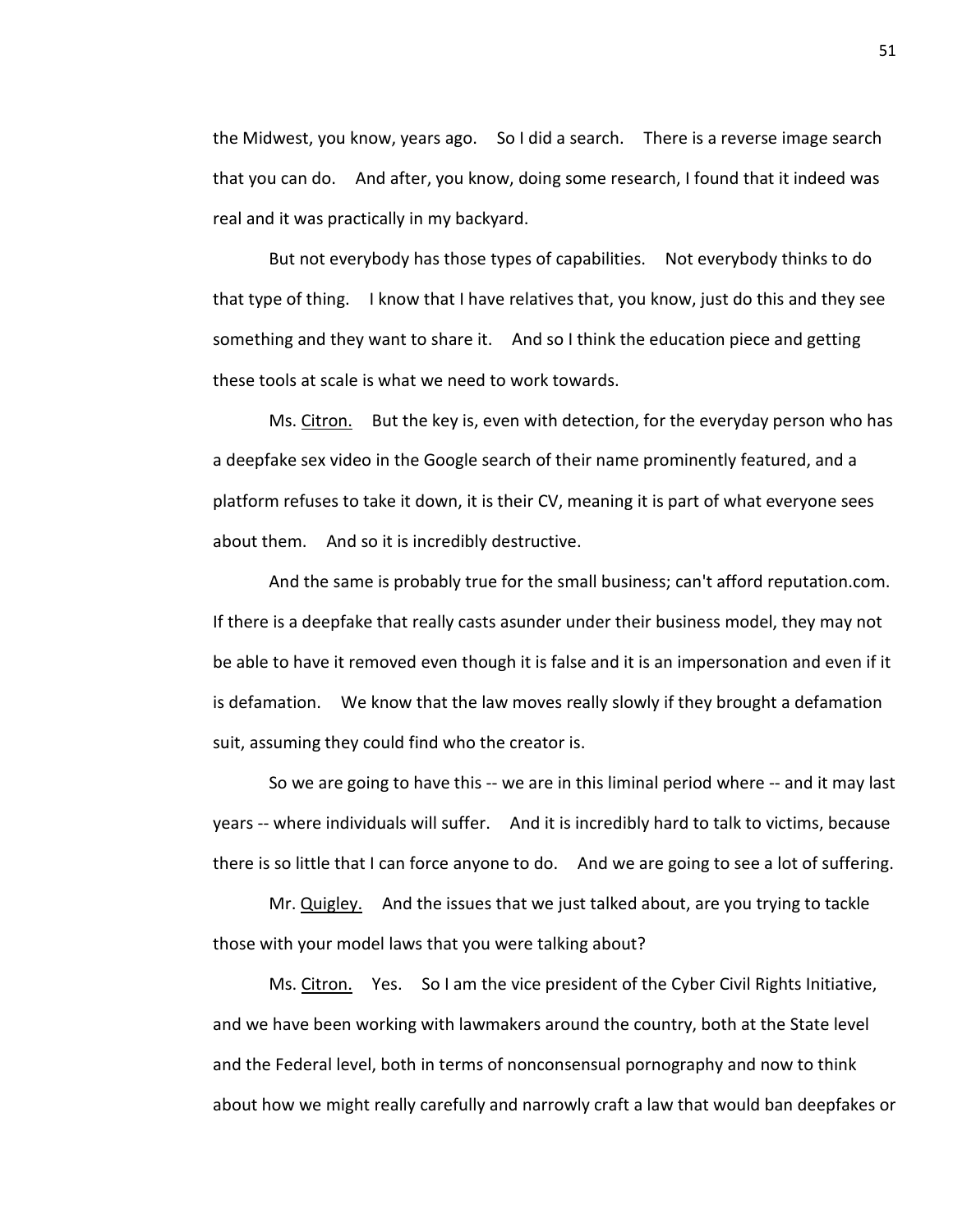manufactured videos that are essentially impersonations that amount to criminal defamation.

So I think we have work ahead of us at CCRI and laws around the country. It can be tackled, but it is going to have a really modest impact, because the law moves slowly.

Mr. Quigley. And when you are doing this, are you talking to the local and State law enforcement agencies?

Ms. Citron. Yes. So, in my work on cyberstalking, I wrote a book called "Hate Crimes in Cyberspace," which was about the phenomenon of cyberstalking and how hard it is to teach local law enforcement both about the technology and the laws themselves. You know, they are great at street crimes, but when you talk to them about online crimes, even though there are offline components, they say, I don't really know where to begin, I don't know how to get a warrant for an online service provider to get an IP address to go to the ISP.

So we do have some education. I know Congresswoman Clark has called for funding, some training of local law enforcement on the question of cyberstalking, both as a technical matter and then as to law. And I would love to see that not only with regard to cyberstalking and threats but more broadly.

Mr. Quigley. Thank you all.

The Chairman. Mr. Hurd.

Mr. Hurd. Thank you, Chairman.

I am going to try to do something that is probably impossible in the next 5 minutes and touch on and get you all's perspective on four areas: the ability to detect -- Mr. Doermann, you touched on authentication as a strategy for this. How do we handle -- how do we develop a strategy, in a narrow national security sense, to counter disinformation, and who should be doing that. And then, broadly, education.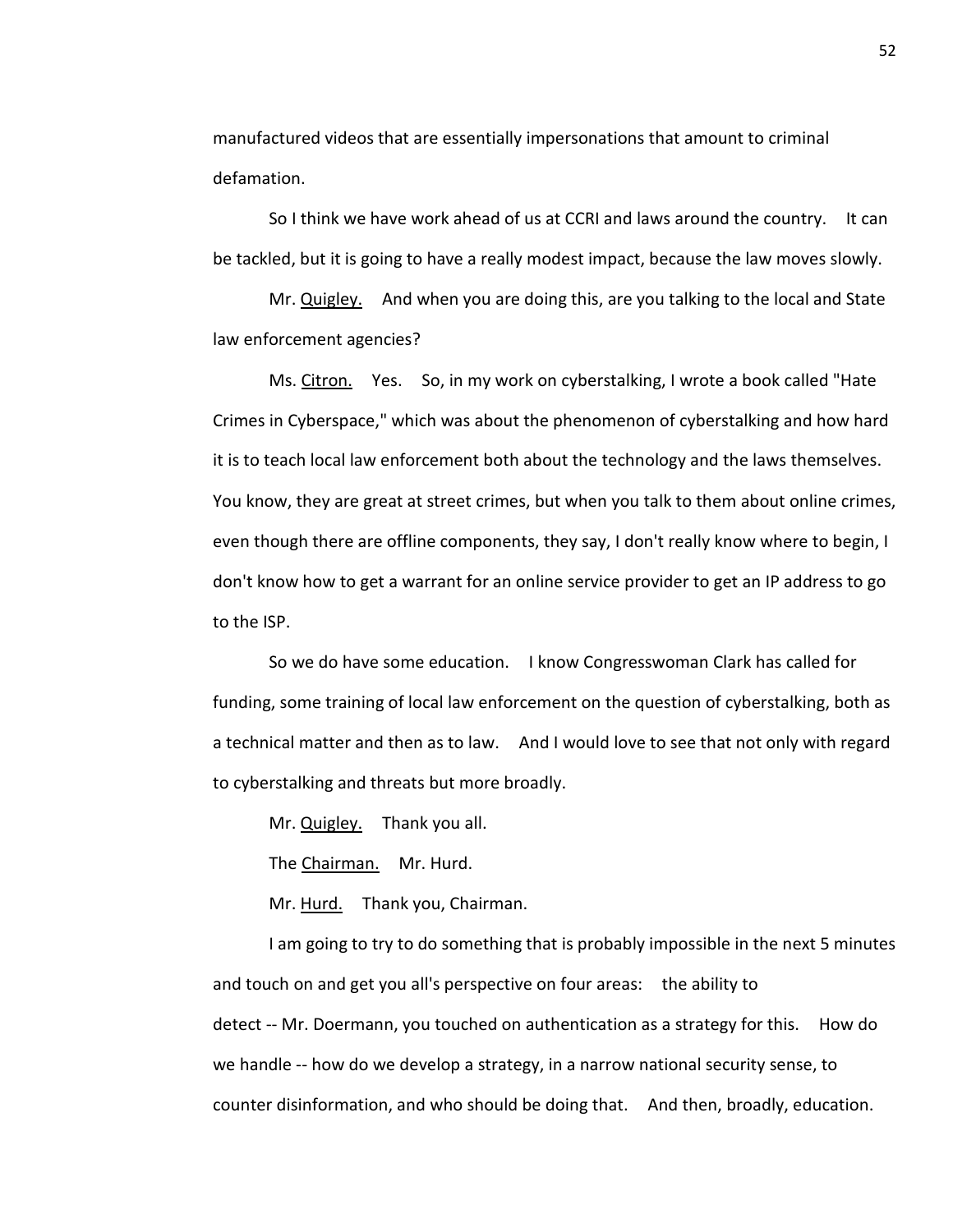And my first question is probably to you, Mr. Clark and Dr. Doermann. Can you talk to us about the ability to detect and the forensics? Like, is there ability to do a pixel-by-pixel analysis? A bit-by-bit analysis? Are there others areas of basic research that we should be focusing on in order for us to help with an ability to detect?

Mr. Doermann. Well, the approach that is being taken in the community is one of a comprehensive view. So, yes, there are pixel types of applications, not necessarily pixel by pixel, but the metadata that you get on an image, you know what compression algorithms that were there. You know that there are residual information left if you take an image, you modify it, and you recompress it.

So, at the digital level, that is where a majority of the work is being done. And that is the --

Mr. Hurd. And how easy is that now, and who should potentially be doing that?

Mr. Doermann. Well, the government is putting a lot of money into this piece. As I said, there are a lot more manipulators than there are detectors. So I would hope that behind closed doors the social media sites and, you know, the YouTubes of the world are looking into this type of application, but I am not sure.

Mr. Hurd. And is the ability to understand the various metadata or even getting to a point where we can do pixel-by-pixel, you know, exploration en masse, is that going to help us to a point where we can do real authentication? So, anytime you put a video up or a picture up, there is a green checkmark, you know, is that --

Mr. Doermann. Personally, I don't like to use the word "authentication" because, as we know, absolutely everything that goes up online is modified in some way, whether it is cropped or, you know, there is a color histogram distribution --

Mr. Hurd. What word would you use?

Mr. Doermann. -- adjustment. Well, we like to use that things have been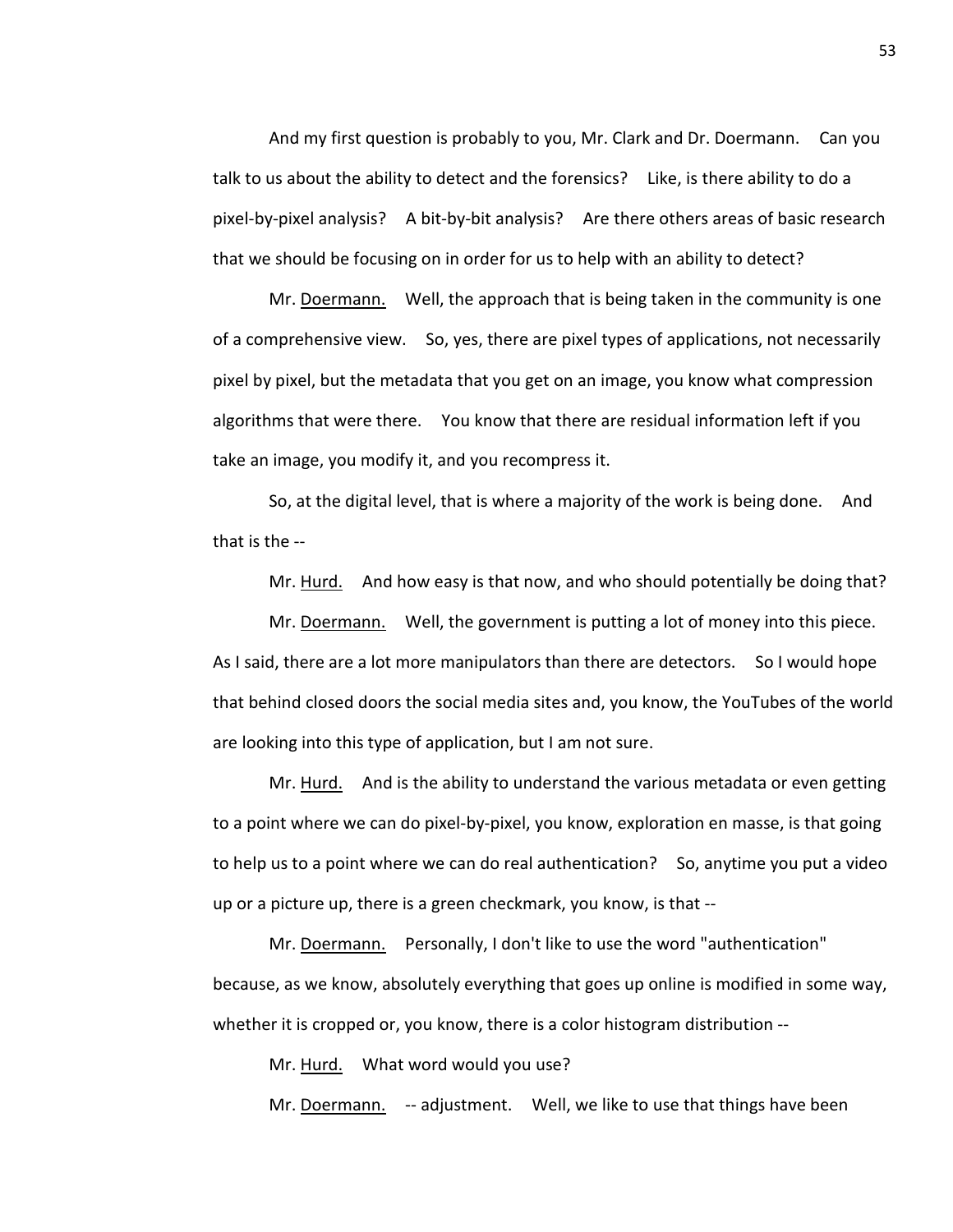modified.

But it is a scale. So if there is the modification of intent, if you put a flower in a picture next to someone, that has a very different effect than if you replace somebody's face in a picture.

And so this discussion, this attribution piece and the actual report that says this is exactly what was done was a big part of the MediFor program as well.

Mr. Hurd. Uh-huh. So the closest you are going to get is to say, all of these things happened to this image, and, therefore, the user would have to be the one to make the decision on whether this is credible or not.

Mr. Doermann. Yes. And even in an automated way, if you are taking an image and you are the FBI and you are going to court, even if you did change one pixel, you lose the credibility.

Mr. Hurd. Gotcha.

Mr. Doermann. But if you are FBI and you are doing an investigation and you have a very compressed, grainy surveillance video, it still might give you information and you believe it.

Mr. Hurd. Ms. Citron and then maybe Mr. Watts, you know, disinformation is a subsection of covert action. Covert action and counter-covert action is the responsibility of the Central Intelligence Agency. Yet the Central Intelligence Agency, because of the National Security Act of 1947, can't do covert action in the United States of America. Very hard to do it in English.

How should we be looking at a government strategy to deal with disinformation, especially in the context of national security?

Or somebody else more appropriate to start with that.

Mr. Watts. I think it is two parts.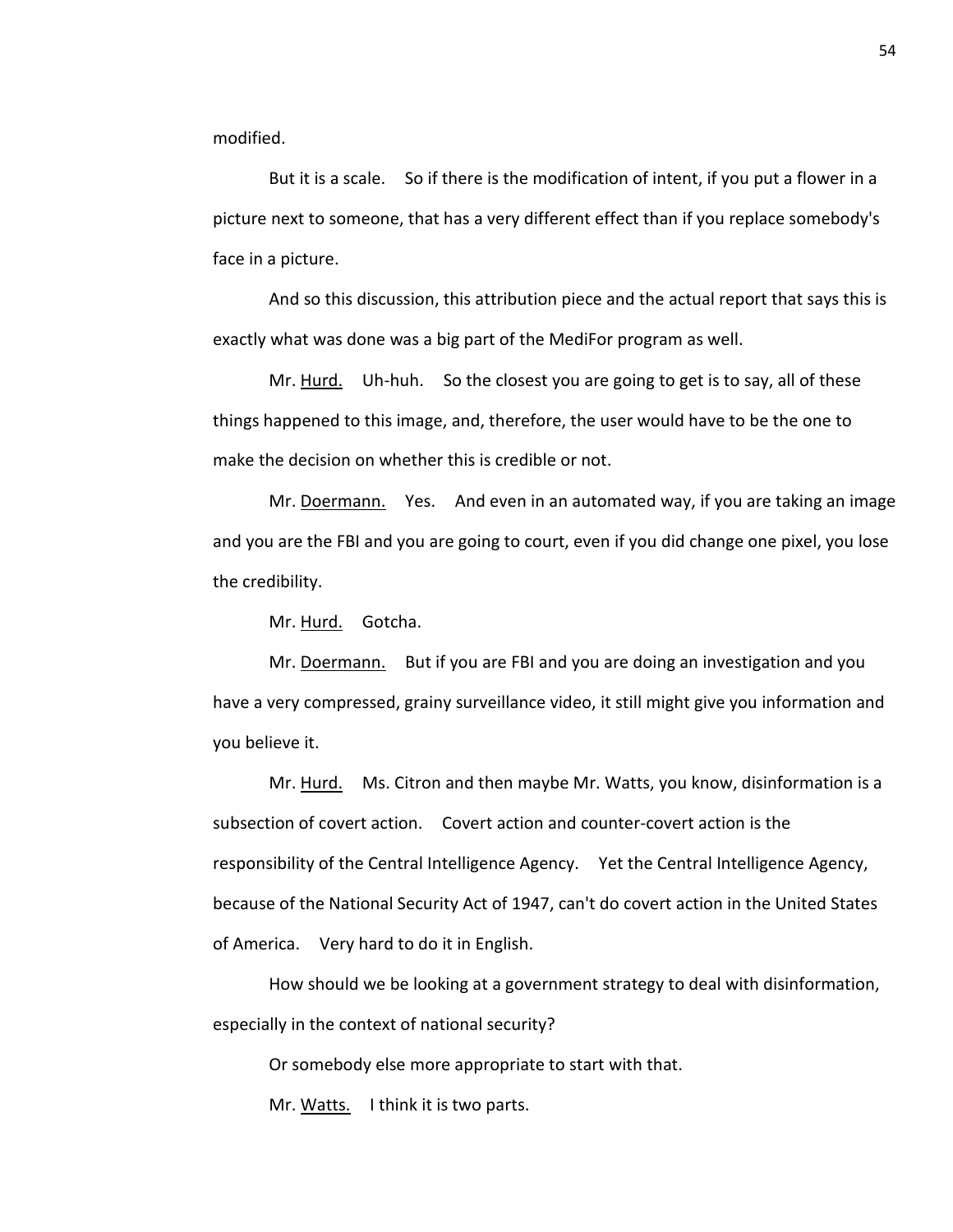I would encourage the social media industry and the platforms to focus on methods: Who is doing deepfakes, digital forgeries? Who is doing computational propaganda? Can we have a listing of those? They are not always nefarious. But then we know who the people are that are building the equipment. This is essentially the weapons that are being used.

And I would encourage the government, then, to focus on actors. So this is in the case of -- the CIA oversees DHS in terms of protecting the homeland. Who are -- you know, State Department, which used to have the U.S. Information Agency, would be out there outing and overtly going after those actors that are doing the manipulation. I feel like we are still, after several years now, really slow to do this. And they are the only ones that can figure it out.

When I have worked with social media teams and we spot actors that we believe are doing things, we sometimes have to wait years for the government to go, yes, here is the Mueller report and it labels the Internet Research Agency. But that had already been out in the news.

So the more rapidly the government can do that, the more the public can help, the more the social media companies know what to take down -- because that attribution really only comes down to the U.S. Government. They are the only ones with the tools, really, that can do that.

Mr. Hurd. Good copy. Thank you.

Chairman, I yield back.

The Chairman. Mr. Heck.

Mr. Heck. Thank you, Mr. Chairman.

First of all, Professor Citron, I want to make sure that I understood correctly. If something like happened to that reporter in India had happened in America, did I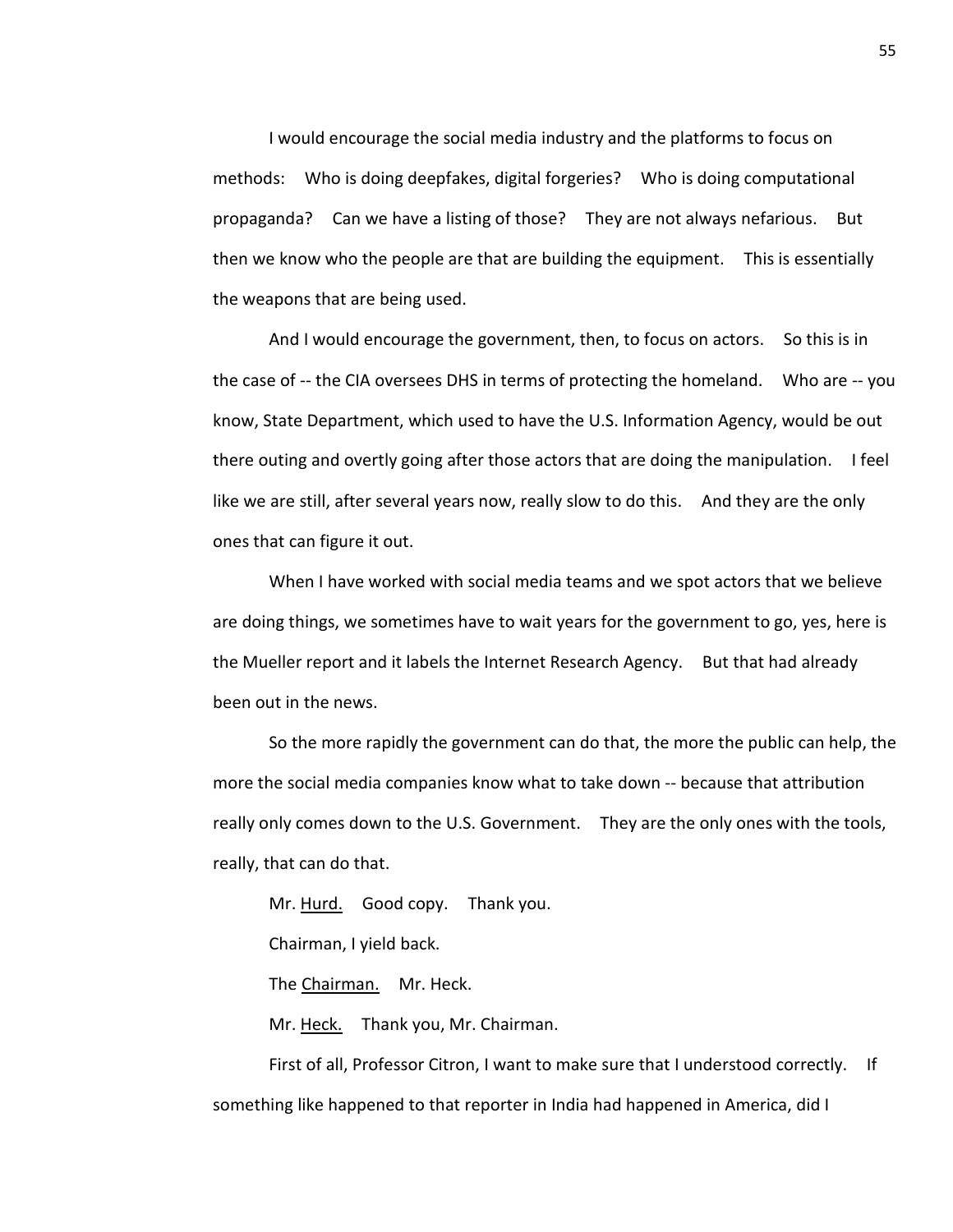understand correctly that that would not constitute a crime per se?

Ms. Citron. It might be understood as cyberstalking, which is a crime under Federal and most States' laws. The problem is it was sort of like death by a thousand cuts. And to constitute cyberstalking, you need a course of conduct, a persistent, repetition by the same person. So it is --

Mr. Heck. So if it were the first time --

Ms. Citron. And what happens is, it is like a cyber mob coming together. So one person puts up the photo, a screenshot; another person puts up the home address; yet another person puts up "I am available," just all it says is --

Mr. Heck. Understood.

Ms. Citron. -- "I am available" with a screenshot --

Mr. Heck. So the person who originated it, under current law, would likely not be subject to criminal prosecution.

Ms. Citron. Right.

Mr. Heck. Did I also understand you to say that, even if it were, it would have modest impact?

Ms. Citron. What I said was, if we had criminal laws that combated the sort of deepfake phenomenon really tailored to falsehoods/impersonations that create cognizable harm, I think law is really important. It is not that it -- it is modest in the overall impact, because we need a partnership with technologists, with --

Mr. Heck. Okay. I am sorry. I want to move on. But I also cannot help but have this terrible flash of Dante's Inferno: "Abandon hope, all ye who enter here."

Whose job should it be to label? That wasn't clear. I kind of thought it might be the media platform companies.

Ms. Citron. I think it would be the creator -- that we could, much as we do in the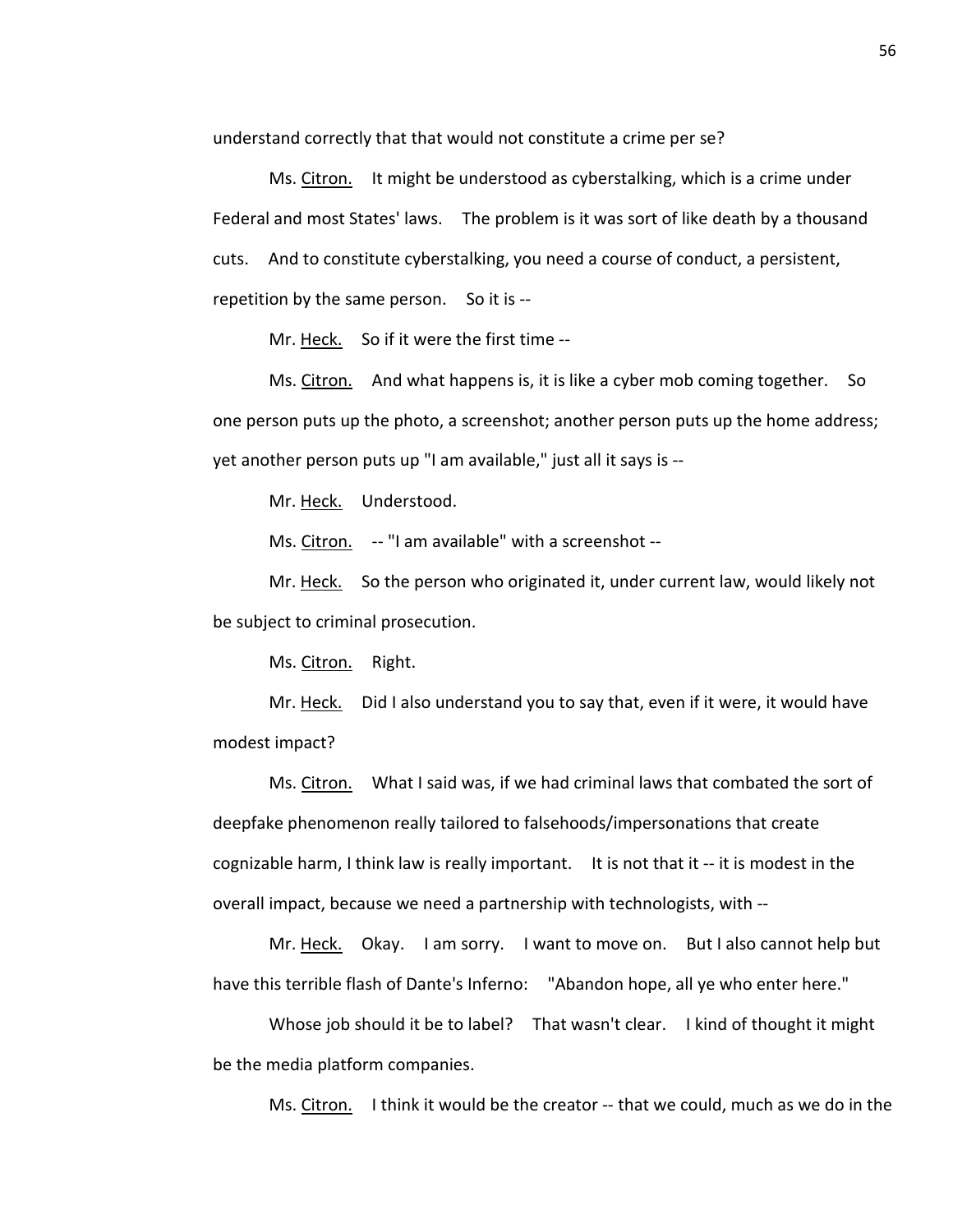campaign finance space, where we say there are certain disclosure rules, that we say if it is a political ad, you have to own it. It --

Mr. Heck. So, if it is a foreign originator, how is it that we have any jurisdictional reach?

Ms. Citron. We don't.

Mr. Heck. I mean --

Ms. Citron. Right.

Mr. Heck. -- there are no boundaries, right? And so, as a matter of practical fact, even if it is created in America, transmitted to a foreign person, and then retransmitted, we have no means of enforcement.

Ms. Citron. Right.

Mr. Heck. So labeling, in and of itself --

Ms. Citron. And that might be --

Mr. Heck. See remarks above about Dante's Inferno.

Ms. Citron. But, look, we have social media platforms. If they had some responsibility, they may -- and if, indeed -- and I am pretty skeptical about whether we are going to get there in the near future about the technology of detection. But assuming that is possible, then a reasonable practice could be disclosure, saying: This is a fake. Do with it what you will.

Mr. Heck. So we actually have, as it were, a comparable truth verification mechanism currently, Snopes. And yet a member of my family, who shall go unnamed, immediate family, once posted how outrageous it was and how the Constitution ought to be amended because Members of Congress can retire after one term, immediately collect full pension benefits -- every Member up here has heard this -- have healthcare free for life, and their children go to college for free.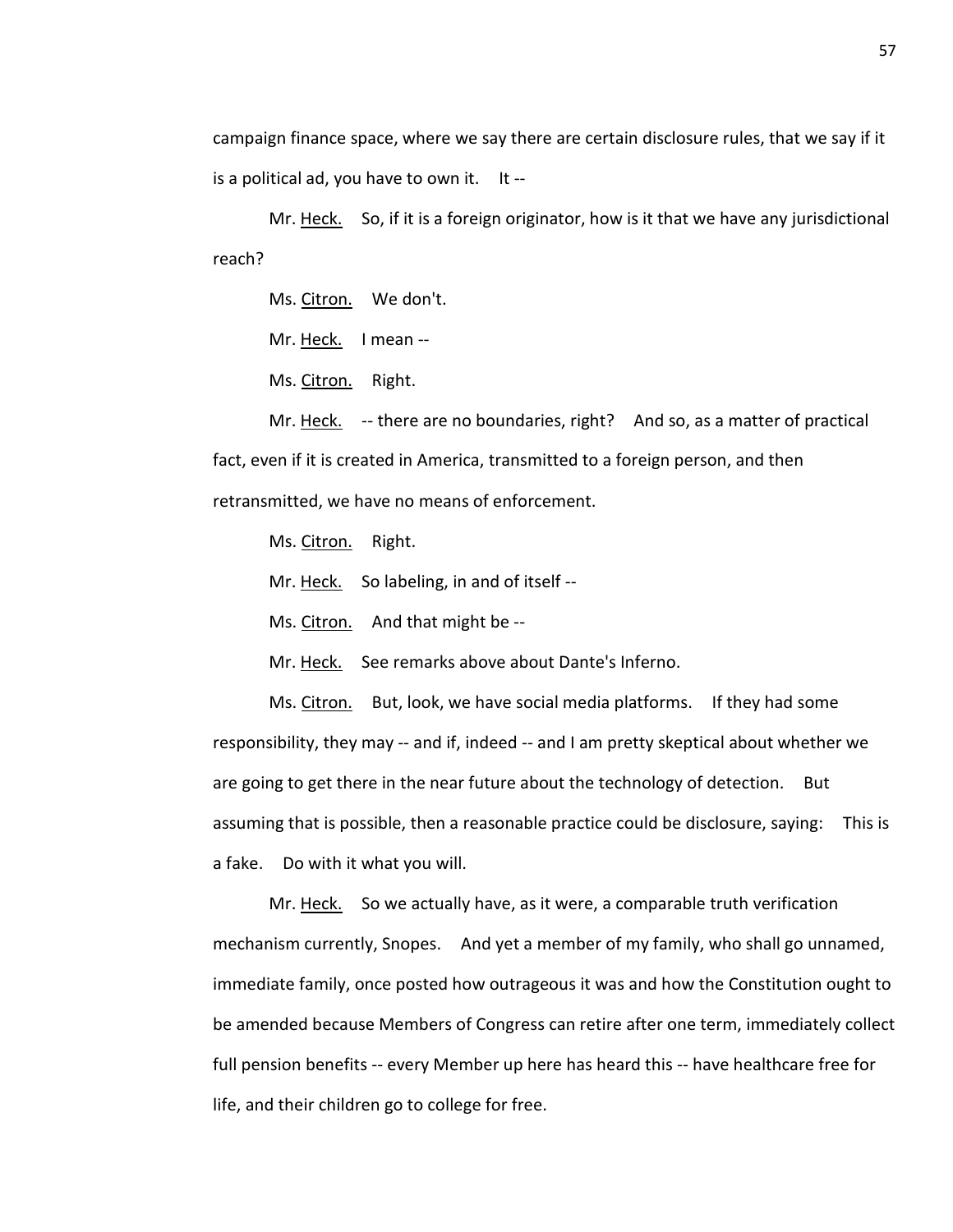Not one word, not one letter of that assertion is true, which could have easily been verified if they had gone to Snopes. They didn't. And even if they did, in a political context, the truth is, the person who is perpetuating that may have a political agenda such that they also, in a parallel fashion, engage in ad hominem, as it were, attacks against the reliability of Snopes.

So see remarks above. Abandon hope, all ye who enter here.

I don't have much time left, but I am really interested in Mr. Himes' getting at the issue of political speech and the First Amendment. You mentioned that we are protected against being impersonated, but it is not clear to me how we square case law, which has created a very high --

Ms. Citron. Yeah.

Mr. Heck. -- barrier --

Ms. Citron. And it is incredibly important to recognize that everything you have just described is totally protected speech. The United States has made clear in, a case called the United States v. Alvarez, a plurality and concurrences of the Court said that, look, we protect falsehoods, that we are going to ensure it enjoys First Amendment protection, because, as Justice Kennedy explained, it reawakens the conscience. It has us engage in counterspeech and sort of recommit to citizenship.

But there are times, as the Court made clear, that when falsehoods create certain kinds of cognizable harm, that we can and should regulate. And that includes defamation, even of public officials if said with actual malice, that you know or you are reckless as to the truth of the matter asserted.

So there are true threats, incitement -- there are 21 crimes made up of speech. We can regulate certain words and images if it falls in one of those categories or if we can meet strict scrutiny.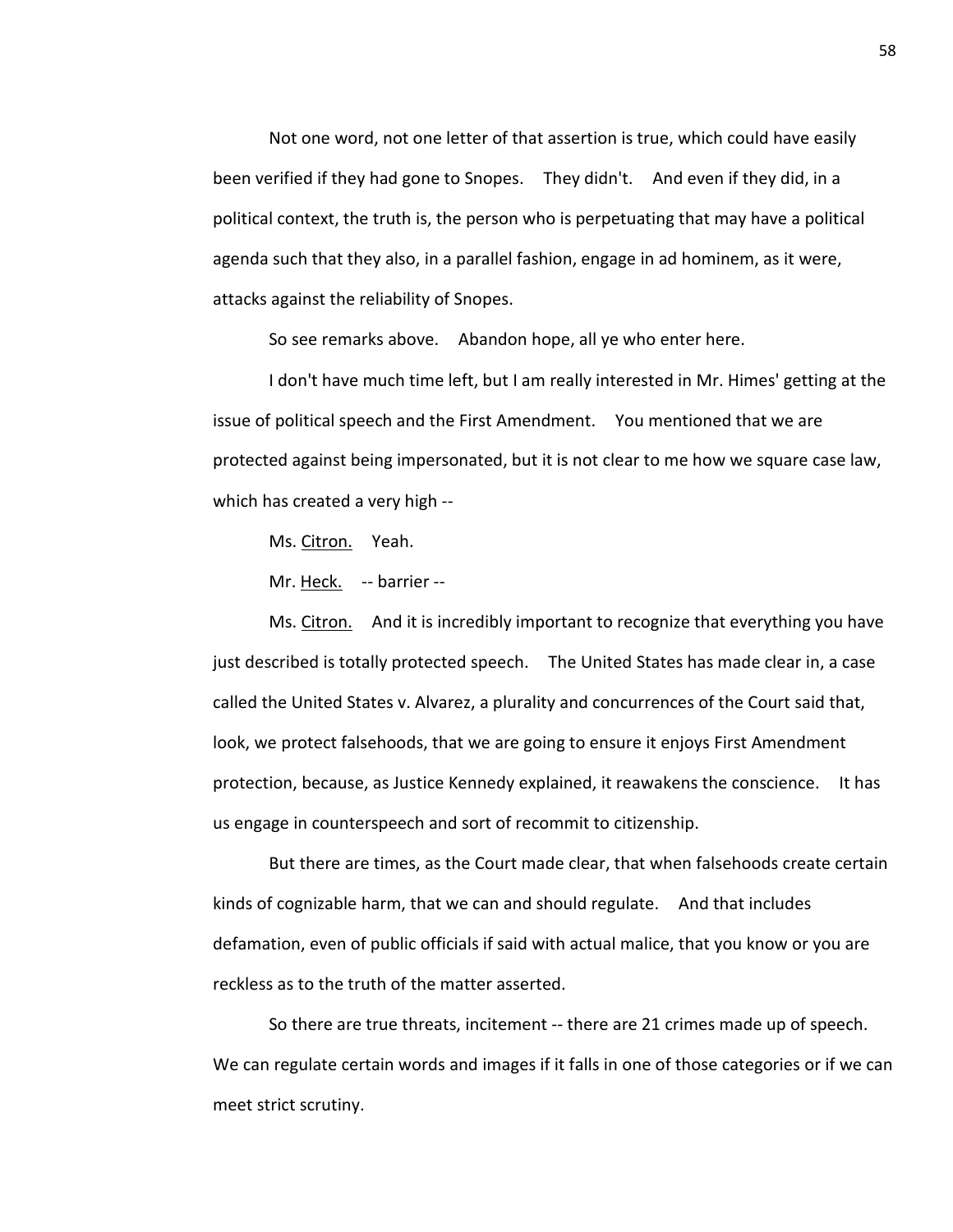So, yes, the presumption is that it is protected speech if it is a falsehood. But falsehood that causes cognizable harm, the Court has explicitly said -- actually, it is the entire Court -- has said that that is a space that we allow regulation.

Mr. Heck. Thank you.

The Chairman. Mr. Welch.

Mr. Welch. Thank you very much.

You know, this is very helpful. There are different categories, and we are all trying to get our arms around them. There is the question of the First Amendment, which Mr. Heck and Mr. Himes were talking about. There is the question of foreign interference. And there is the question of economic harm, reputational harm. And we are all learning as we go on this.

But what I have heard you be describing is, essentially the whole world of publishing is upside-down. It doesn't exist like it did prior to the internet. So the question is whether we want to get back to some of the principles that applied pre-social-media. It is not like those principles necessarily have to be abandoned. They have to be applied. And they would apply in different ways for each of those different categories.

So I just want to ask each of you whether we should get back to the requirement of an editorial function and a reasonable standard of care by treating these platforms as publishers.

And I know, Ms. Citron, you said yes. I would be interested in what the others say.

Just "yes" or "no" on that.

Mr. Doermann. So, working with a number of people in this area, I think, you know, the horse has sort of left the gate on this. I don't think we are going to be able to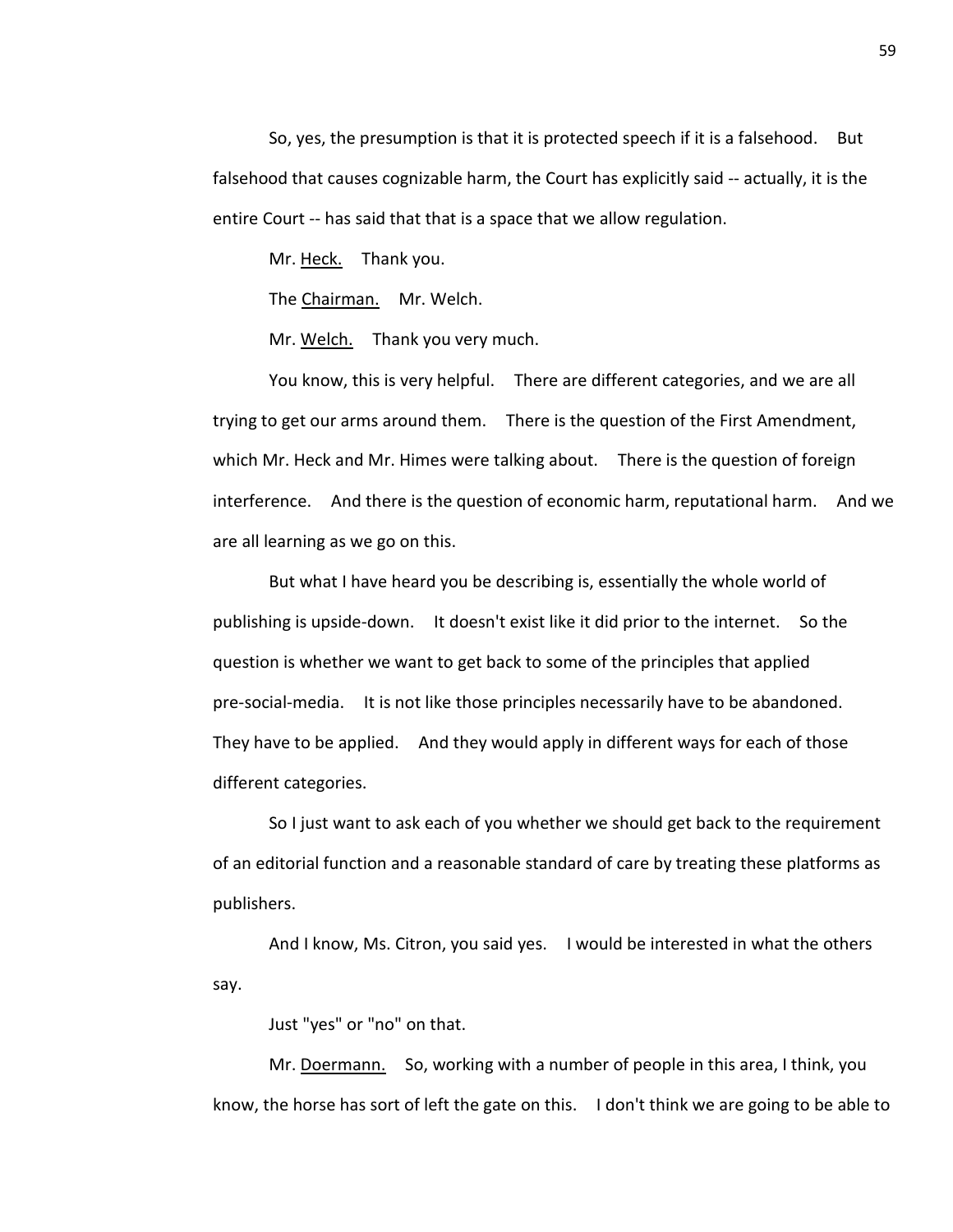get back to that type of editorial --

Mr. Welch. Well, what about with that statutory change that Ms. Citron was proposing?

Let me just go on a little bit, because who has the duty --

Ms. Citron. May I be clear for one second?

Mr. Welch. Yeah.

Ms. Citron. It wasn't that I was suggesting that social media platforms be understood as publishers, strictly liable, but, rather, that we condition their immunity on reasonable practices.

Mr. Welch. Right.

Ms. Citron. Those reasonable practices may be the content moderation practices they use right now.

So I am going to disagree about calling them publishers who would be strictly liable for defamation. That is not what I am suggesting at all.

Mr. Welch. I see. Okay. Thank you for that clarification. But that seems to be one fundamental question that we would have to ask, because that would be a legislative action.

Mr. Clark?

Mr. Clark. I think you have a whack-a-mole issue here where people, sort of, online go and talk, and they compose their own platforms very, very quickly, and they compose platforms to evade rules that we put against platforms doing certain types of things.

So I do agree with Dr. David Doermann here that it is very difficult to contemplate controlling speech in this way, because I think the habit of the entire culture of people has changed. So people --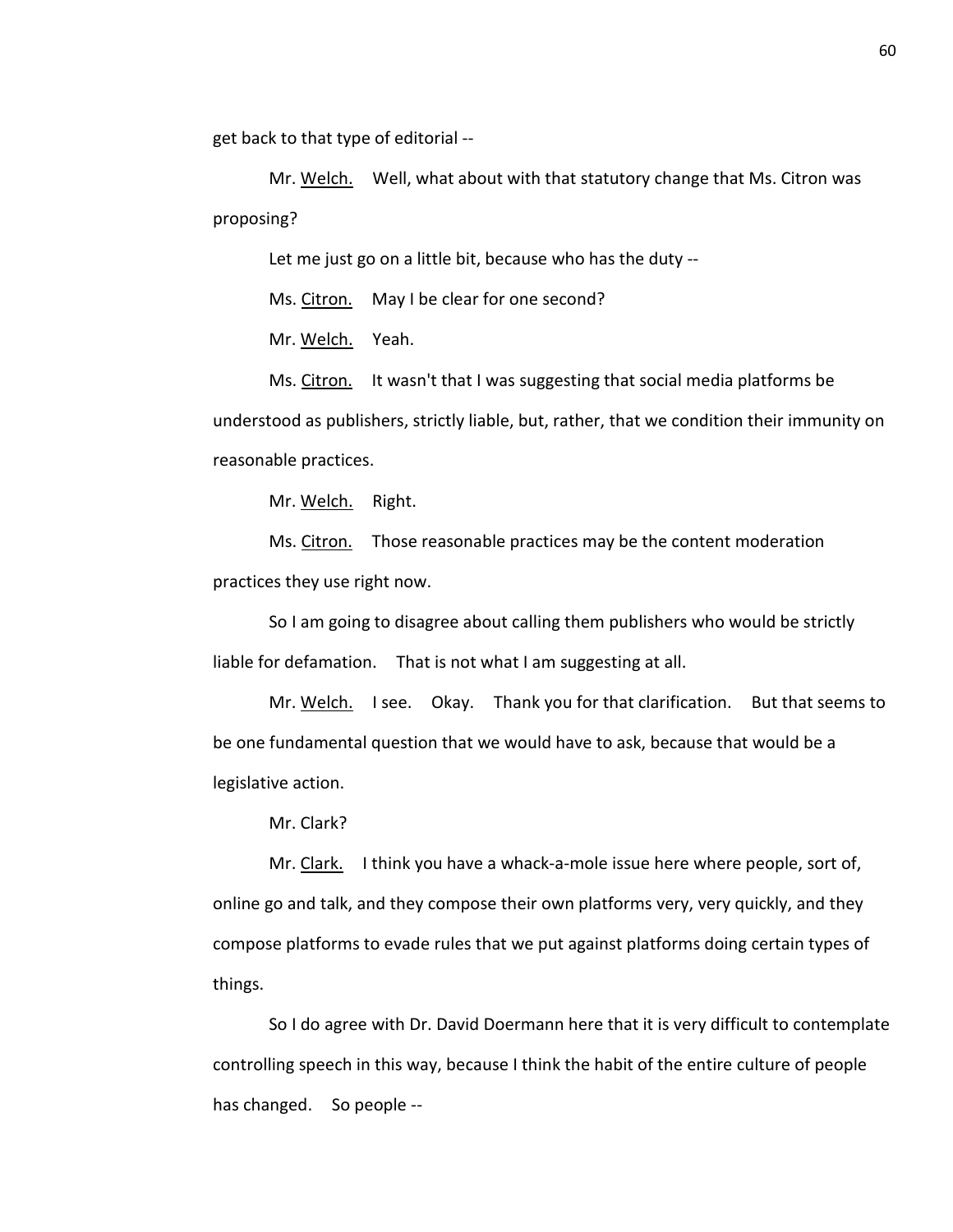Mr. Welch. What about on this question of somebody going online and putting up a fake video that destroys an IPO? I mean, who has the duty of care with respect to allowing that to be stated on their platform? Nobody has it?

Mr. Clark. I think we can authenticate content and users, and I think that you can make users culpable for certain types of content that they post. And --

Mr. Welch. So who would be liable in the case of that false statement about an IPO that destroyed its value?

Mr. Clark. I will defer to the lawyer.

Ms. Citron. The speaker. The speaker. The creator of the deepfake. And so long as, as Mr. Clark suggested, the platform had reasonable practices of authentication and ex-post moderation practices --

Mr. Welch. But does the platform, under current law, have any duty?

Ms. Citron. They have no liability under section 230 of the Decency Act.

Mr. Welch. Right. So that seems like a very direct question.

Ms. Citron. Right.

Mr. Welch. One of the other issues that is debated -- there is a different point of view, often, between Republicans and Democrats about bias and what goes on the platforms. So there would have to be some standard that wasn't seen as tilting the playing field for Republicans or Democrats. Is that possible to do? And was that something that was true pre-social-media, in the days of --

Ms. Citron. You are the journalist. What do you think, Jack?

Mr. Clark. Well, I was going to say that, for standards, we can actually use technology a bit here to create technological standards for making a judgment call as to whether something is or is not faked or synthetic. And that might take the political aspects out of this, if you have open standards developed primarily by academia, the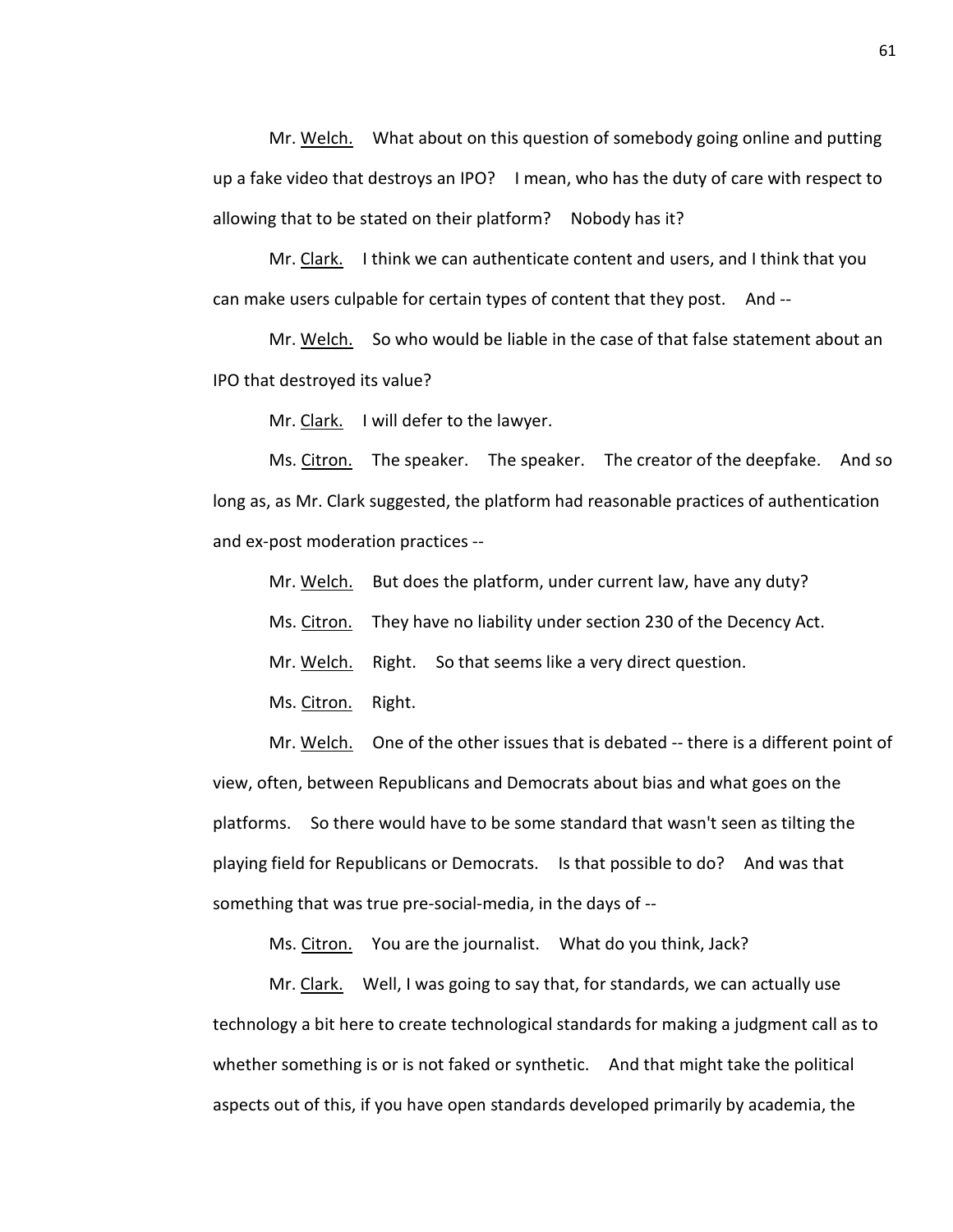companies chime in on, and it is auditable by scientists who kick the tires and provide assurance. That seems reasonable.

Mr. Welch. Okay.

Thank you all very much.

My time is up. I yield back.

The Chairman. Ms. Demings.

Mrs. Demings. Thank you so much, Mr. Chairman.

And thank you to all of you for being here.

You know, this conversation this morning has been pretty disturbing and actually quite scary. You know, when I think about it, the internet is the new weapon of choice.

And as I listen to the testimony and the questions here, you know, as we think about an individual who goes out and violates laws or creates harm, they would be held accountable. I believe that any individual or entity that bullies or stalks or creates harm or a public safety becomes a public safety risk -- any entity that creates an environment for those things to happen should be held accountable as well.

And, you know, when I think about those around the world who are not our allies, they want to create chaos in this country. And what a wonderful way, an easy way to be able to do that.

The problem that, you know -- of course, the fake information is a problem. But the other problem is, it creates an environment where good people no longer believe the good guys. And, boy, are we seeing that in our country right now. That is a major problem. Our institutions that we have grown to depend on and believe in are no longer being believed. And that can create total chaos.

Back to Mr. Heck's statement about, say, for example, a fake video is created in America but then transmitted to another country. Could not the act of transmitting, the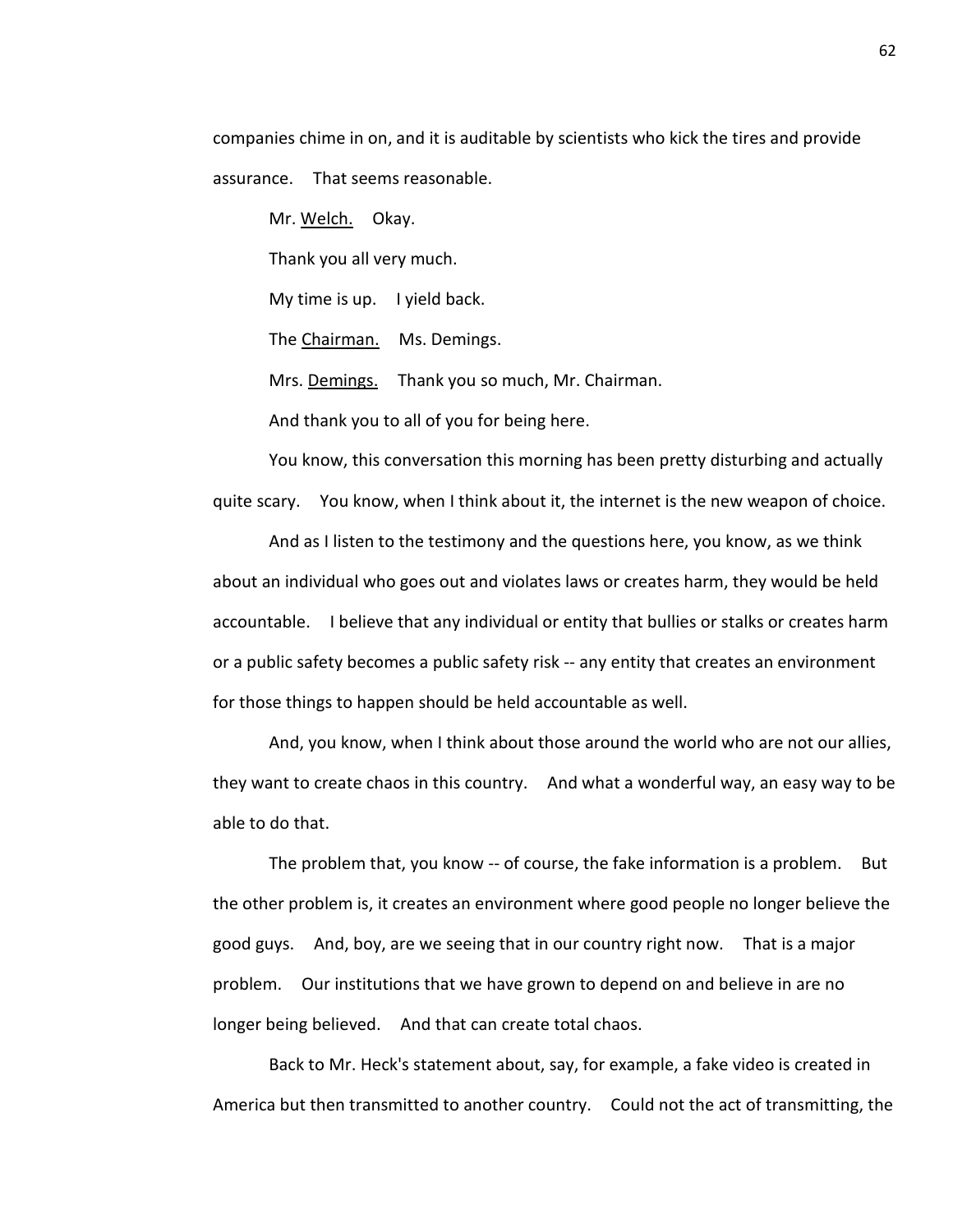simple act of transmitting that video be the violation?

Because I know there has been a lot of discussion about there are no boundaries, how do you hold someone in a foreign land accountable or -- but I would love to hear your thoughts on that.

Ms. Citron. So I think there are two pieces to that. There is the sort of procedural, jurisdictional question of whether it is constitutional to haul them into your court, personal jurisdiction. And then there is the extradition question, which I am going to rely on, I think, Mr. Watts for that. But --

Mrs. Demings. If you are in America and you transmit a video that creates a public safety concern or a national security risk, could not the very act of transmitting it from America be the violation, as we talk about policy?

Ms. Citron. So you are asking -- so it is directed outside the United States? Mrs. Demings. Uh-huh.

Ms. Citron. So you are in the United States and you direct --

Mrs. Demings. Directed outside. Transmitted from Florida.

Ms. Citron. Okay. So that is a different question than I thought you were asking, because when we -- under the 14th Amendment, how we think about personal jurisdiction is that we say, if you are aiming your activity and you are aiming a tort to another State and you are doing it purposefully, you are availing yourself of that State, we can haul you into court so long as there is a long-arm statute.

But now -- you can tell I teach civil procedure. But now you have confused me a little, because then the question is -- when it is an American directing harmful activity abroad, I would imagine that, then, is contingent on that country's jurisdictional rules and our extradition arrangements and treaties with them.

So, Mr. Watts, do you want to take it from there?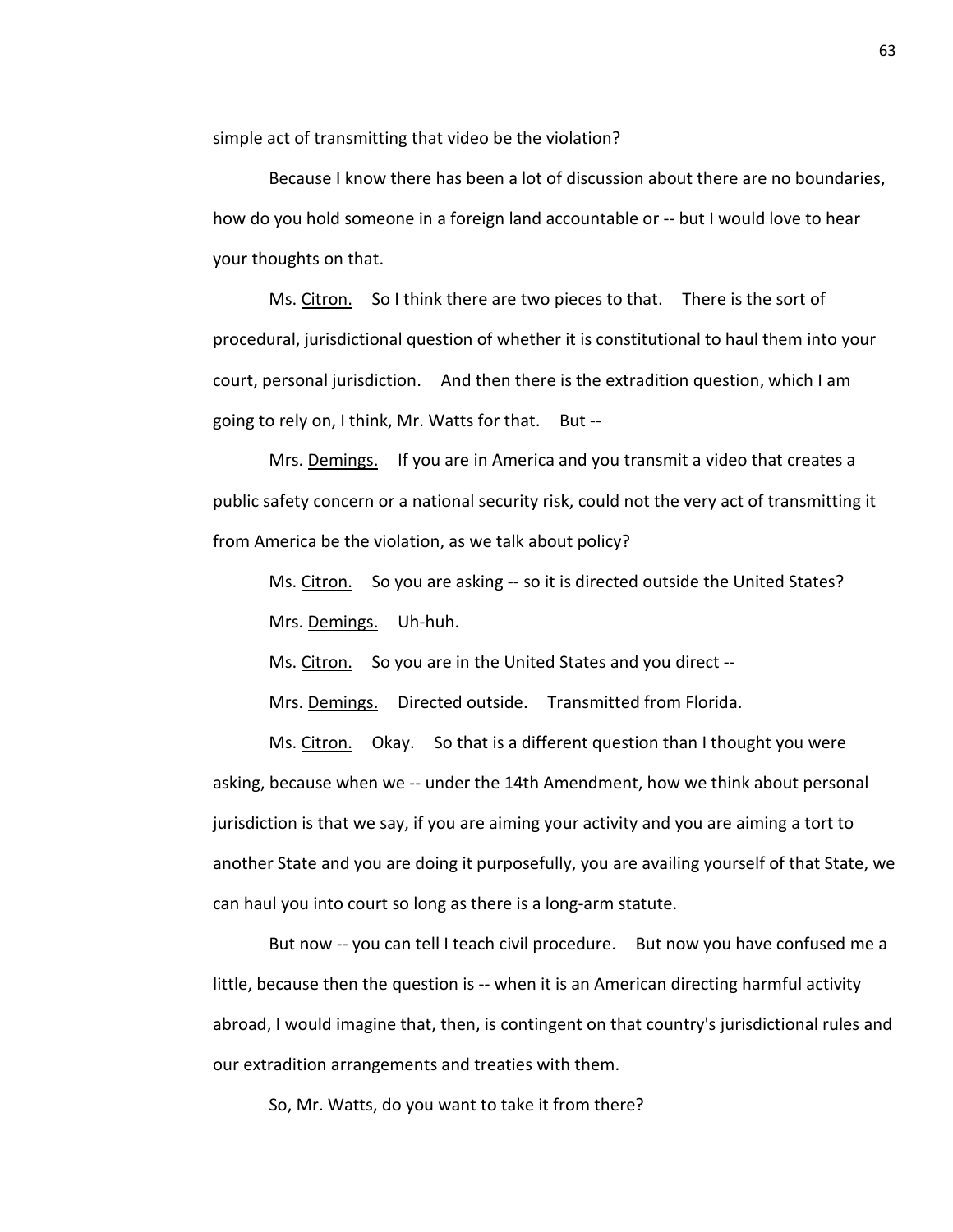Mr. Watts. Yeah. I mean, I am not a lawyer, and I try to avoid them, but I would generally say that there is no specific provision around transmitting that abroad. I think it comes down to whatever country it is that is affected by it, if it breaks their laws, and then if they have an extradition relationship with the United States.

That is probably not worked out. I am not sure if it has ever been executed. It could have and I am not aware of it. But it is something that needs to be addressed.

Because what has been very clear over the last 4 years is there is no physical boundary in these communities, in these disinformation networks online. And, oftentimes, the smartest manipulators out there -- Russia, China, Iran -- they actually look to enlist people in foreign lands to make the content look more authentic --

Mrs. Demings. Exactly.

Mr. Watts. -- and they are setting people up. Sometimes they are aware of it, and sometimes they are not aware of it. Those that are aware of it are doing it willingly.

And so, if you look at the Macron leaks, for example, which was another hacking attempt trying to drive an election, it was actually someone in North America that alerted the world to it and pointed the direction to it.

So I do think we need to figure out what those relationships are and how we would handle it, in terms of our own law enforcement environment. Because we are now going out to other countries and asking them to do that for us.

Mrs. Demings. Thank you.

And back to -- I know we have talked quite a bit, too, about the Intelligence Community and our national security entities, but could you talk just a little bit about, how should we task the Intelligence Community and our national security entities with assessing and forecasting future impacts of deep-state technology?

Mr. Watts. I think there are two parts. One, who are the purveyors and actors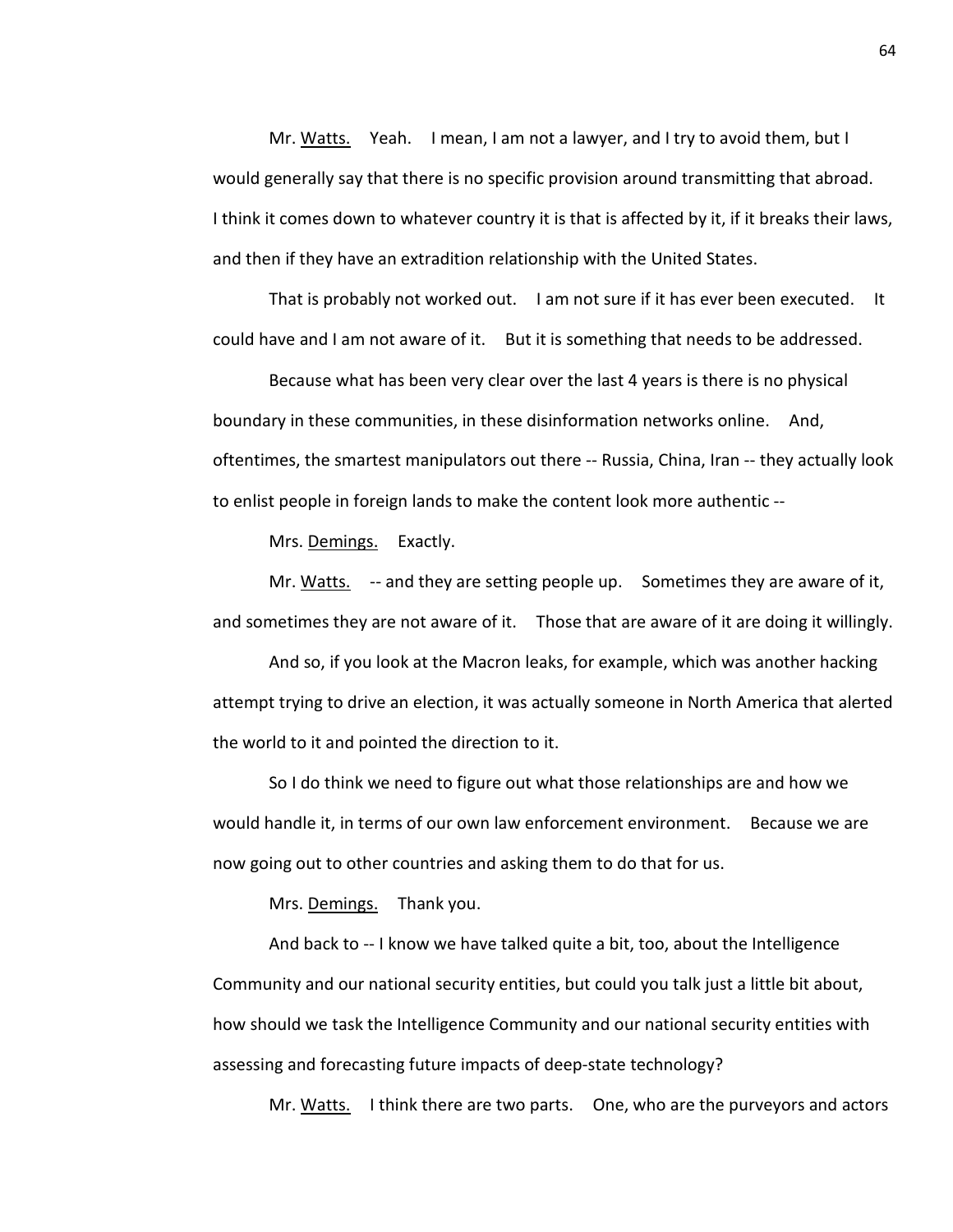that are going to use that? That is pretty straightforward. I mean, from the outside, even where I work, I can see a lot of that.

I think the part that might be missing from the government's perspective is where that technology is being developed. The number-one place I would have someone as a liaison in the U.S. Government right now is Tel Aviv. I mean, this has been a central hub of everything from cyber tools to influence tools, influence operations, both good and bad, you know, depending on what your perspective is, but that is a tech hub.

I feel like oftentimes when I talk to the government about that they are really well-informed about what deep nation-state actors are doing but oftentimes missing what the private sector has openly available in terms of AI and other tools that are out there.

Mrs. Demings. Thank you.

Yes, Mr. Clark?

Mr. Clark. Just quickly --

Mrs. Demings. Chairman, can he respond quickly?

The Chairman. Yes.

Mrs. Demings. Thank you.

Mr. Clark. Okay. Just quickly, to this point, it is worth repeating that the fundamental techniques and tools for this are published openly online, and we can easily compile quantitative metrics of a rate of improvement so we can do that forecasting.

So I agree with what Mr. Watts said, but it is easy to go and discover this information for ourselves.

Mrs. Demings. Thank you.

Mr. Chairman, I yield back.

The Chairman. Dr. Wenstrup.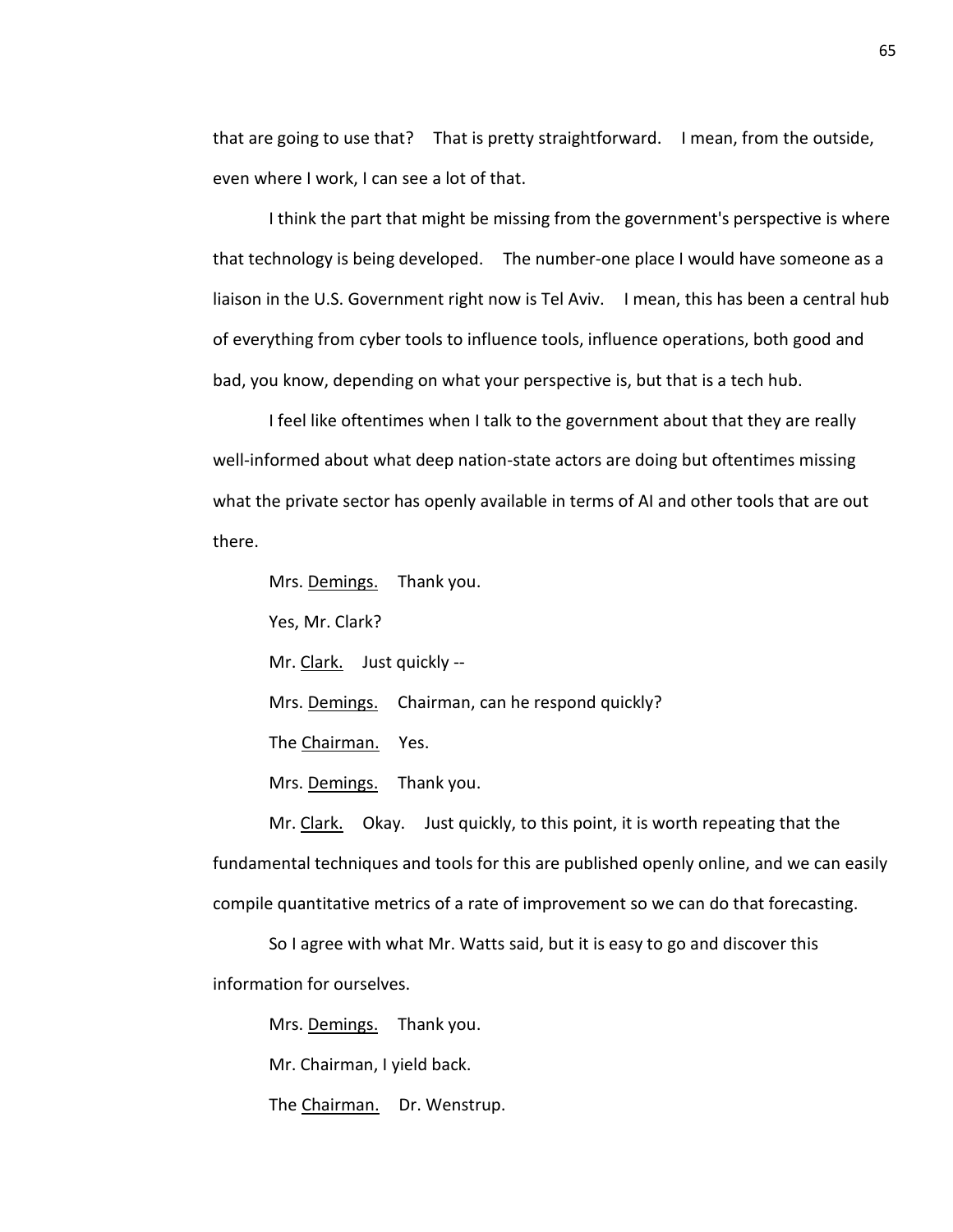Dr. Wenstrup. Thank you, Mr. Chairman.

And thank you, Mrs. Demings, because you addressed the question that we ran out of time on, on the extradition laws. I appreciate having the opportunity to hear from you on that and, you know, just getting to other punitive measures that we may be able to start talking about and thinking about.

You know, with the extradition laws, we might end up with a lot of people hanging out in other people's embassies for many, many years rather than being extradited. But, at the same time, while as a doctor I don't often find myself eager to engage with trial lawyers, that is probably where we need to head with this as people are harmed through all this.

So, you know, I am going through my mind, what kind of punitive measures? Certainly monetary would be included, because people end up, as we have pointed out, with huge monetary losses because of these fake stories. And what about prison time? I mean, I think we really need to consider being pretty tough on this if it is to be effective.

Mr. Watts. One thing I would add that Chairman Schiff brought up -- and I kind of ran out of time in the opening questions -- was about sanctions.

What we did see, if you look at the GRU indictment in particular, which I think is July of 2018, they are essentially being sanctioned or outed. And so are those companies in the February 2018 troll farm indictment.

That is very effective, but you could move down the chain of command such that hackers and influencers, propagandists don't want to be hired at those firms because they know the risk that they could be individually sanctioned. I think that could be an effective technique.

It seems like it would be hard to execute, but once we got good at it, I think it would be a great facet, which is, if you can turn down the employment to where the best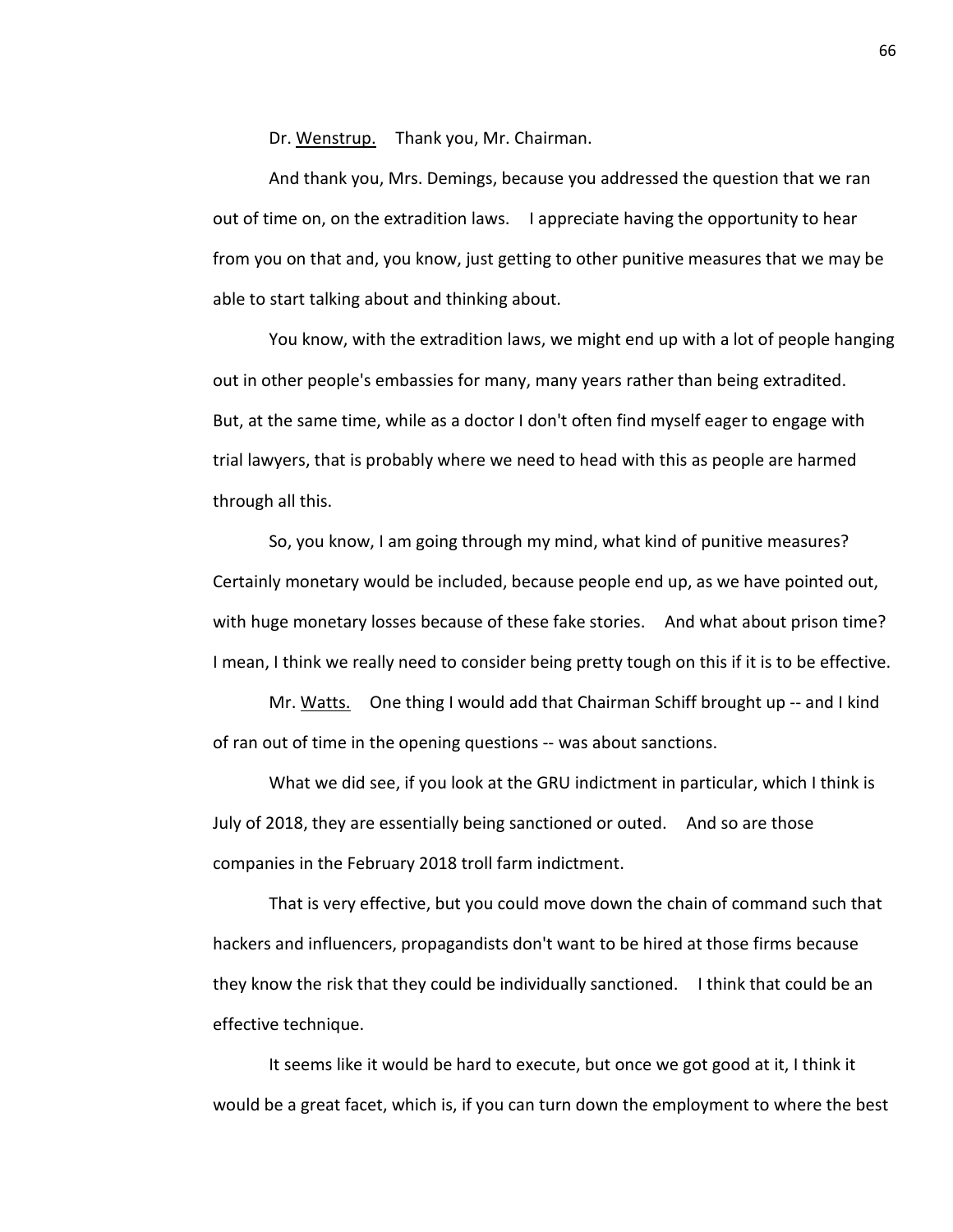hackers and the best propagandists don't want to work with those authoritarian regimes, it could change the nature of things.

I think we could also look at those that are pushing out tools, both in terms of cyber and hacking tools that are being used for very malicious purposes and for influence techniques. You could actually go after those companies, which are oftentimes international. They are not necessarily tied to a nation-state.

And that would also send a downward pressure, you know, across the disinformation space. It would also send it more undercover and places like the dark web. But that is okay, because that plays to our strengths, which is, we have great intelligence collection capabilities at that end and we have good, sophisticated intelligence agencies.

Dr. Wenstrup. And now we would know where it is --

Mr. Watts. Right.

Dr. Wenstrup. -- more likely, but it would be a black market.

Mr. Watts. It changes the problem but, I think, to our advantage. We are moving in the right direction.

Dr. Wenstrup. Well, the other thing, too, is, you know, you mentioned sanctions, and that does make a lot of sense, especially if it is a country that there is no way you are going to get some type of extradition agreement in place, right?

Mr. Watts. Right. And I think that is the case with most of these locations, whether it is China, Iran, or Russia. Those are the three big ones. But it also would send a message out across the world that if you are pushing on us there are options that we have.

I do think that the time for offensive cyber is at hand. And General Nakasone, I think, has done some very good briefings recently about that, talking about the measures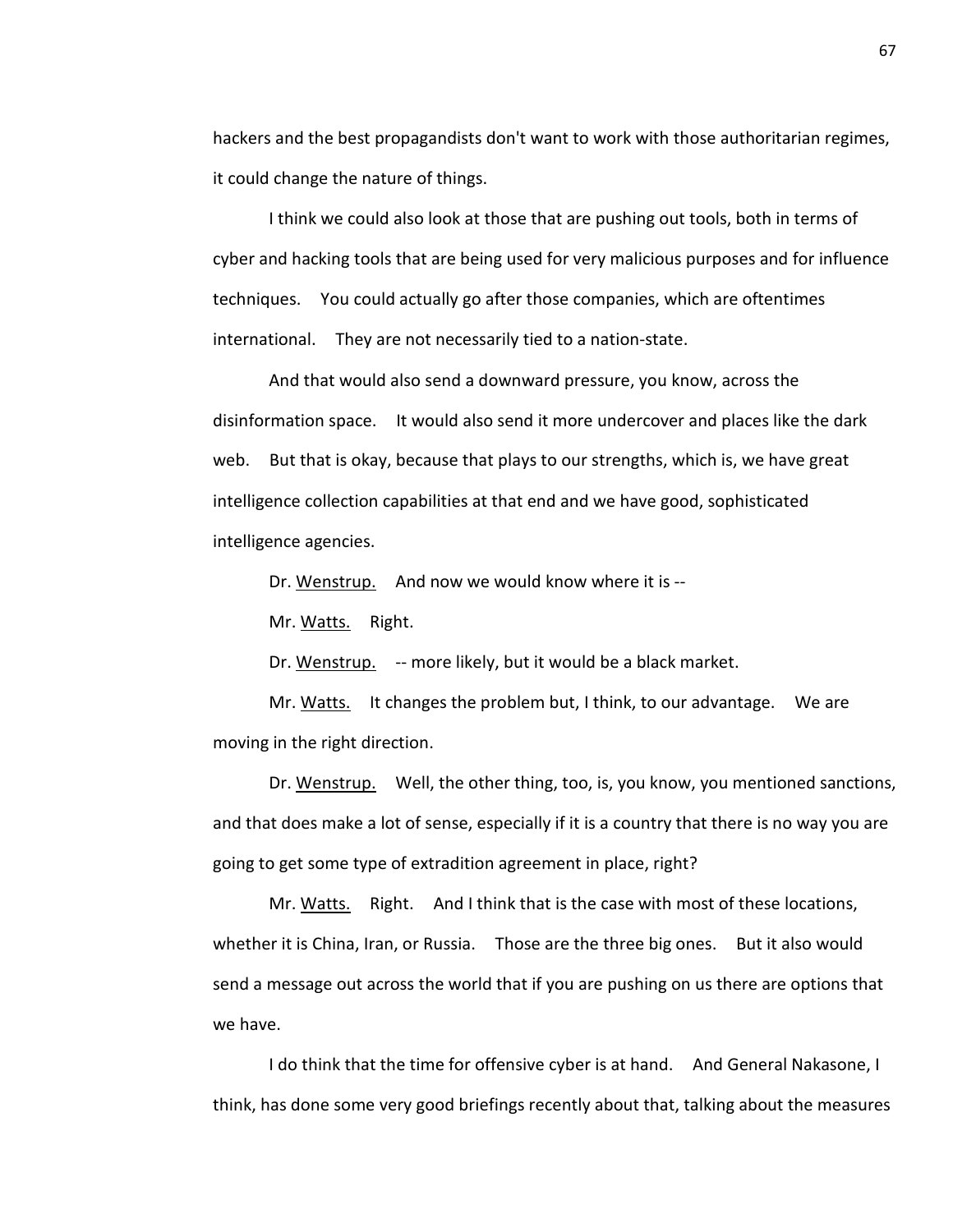they are taking.

If these foreign manipulators, makers of deepfakes that are working at troll farms, cyberhackers, knew that we were actually going to respond in a very aggressive way, they would move away, whether it is arrest and extradition, if it is sanctions individually, or even in terms of cyber response.

Dr. Wenstrup. Right now, there is not a whole lot of deterrence.

Mr. Watts. No. It has proliferated because we have not responded.

Dr. Wenstrup. Yeah. Thank you.

I yield back, unless someone else wants to comment, but I appreciate it. Thank you for the time.

The Chairman. Thank you.

I just had a few followup questions.

Can you talk a little bit about the -- oh, I am sorry. Mr. Castro.

Mr. Castro. Thank you, Chairman.

Professor Citron, first, I enjoyed your article with Bobby Chesney out of UT-Austin and had a chance to visit with him on some of these issues a few months back. And you mentioned the case about falsehoods. And I think this will be a monumental task for the legislative branch and then the judicial branch to grapple with how we treat deepfakes.

There is some speech, like hate speech and fighting words, that are not as protected, obviously, as political speech. And in making that determination, we have to figure out what the value is of the type of speech or expression.

So let me ask you, what is the value of a fake?

Ms. Citron. And just to add to that -- and thank you so much for reading our piece -- is the value to the listeners, right? So when we think about free speech theory,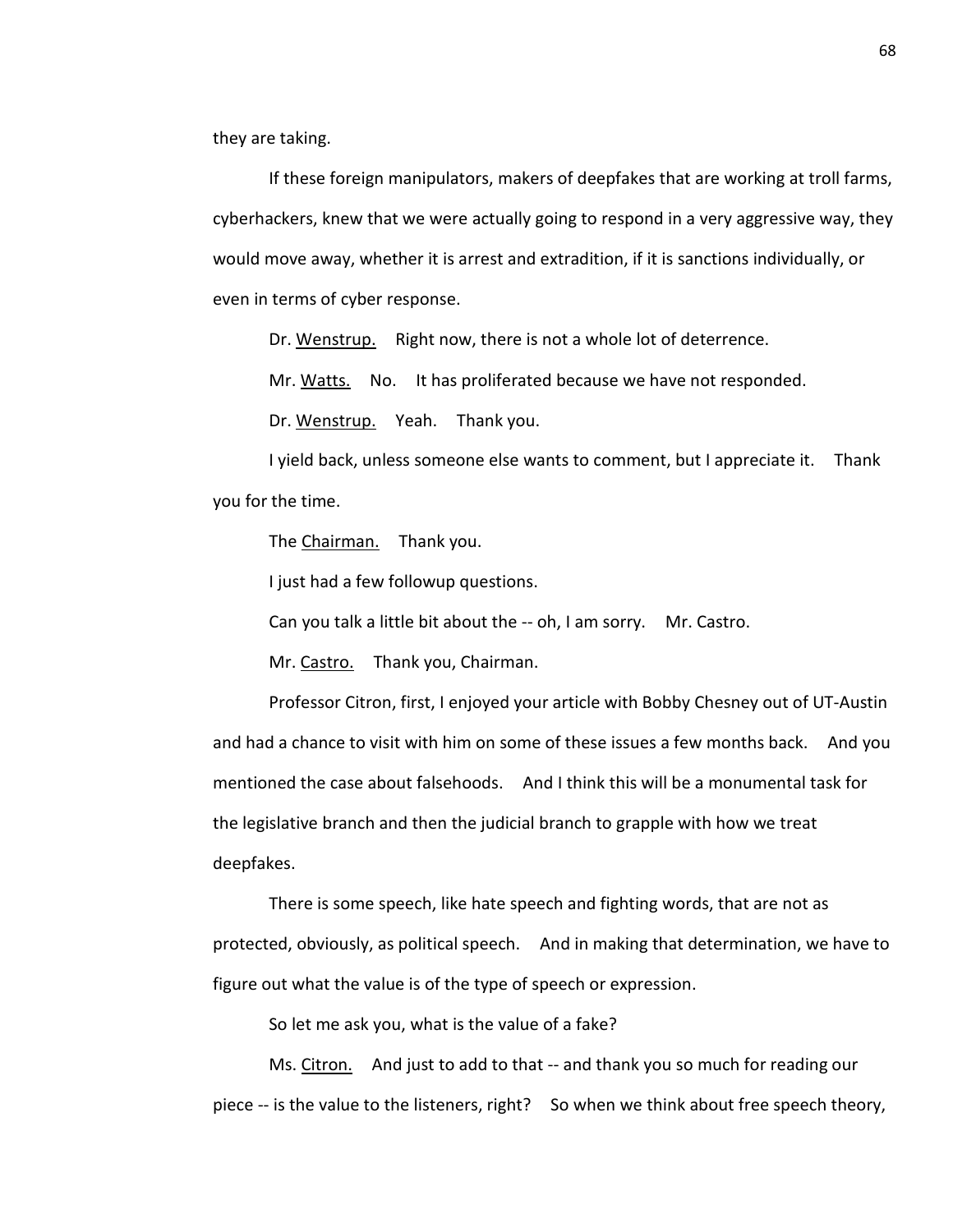it is the value to the autonomy rights of the speaker and for self-governance.

Mr. Castro. The creator in this case.

Ms. Citron. The creator but also, of course, the listeners.

Mr. Castro. Sure.

Ms. Citron. And so the value of the fake could be profound. It could be that the deepfake contributes to art. You know, "Star Wars," we had Carrie Fisher coming back. There is a lot of value in deepfakes. So I recognize what my co-panelists are suggesting.

But we do have guides in the law about falsehoods, impersonations that cause harm, whether it is defamation law or it is, you know, another kind of speech where we say fraud --

Mr. Castro. Right. So you think we may go down the road or the Court eventually may go down the road where certain speech, like hate speech, is not protected, obviously, the same way as political speech or even ordinary speech.

Ms. Citron. I think we are going to stay firm on hate speech. I have a feeling. And I think we --

Mr. Castro. No, but I mean for fakes, that there will be certain fakes that are treated differently than other fakes.

Ms. Citron. Right, depending on the context. You know, all of this is so contextual, so I don't think we can have a one-size-fits-all rule for deep synthetic video, even as to impersonations, because you could have satire and parody, which is really valuable and important.

At the same time, we have to bring content to the fore and say there are times when these falsehoods, the deepfake causes real harm -- real harm that is cognizable and real harm that either doesn't enjoy First Amendment protection or enjoys less rigorous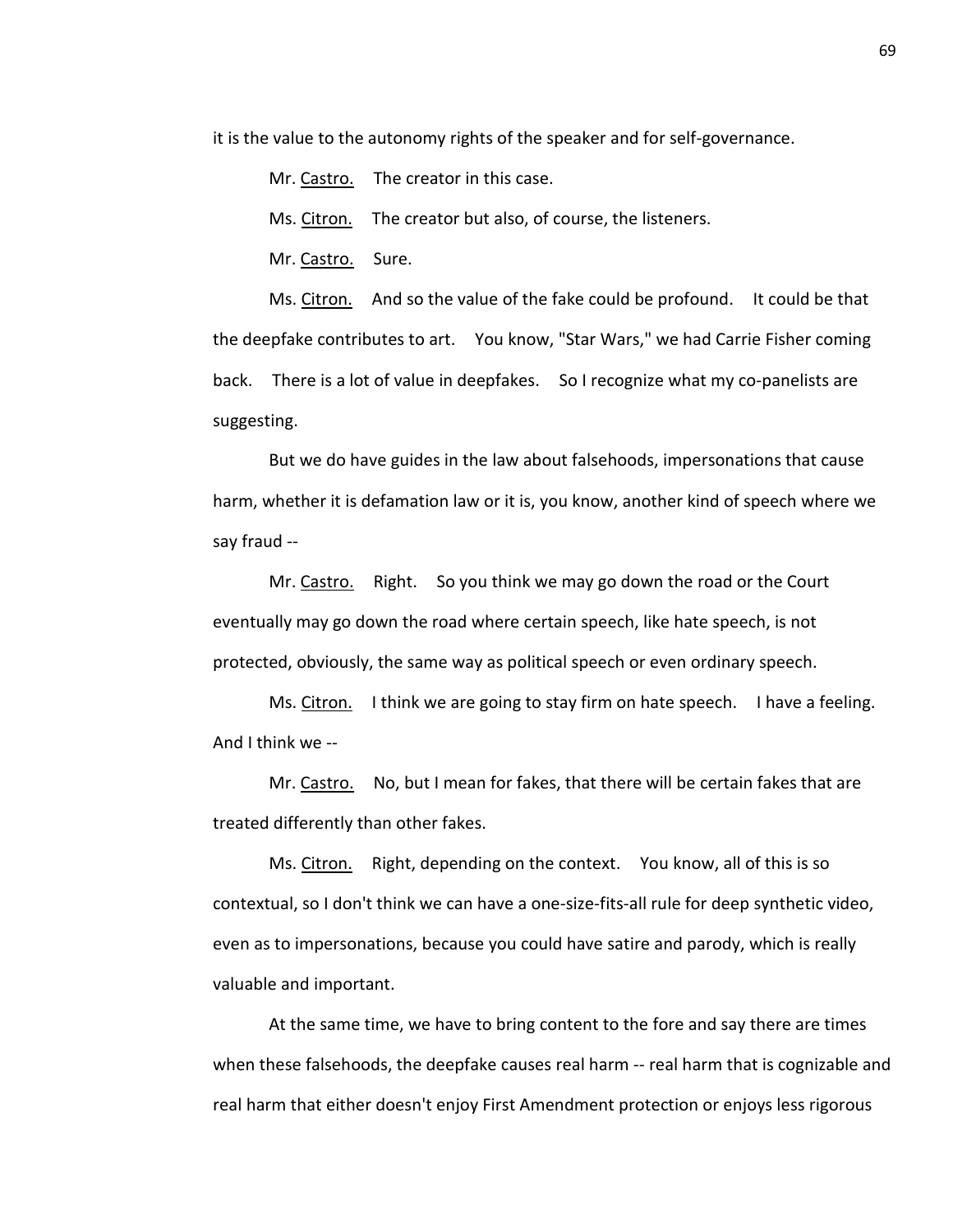protection, and we can regulate it.

Mr. Castro. Let me follow up. I wanted to ask you all, you know, one of the big challenges that we had with the Russian interference, particularly what they put on Facebook and social media, is that it seemed as though the social media companies were unprepared for that, and there was no infrastructure for vetting or moderating those things.

So, you know, I mean, just my rough sketch -- obviously, you all have thought about this a lot longer, but I see that there is a creator who uses software, who then posts on social media, and then the traditional media picks it up and then further proliferates it into the bloodstream of American society.

So where in there do we construct that infrastructure for vetting and for moderating these deepfakes? Who is responsible at each of those levels?

Mr. Doermann. Well, you know, again, I am not the lawyer or the policymaker, but I think there is another piece to that puzzle. Somebody puts something up that is innocent, and it gets used by someone else for a different message. So, you know, this is almost not even the deepfakes problem but something that gets put out there and then gets twisted in a certain way somewhere down the line, way after --

Mr. Castro. I mean, there are a lot of people that don't realize, sometimes, that the Onion articles are actually satire.

Mr. Doermann. Exactly. That is a good example of that.

So I think we need these types of things at every level, that we need to be able to show the attribution of this information, how it progressed, and be able to make those decisions at every level.

Mr. Watts. I would add, I think that scenario is exactly what will happen going into future elections by our foreign adversaries, which will be to use as much organic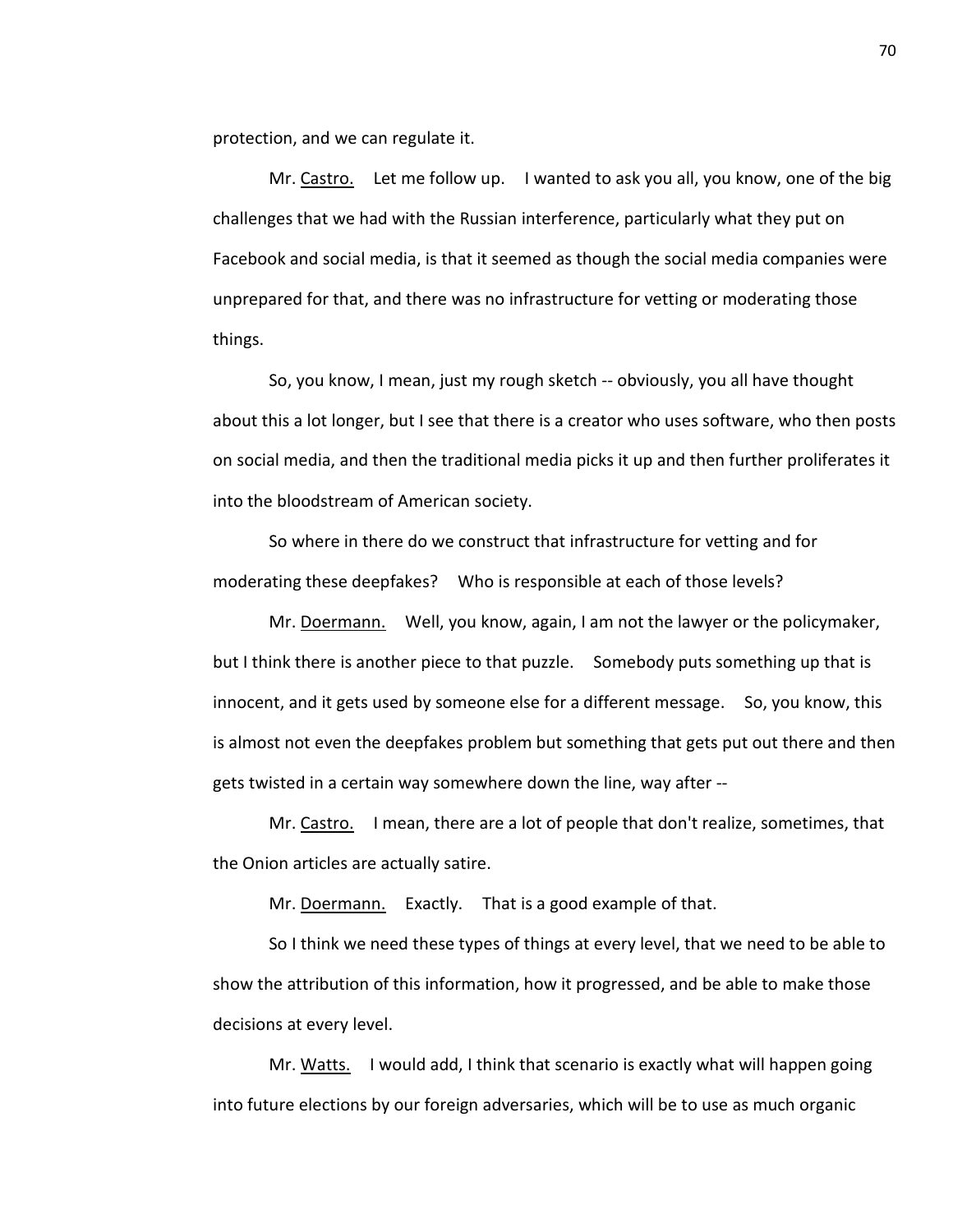American content that suits their narrative and to amplify that and inject it back. That is a pretty standard disinformation approach.

And especially as false content is proliferating -- you know, more people are able to make it each year. They can make fake content. That means that it is more available for our adversaries to repurpose and reuse, which is the scenario that David just talked about.

So I think the social media companies need to work in terms of virality, what are their thresholds for doing assessments, how they do their content labeling, and then even a triage within that in terms of severity of impact. We know what some of those are, like mobilization to violence, talking to violence, but also in terms of effect to democracies and political institutions, things related to elections.

Right now, I would be very worried about someone making a fake video about electoral systems being out or broken down on election day 2020. We should already be building a battle drill, you know, a response plan about how we would handle that in the government, in the State governments and the DHS, as well as with the social media companies.

Mr. Castro. Thank you, Chairman.

I yield back.

The Chairman. Thank you.

I just wanted to ask a few followup questions.

I don't know if any of you know to date how many millions of views the doctored video of Speaker Pelosi has received, but I wonder if you have a sense of, if there are X million views of that video, how many of those millions will ultimately learn that that video was a fake and how many will be permanently misled?

And then, what is more, if you could comment on the phenomenon that, even if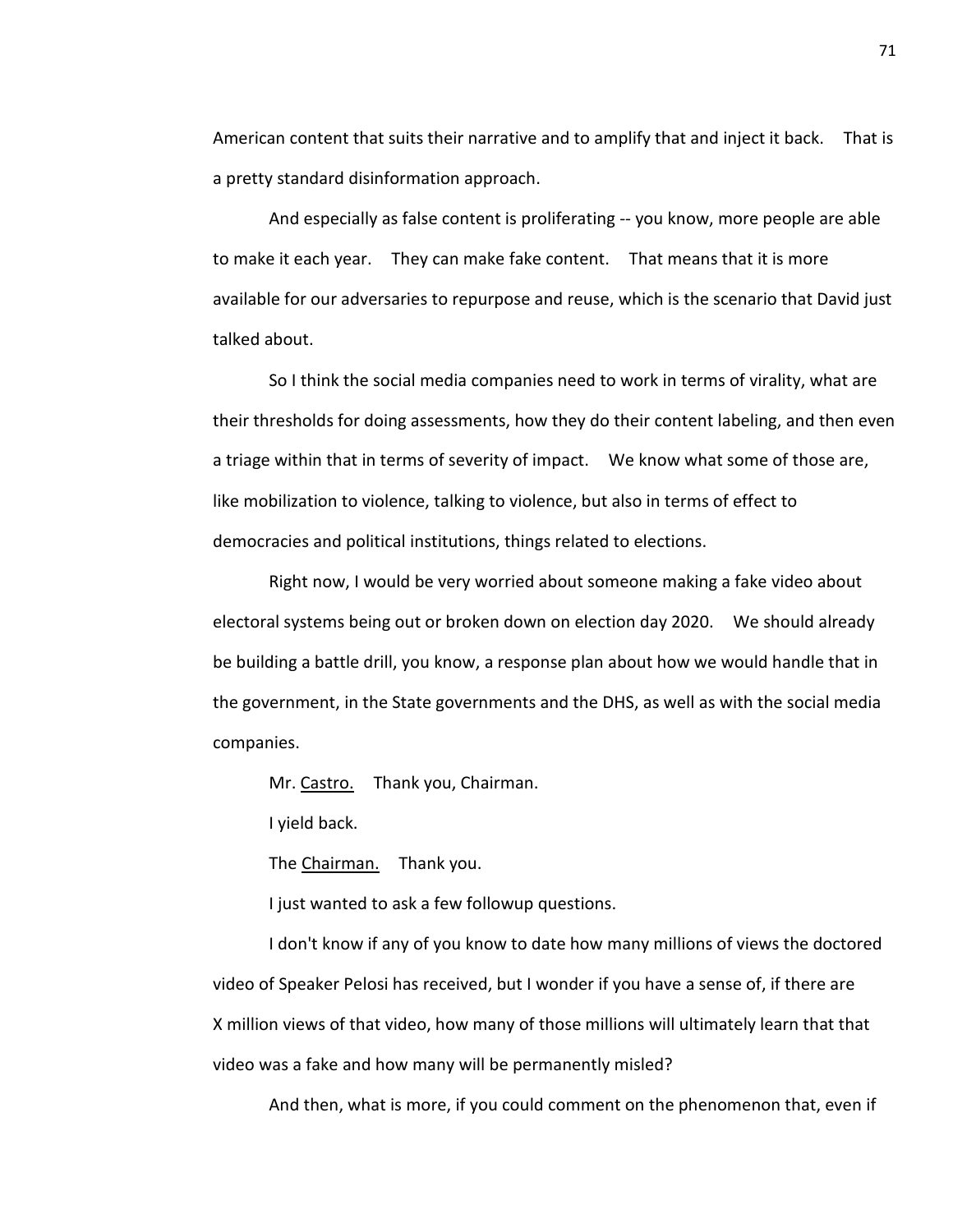you are later persuaded that what you have seen of the person is not true, I understand that psychologists will tell you that you never completely lose the lingering negative impression you have of the person.

So I wonder if you can comment on those two issues.

Mr. Clark. Fact-checks and clarifications tend not to travel nearly as far as the initial news. So we would expect the same to hold here, where for people who have seen the doctored video, a tiny minority will be aware that it was doctored, would be the assumption.

The Chairman. So the assumption will be, if you put this out, that a very small minority will actually learn that it is a fake, no matter how good you or the press do of putting that out there? Because the truth, in this case, that what you have seen is false, is not going to be as visually impacting, may not be visual at all, as seeing the video?

Mr. Clark. The way I would quickly put it is, if you care, you care about clarifications and fact-checks. But if you are just passively enjoying media, you enjoy media. And so the experience of the Speaker fake is, you enjoy or experience that media, and an absolute minority care about whether that is true beyond the entertainment value you extracted from it. Just as a general thing.

The Chairman. And, you know, what should -- you know, I don't know whether it is journalism or what now. What should teachers in schools be educating young people about these days about whether you can believe what you see?

You know, this gets to the liar's dividend. And, by the way, you know, in politics, there is a saying that the first time you hear an expression or an anecdote or a story, you make personal attribution. The second time, you say, "Somebody once said." And the third time, it is pretty much yours. So liar's dividend is now out there.

But, you know, how do we educate young people or not-so-young people about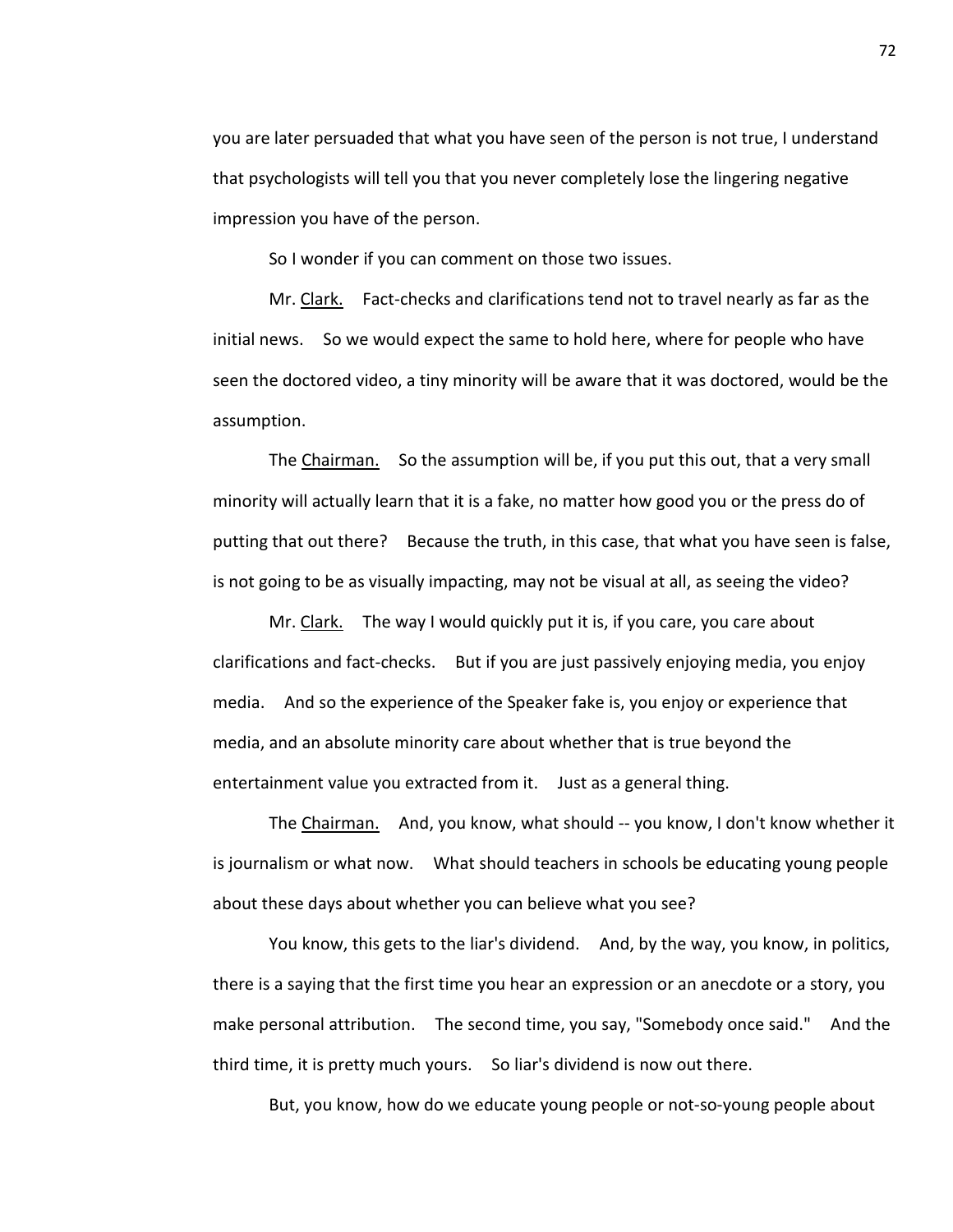how to perceive media now without encouraging them to distrust everything, in which case there is this liar's dividend?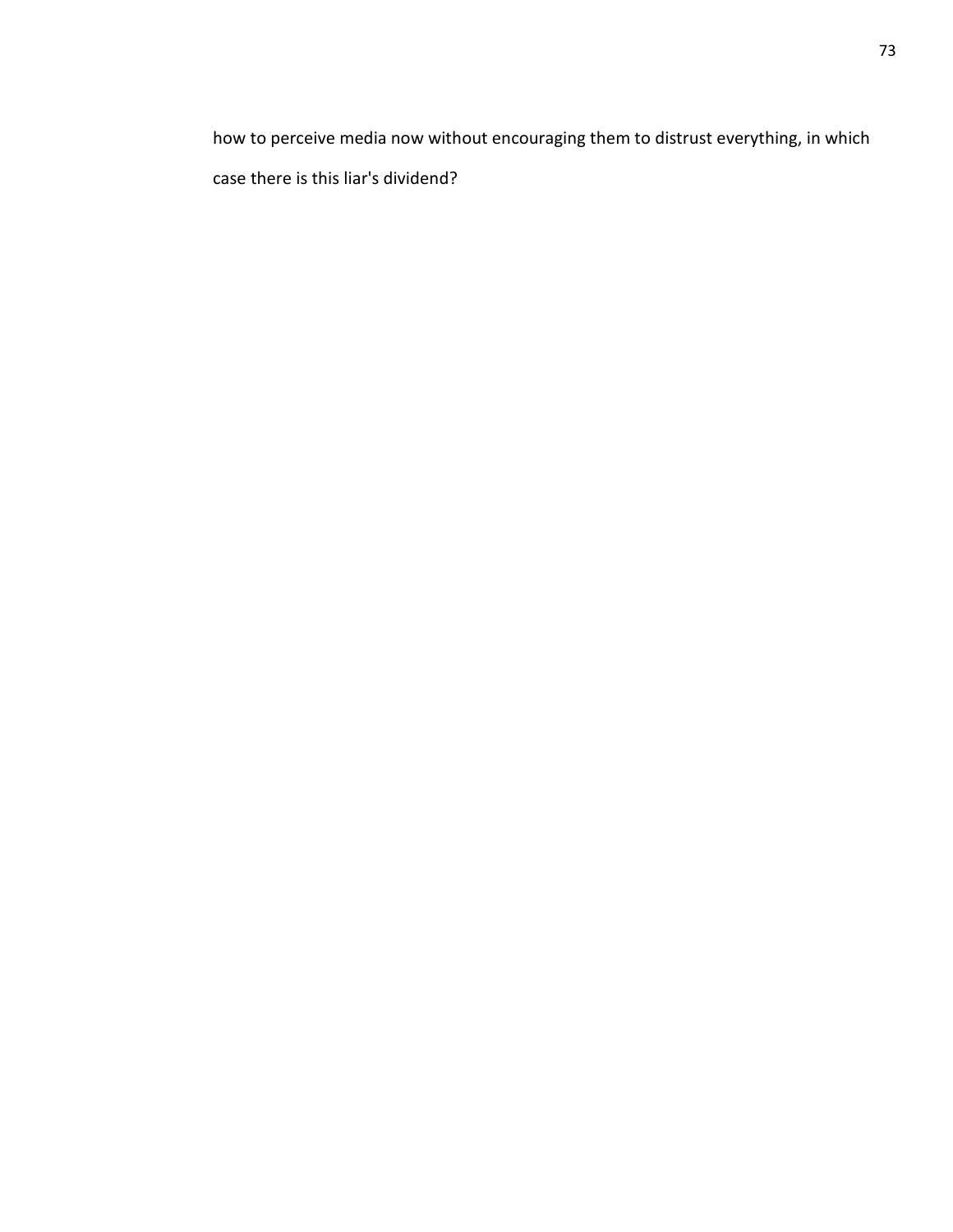## RPTR FORADORI

## EDTR CRYSTAL

[11:05 a.m.]

Ms. Citron. It is true that the more that what we are seeing, even if it is totally false, confirms our world view, social psychology studies show that we are just going to ignore it. So that we will believe the lie if it confirmed -- it is confirmation bias theory. So you are right. But it becomes incredibly hard for the fakery to be debunked because it is so visceral video, and because if it confirms your world view it is going to be -- it is really tough.

I guess that is the task of, as parents, as educators, as teachers, as we talk to our students, the critical -- 10 years ago I remember the critical thinking was about, how do we teach students how to do a Google search? And can they believe everything that is in the prominent search in whatever they are doing?

And we saw that, you know, you did a search for the term "Jew," what would come up first was a virulently anti-Semitic site called Jew Watch. And teachers struggled to explain to students that just because it is prominent doesn't mean it is real, doesn't mean that it is the authority.

And I think we are going to have the same struggle today, that, yes, we are going to teach them about deepfakes, and I think we have also got to teach them about the misuse of the phenomenon to avoid and escape responsibility.

The Chairman. I mean, the other challenge, too, is we have a White House that has popularized the term "fake" to describe lots of things that are real, in fact some of the most trusted news sources in the country.

So there is already an environment in which there is license to call things fake that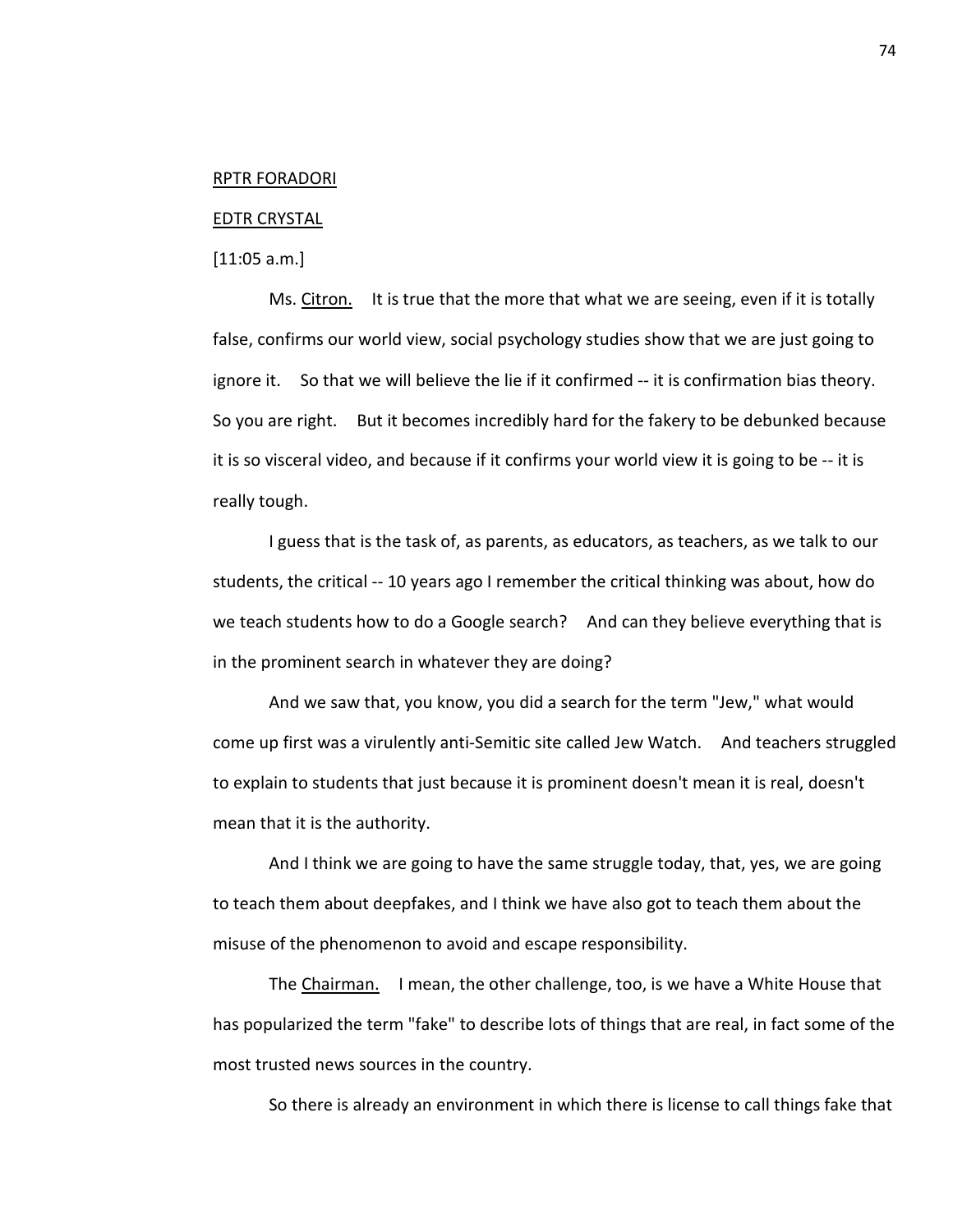are true, but are critical. And it seems that that is a pretty fertile ground for the proliferation of information that is truly fake.

And we find ourselves, frankly, trying to find other words for it -- false, fraudulent -- because fake now has been so debased as a term people don't know really what you mean by it.

Ms. Citron. I think it is worth noting, too, that when President Trump referred to the "Access Hollywood" tape, he said: Well, that never really happened. The Holt interview: Oh, that wasn't right. We have already seen the liar's dividend happen in practice from the highest of the bully pulpits. So I think we have got a real problem on our hands.

Mr. Clark. I do think there is some optimism for tools. I have been involved in numerous arguments with friends where we have gone and checked where it is imperfect, something like Wikipedia. You end up using the information sources around you, and you can train people that there are certain sources you can go to settle an argument, as it were. And I think that we can develop such tools for some of this technology.

Mr. Doermann. I think that that is a great motivation for having this information up front. When Mr. Heck was saying that he had a family member that didn't know about going to Snopes, if that information was an attached to the video or the email or whatever ahead of time, they would have had access to it and they wouldn't have had to go search for it.

The Chairman. Well, I am just thinking of the applying in 2020 what we saw in 2016. And in 2016, among other things, the Russians mimicked Black Lives Matter to push out content to racially divide people. And you can imagine foreign bad actors, particularly Russia, dividing us by pushing out fake videos of police violence on people of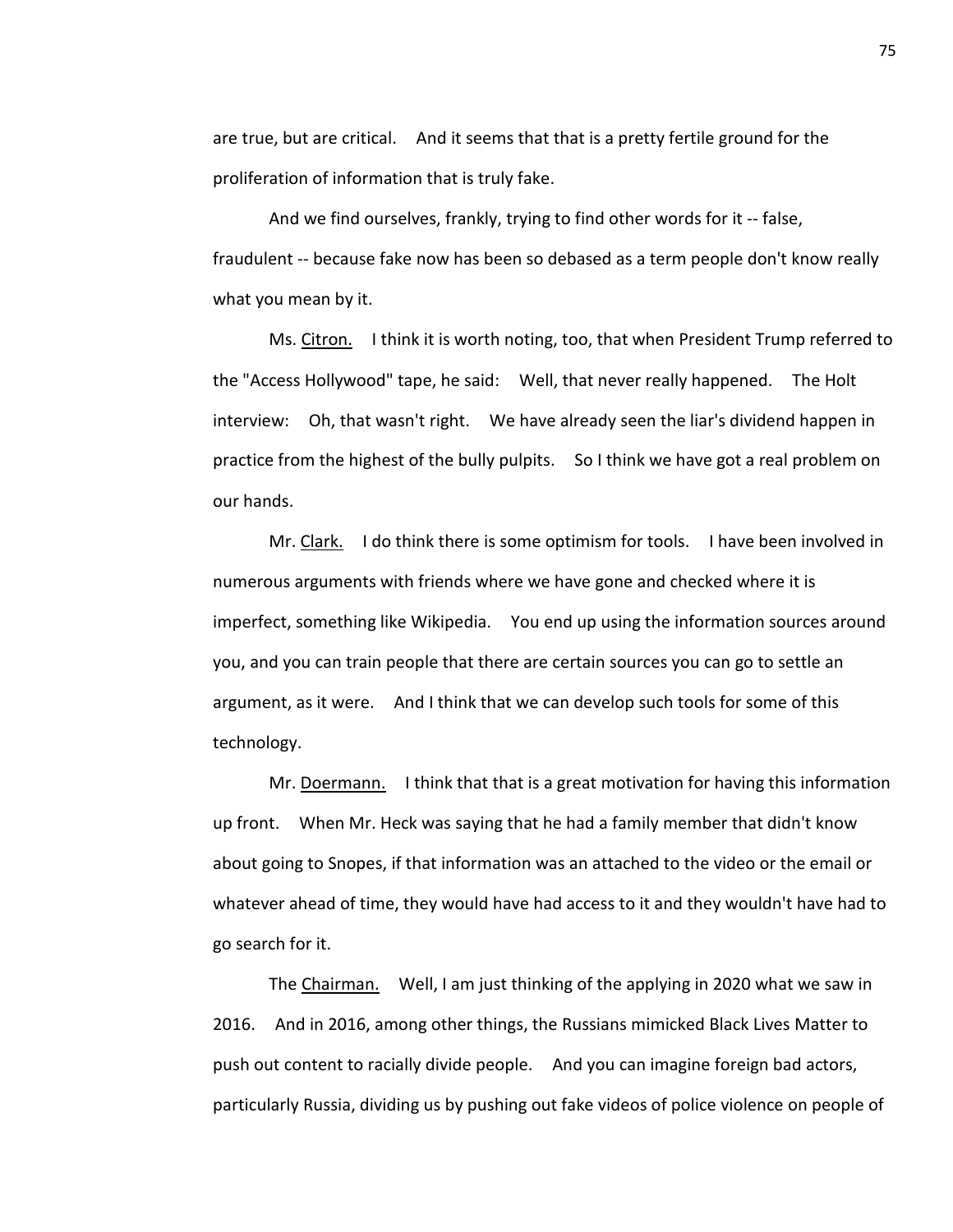color. We have plenty of really authentic ones, but you could certainly push out videos that are enormously jarring and disruptive, and there even more so than seeing a false video of someone and still having that negative impression.

You can't unwind the consequence of what happens in the community. It is hard to imagine that not happening, because it is such low barriers to entry, and there will be such easy deniability.

Mr. Watts. If I could add. There is some good news in that social media -- if you watch Facebook's Newsroom, they are doing take-downs nearly every week now. So they have sped that up precipitously.

But we actually have the curriculum for evaluating information sources in the U.S. Government. I was trained on it at the FBI Academy, they have it at the Defense Intelligence Agency, Central Intelligence Agency, which is, how to evaluate information outlets, how do you evaluate expertise. They teach this, it is unclassified, there is no secret sort of course. But it is how you adapt that into the online space.

The audience I am most worried about is actually not young people in social media, it is the older generation who has come to this technology late, that doesn't really understand -- they understand the way newspapers are produced, where the outlet is coming from, who the authors are.

So I was with a group at New York City Media Lab and they actually had a group of student, it was, how do we help older generations new to social media or has less experience evaluating these sources? You can send them tips and cues. Do you know where this outlet is physically located at? That is one. Do you know who the author is, who the actual content provider is, or can the social media company tell you?

I think there are simple tools like that that we could develop or the social media companies could develop for all audiences, because it is not just for the young people.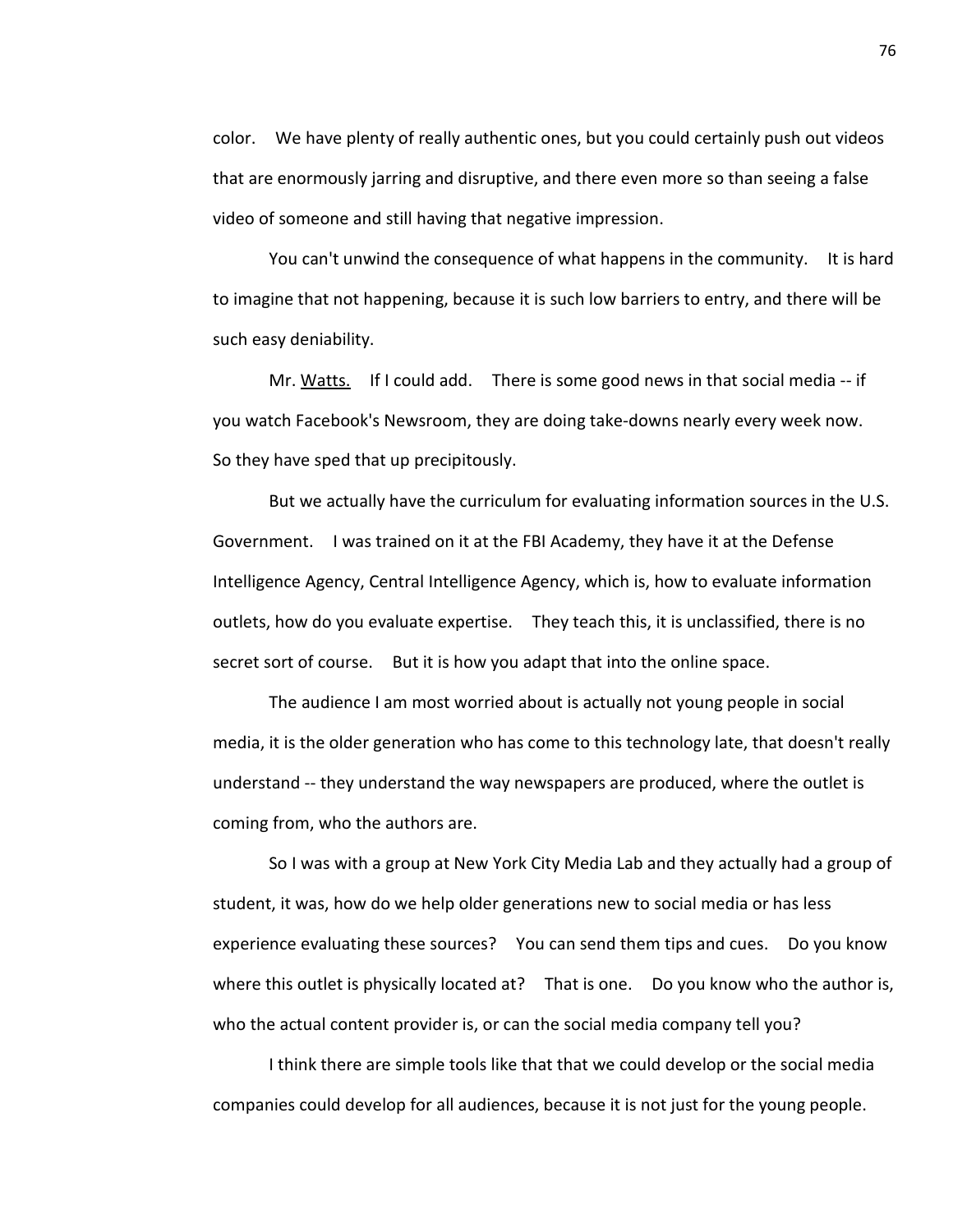Young people actually have more iterations oftentimes in information evaluation digitally than their parents do. They have actually done this at times more.

So I think in terms of thinking about approaches, it is about what is the generation, what are the platforms they are on? Do they understand that places like 8chan, which are known for extremism, is based in the Philippines, and that is not really in the United States in the sense of our ability to administer these things.

There are some simple tools I think we could do that are nothing more than widgets, public awareness campaigns, things that we can take from the government that we have already developed and really repackaged for different audiences in the United States.

The Chairman. Dr. Doermann, if I could, is the technology already at the stage where good AI can produce a video that is indistinguishable from real to people with the naked eye? In other words, could AI right now fool you if you don't have access to computer analysis of whether the video is authentic?

Mr. Doermann. Yes. I think there are examples out there that, taken out of context, that if they are sent out there and there is a story or a message with it, that people will believe it. And it is not just people that have that agenda. It was a video that was out there that showed a plane flying upside down, very realistic looking. And I think what people will need to do is get confirmation from other sources that something really happened.

So a video in isolation, if that is what you are talking about, a video in isolation, you are given this, asking does this look authentic or not, independent of whether it passes the sniff test, so to speak, yes, I think that type of technology is out there.

The Chairman. And it won't always be possible to disprove a video or audio by disproving the circumstances around it. In other words, if there were an audio of Dr.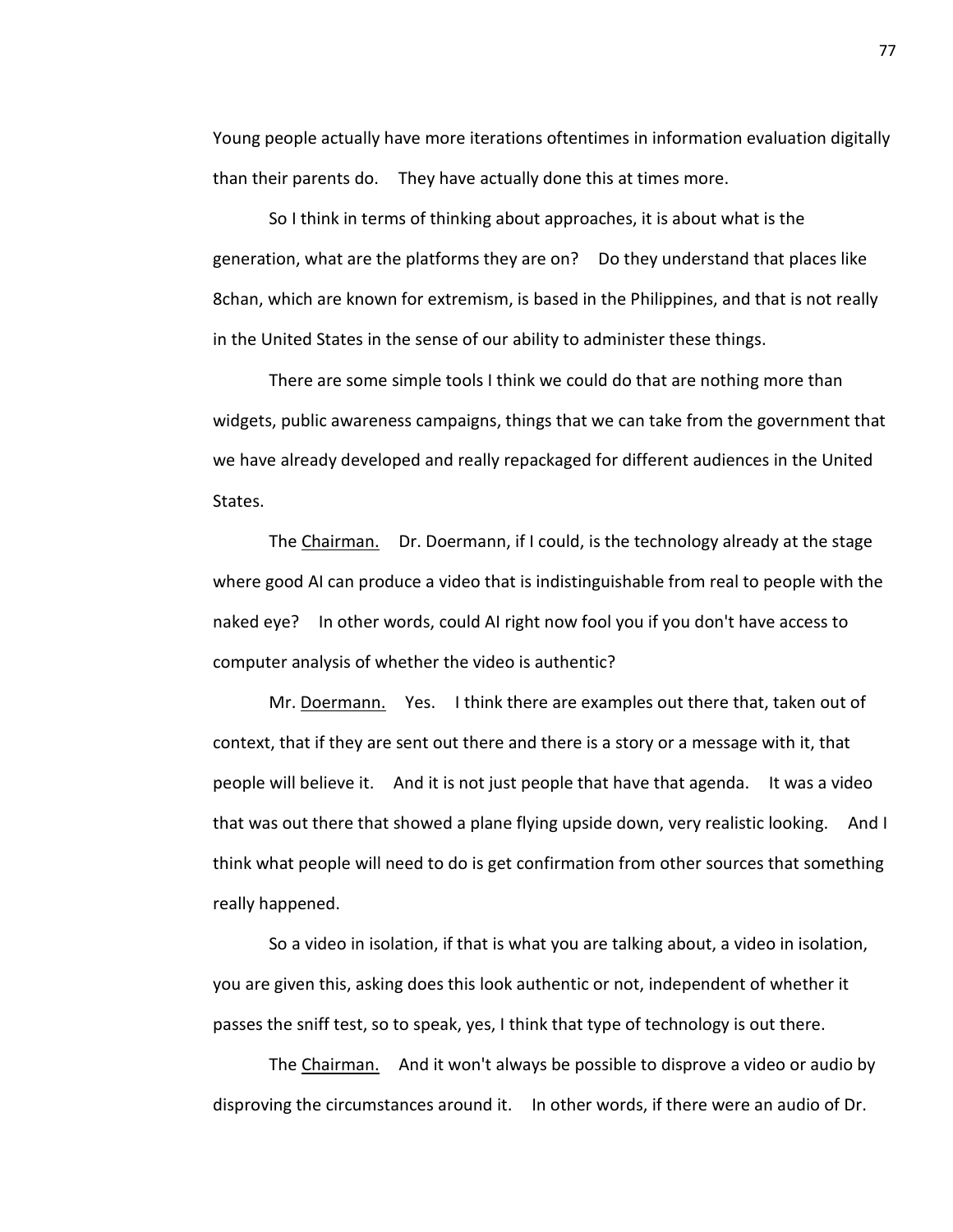Wenstrup purportedly on a phone discussing a bribe, Dr. Wenstrup wouldn't be able to say that I was in this place at this time and I couldn't have possibly been on the phone because the call could have taken place at any time. Or if there is a video of Val Demings, it won't always be possible for Val to show that she was somewhere else at the time.

Do you see the technology getting to the point where, in the absence of the ability to prove externally that the video or audio is fake, that the algorithms that produce the content will be so good that the best you will be able to do is a computer analysis that will give you a percentage? The likelihood this is a forgery is 75 percent, but you won't ever be able to get 100 percent.

Are we headed for that day where it just won't be possible to show that something we have seen or heard is illegitimate?

Mr. Doermann. So part of the MediFor program was exactly that, coming up with a quantitative scale of what manipulation or what deception is. I don't know if they have gotten there, I left partway through the program.

But, yes, I think there is going to be a point where we can throw absolutely everything that we have at this, at these types of techniques, and there is still some question about whether it is authentic or not.

There is no -- you know, in the case of the audio, you could do close analysis with tools and voice verification, all of those sorts of things. But just like a court of law, you are going to have one side saying one thing and you are going to have another side saying the other thing, and there are going to be cases where there is nothing definitive. I definitely believe that.

The Chairman. Do my colleagues have any further questions? Well, on that optimistic note, we will conclude. And, once again, my profound